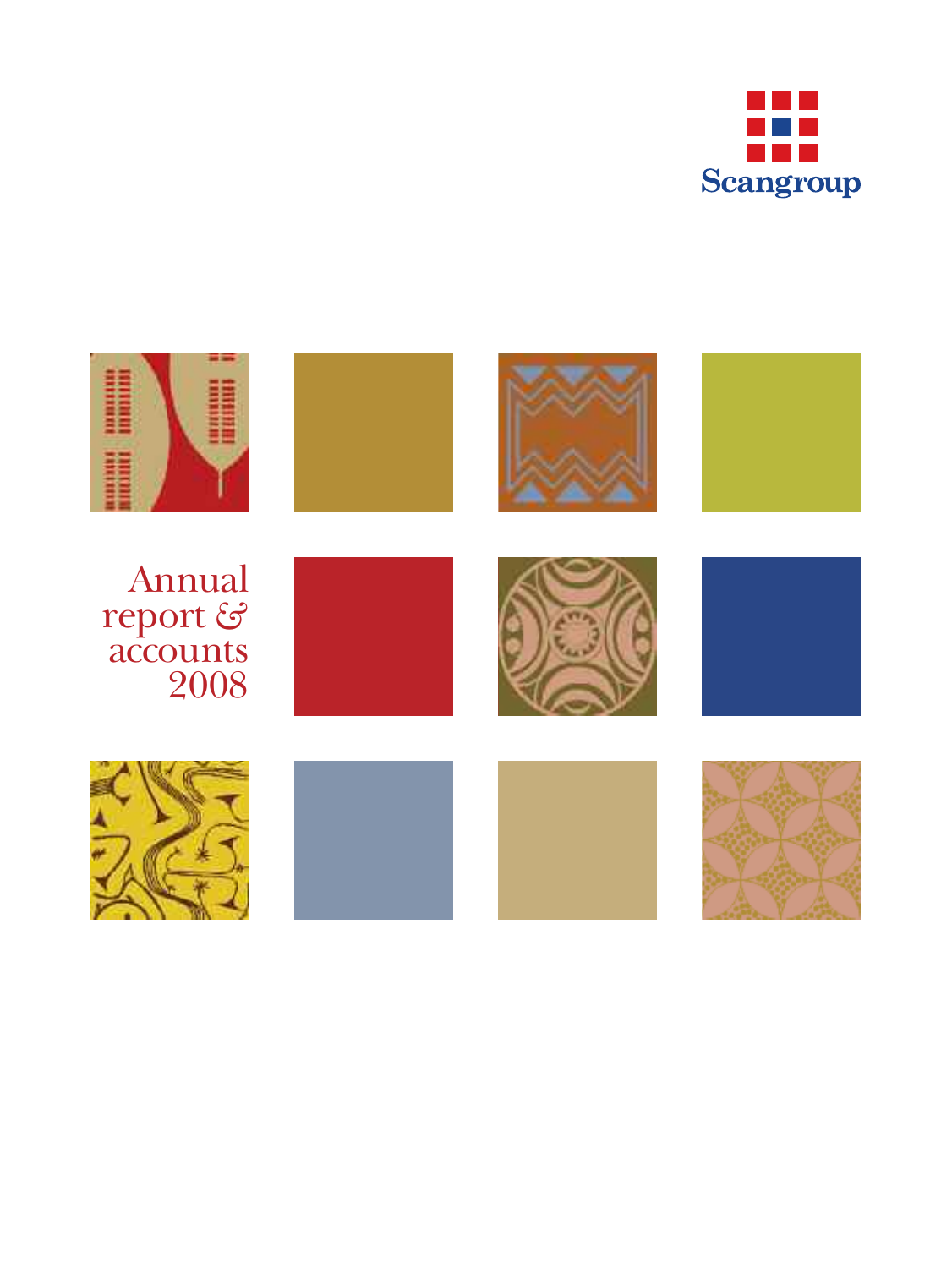# **"***Our Vision is to be the Leading Marketing Services Company in Africa***"**

Notice of the 2009 Annual General Meeting  $\sqrt{02}$ Board of Directors Chairman's Statement Chief Executive's Statement  $\,\,10$ Corporate Governance Shareholding Five Years Group Financial Review  $\frac{1}{7}$ Corporate Information Report of the Directors Statement of Directors' Responsibilities Independent Auditors' Report Consolidated Income Statement Consolidated Balance Sheet Company Balance Sheet Consolidated Statement of Changes in Equity Company Statement of Changes in Equity Consolidated Cash Flow Statement Notes to the Financial Statements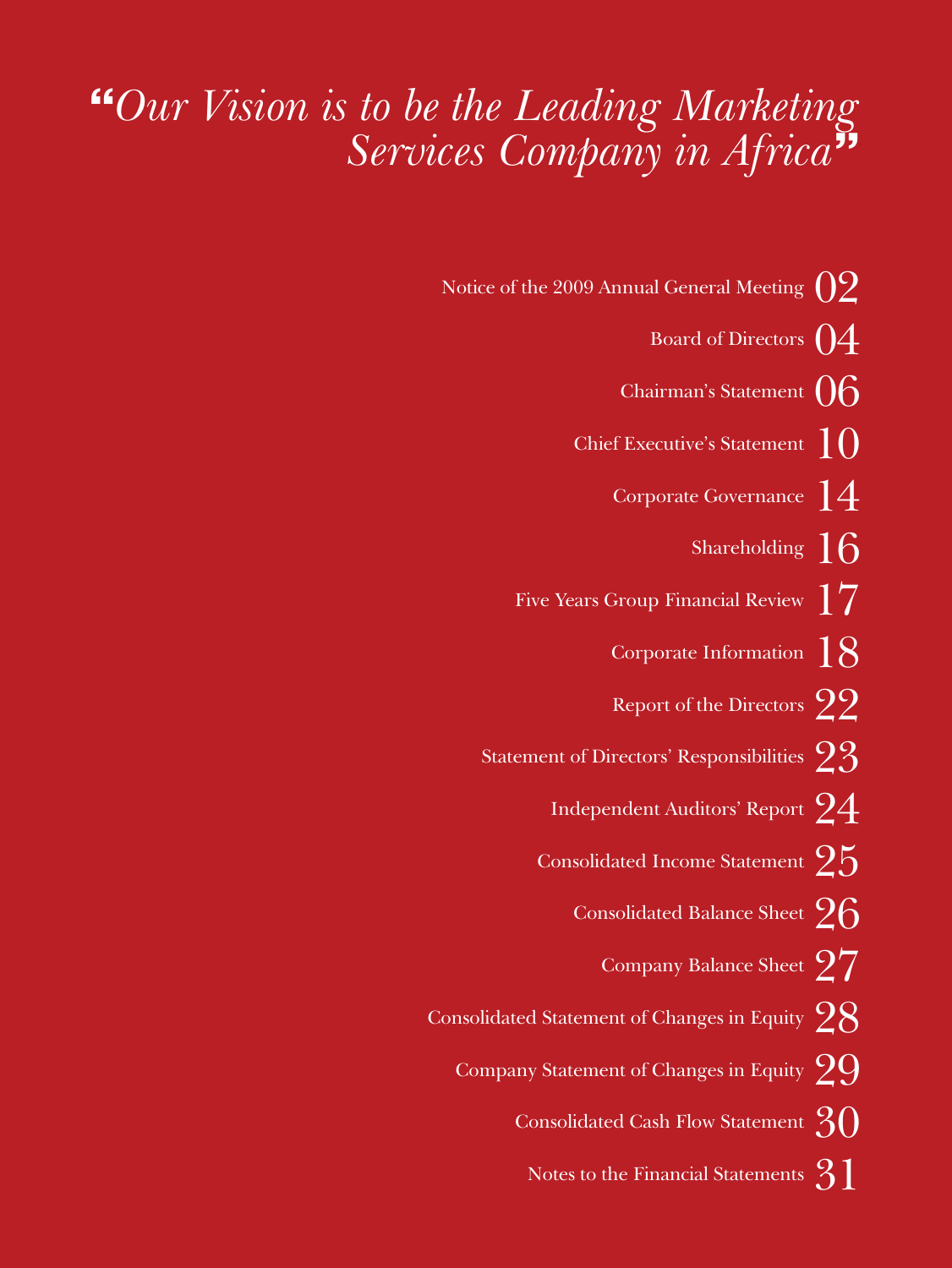# Notice of the Annual General Meeting 2009

#### SCANGROUP LIMITED

NOTICE is hereby given that the 2009 Annual General Meeting of the Company will be held at The Plenary Hall, Kenyatta International Conference Centre, Harambee Avenue, Nairobi on Friday, 29th May 2009 at 11 a.m. to transact the following business:

#### Ordinary Business

- 1. To read the Notice convening the meeting.
- 2. To receive, consider and adopt the Balance Sheet and Accounts for the year ended 31st December 2008 together with the Reports thereon of the Directors and Auditors.
- 3. To approve the Remuneration of the Directors as provided in the accounts for the year ended 31st December 2008.
- 4. To approve the payment of a first and final dividend in respect of the year ended 31st December 2008 as follows:
	- (a) Sh 0.75 per share to all ordinary shareholders, other than Cavendish Square Holding BV, who in aggregate hold 160,000,000 ordinary shares; and
	- (b) Sh 0.26 per share to Cavendish Square Holding BV holding 60,689,655 ordinary shares
- 5. To re-elect Director:

Mr. David Graham Michael Hutchison retires by rotation under the provisions of Article 93 of the Articles of Association and, being eligible, offers himself for re-election.

6. To note that Deloitte & Touche continue in office as auditors of the Company in accordance with the provisions of Sec.159 (2) of the Companies Act and to authorise the Directors to fix their remuneration for the ensuing financial year.

#### Special Business

- 7. To consider and if accepted pass the following Special Resolutions:
- (1) THAT Article 152 of the Company's Articles of Association be amended by the deletion of the current Article 152 and the adoption of the following new Article 152:

'Every notice given by the Company shall be in writing. To the extent permissible by law the Company may serve any notice to be given to members by either:

- (a) Publishing such notice in two Kenyan daily newspapers with wide circulation for two consecutive days; or
- (b) Sending such notice through the post addressed to such member at his registered postal address; or by facsimile transmission to such member at his registered facsimile

address; or by electronic mail to such member at his registered electronic mail address, provided that where the Company elects to send such notice to any member at his registered facsimile or electronic mail address the Company shall ensure that such notice is also published in two Kenyan daily newspapers in accordance with paragraph (a) of this Article 152.

*page*

02

(c) Where the Company elects to serve any notice to members in accordance with paragraph (a) of this Article 152 the Company shall send a similar notice by post, facsimile transmission or by electronic mail as the case may be to any and every member who has their registered postal address outside of Kenya'.

#### And

THAT Article 154 of the Company's Articles of Association be amended by the deletion of the current Article 154 and the adoption of the following new Article 154:

- (a) 'Any notice which has been published in a daily newspaper in accordance with Article 152(a) shall be deemed to have been served at 9:00am on the next business day following the second day of publication.
- (b) Any notice sent by post shall be deemed to have been served at the expiration of Seventy-two hours after posting.
- (c) Any notice sent by facsimile or electronic mail shall be deemed to have been served at 9:00am on the business day following the date when transmitted or sent.
- (d) Any Member whose registered address is not within Kenya may by notice in writing require the Company to register an address within Kenya, which, for the purpose of the service of notices, shall be deemed to be his registered address. A Member who has no registered address within Kenya, and who has not given notice as aforesaid, shall be entitled to receive notices from the Company at his address outside Kenya.
- (e) In proving the giving of a notice it shall be sufficient to prove that the notice was published in accordance with Article 152(a), or as the case may be that the envelope containing the notice was properly addressed, stamped and posted, or that the applicable means of telecommunication or electronic communication was properly addressed and transmitted, dispatched or sent in accordance with Article 152(b).
- (f) The failure of any person or entity to receive any notice served pursuant to this Article 154 shall not in any way invalidate any proceedings or actions taken by the Company for which the notice was given'.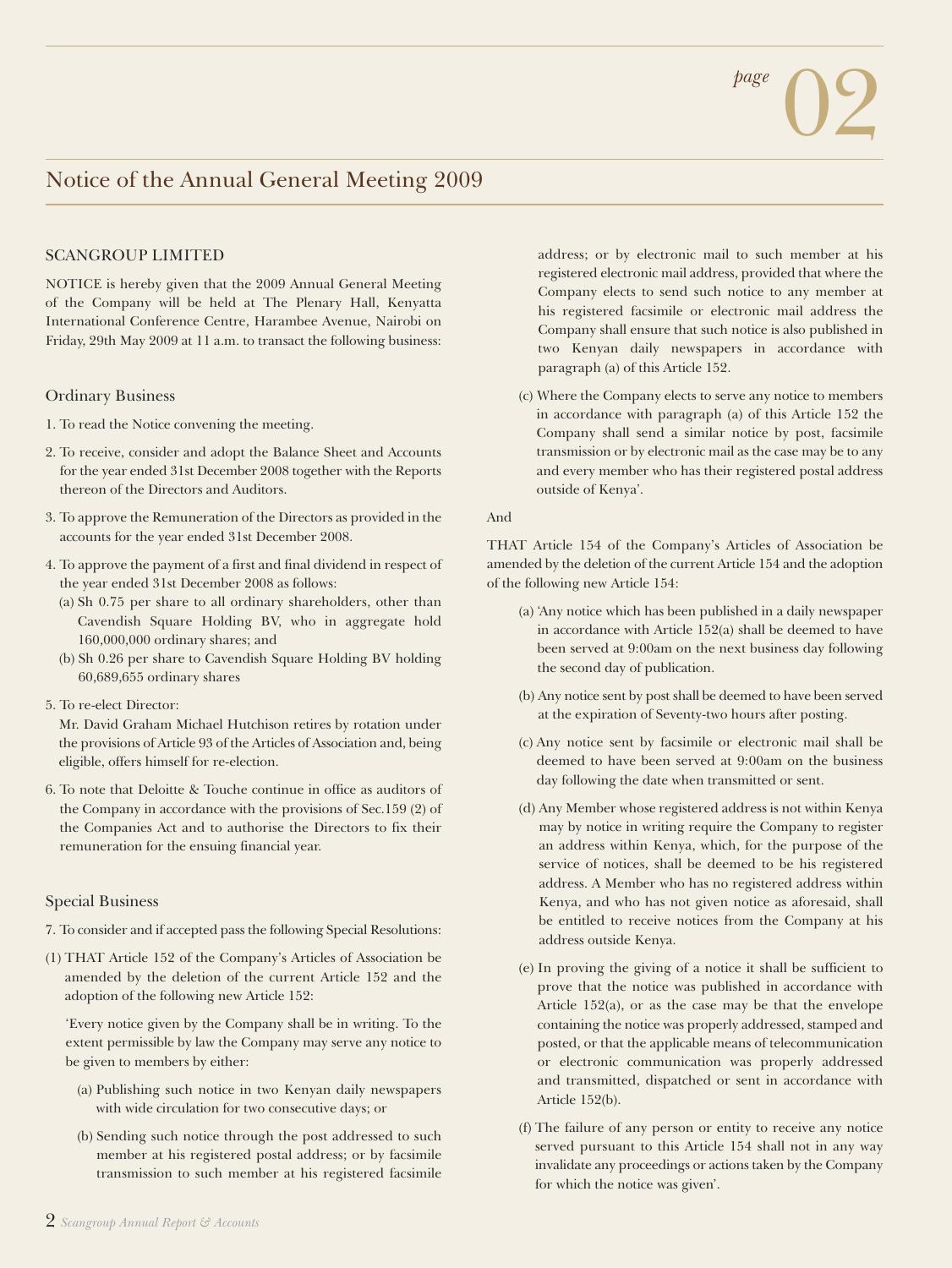- (2) THAT Article 148 of the Company's Articles of Association be amended by the deletion of the current Article 148 and the adoption of the following new Article 148:
	- (a) 'A copy of every balance sheet (including every document required by law to be annexed thereto) which is to be laid before the Company in general meeting, together with a copy of the Auditors' report, (together the "Accounts") shall not less than twenty-one days before the date of the meeting be sent, or to the extent permissible by law, be otherwise made available by electronic means, to every member of, and every holder of debentures in the Company and to every person registered under Articles 34 to 40.
	- (b) The Accounts may be sent by post or otherwise be made available to the extent permissible by law, by electronic means and not by post. This Article shall not require a copy of the Accounts to be sent to more than the first named of any joint holders of any shares or debentures. To the extent permissible by law the Company may send the Accounts to all persons entitled thereto by publishing the Accounts on the Company's official website and if available on the official website of the Nairobi Stock Exchange, provided that the Company shall contemporaneously print its latest balance sheet and last profit and loss statements together with the Auditor's report in two Kenyan daily newspapers with wide circulation for two consecutive days drawing attention to the website(s) on which the Accounts in full may be read, and the address to which a request for a printed copy of the Accounts may be submitted and upon any such publication the Accounts shall be deemed to have been sent to every member or other person entitled to receive a copy of the Accounts'.

By Order of the Board

R.R. Vora *Company Secretary* 15 April 2009 Nairobi, Kenya

#### Note:

- 1*. A member entitled to attend and vote at the Meeting is entitled to appoint one or more proxies to attend in his stead. A proxy need not also be a member.*
- *2. The instrument appointing a proxy shall be in writing under the hand of the appointor or his attorney duly authorized in writing, or, if the appointor is a Corporation, either under seal, or under the hand of an officer or attorney duly authorized.*
- *3. The instrument appointing a proxy and the power of attorney or other authority, if any, under which it is signed or a notarially certified copy of that power or authority shall be deposited at the registered office 5th Floor, The Chancery Building, Valley Road, PO Box 34537 - 00100, Nairobi not less than forty eight hours before the time for holding the meeting or adjourned meeting, at which the person named in the instrument proposes to vote.*

#### ADDENDUM

Current Articles 148, 152 and 154 proposed for amendments:

#### Article 148:

'A copy of every balance sheet (including every document required by law to be annexed thereto) which is to be laid before the Company in general meeting, together with a copy of the Auditors' report, shall not less than Twenty-one days before the date of the meeting be sent to every member of, and every holder of debentures of, the Company and to every person registered under Articles 34 to 40 but this Article shall not require a copy of these documents to be sent to any person of whose address the Company is not aware, nor to more than One of the joint holders of any shares or debentures.'

#### Article 152:

'A notice may be served by the Company upon any member either personally or by sending it through the post addressed to such member at his registered address.'

#### Article 154:

'Any notice if sent by post shall be deemed to have been served at the expiration of Seventy-two hours after posting and in proving such service it shall be sufficient to prove that the envelope containing the notice was properly addressed, stamped, and posted. Notices sent outside Kenya shall be sent by express airmail service'.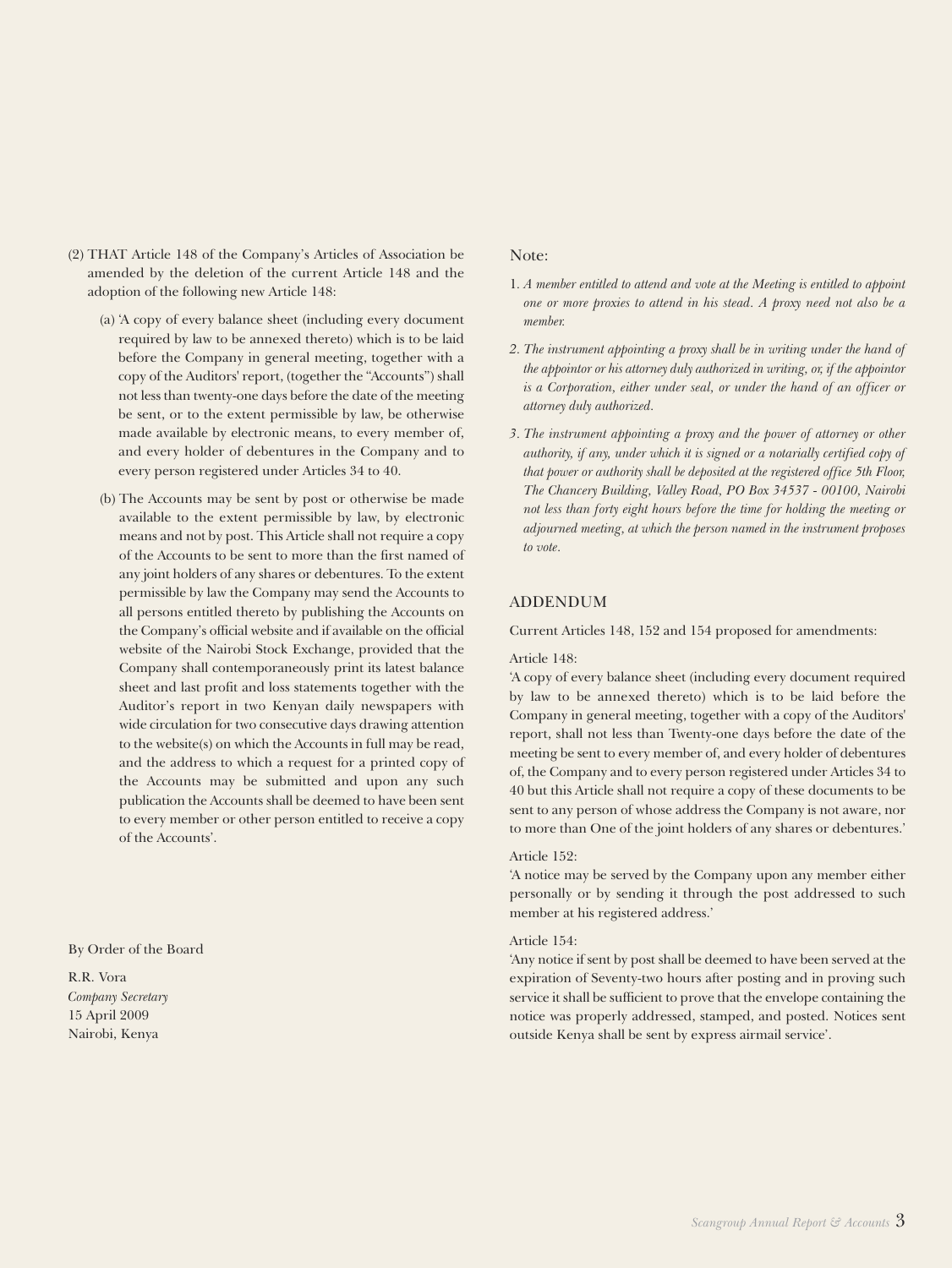# Board of Directors

#### David Hutchison

*Chairman and Independent Non-Executive Director -* David is a Certified Public Accountant and a former Senior Partner of Ernst & Young Eastern Africa. He has many years experience in related aspects of audit, tax advice and financial management, reconstruction and consulting covering many sectors, in a diversity of African countries. David is a non-executive Director of the Insurance Company of East Africa Limited, East Africa Reinsurance Company Limited, East African Packaging Industries Limited, Prime Bank Limited, Kentainers Limited, Synresins Limited, and a Director of a number of companies within the Banda educational and property groups.

#### Bharat Thakrar

*Chief Executive Officer -* Bharat holds a Diploma in Advertising and Marketing from the Communications and Marketing Foundation - UK. He is the founder shareholder of Scangroup and has over thirty five (35) years working experience in Advertising and Communications. Bharat is a Director of all the Scangroup Subsidiaries, Internet Solutions Kenya Limited and of Valley Terrace Limited. He is also a former Chairman of the Advertising Practitioners Association (APA) and is a member of the Advertising Standards Board.

#### Andrew White

*Group Creative Director -* Andrew holds a Bachelor of Arts Degree (Communications) from the University of Technology, Sydney, Australia. Andrew has considerable local and international experience in advertising having previously worked in Sydney, Hong Kong and Singapore prior to joining Scanad in 1990 as the Group Executive Creative Director. He is also a Director of all the Scangroup Subsidiaries, except Redsky Limited.

#### Richard Omwela

*Independent Non-Executive Director -* Richard holds a Bachelor of Honours Degree in Law (LLB) from the University of Nairobi, and is an advocate of the High Court of Kenya. Richard is the Managing Partner of Hamilton Harrison and Mathews Advocates. He is a Member of the Law Society of Kenya and the Institute of Certified Public Secretaries of Kenya. He is also Chairman of Kenya Rugby Football Union.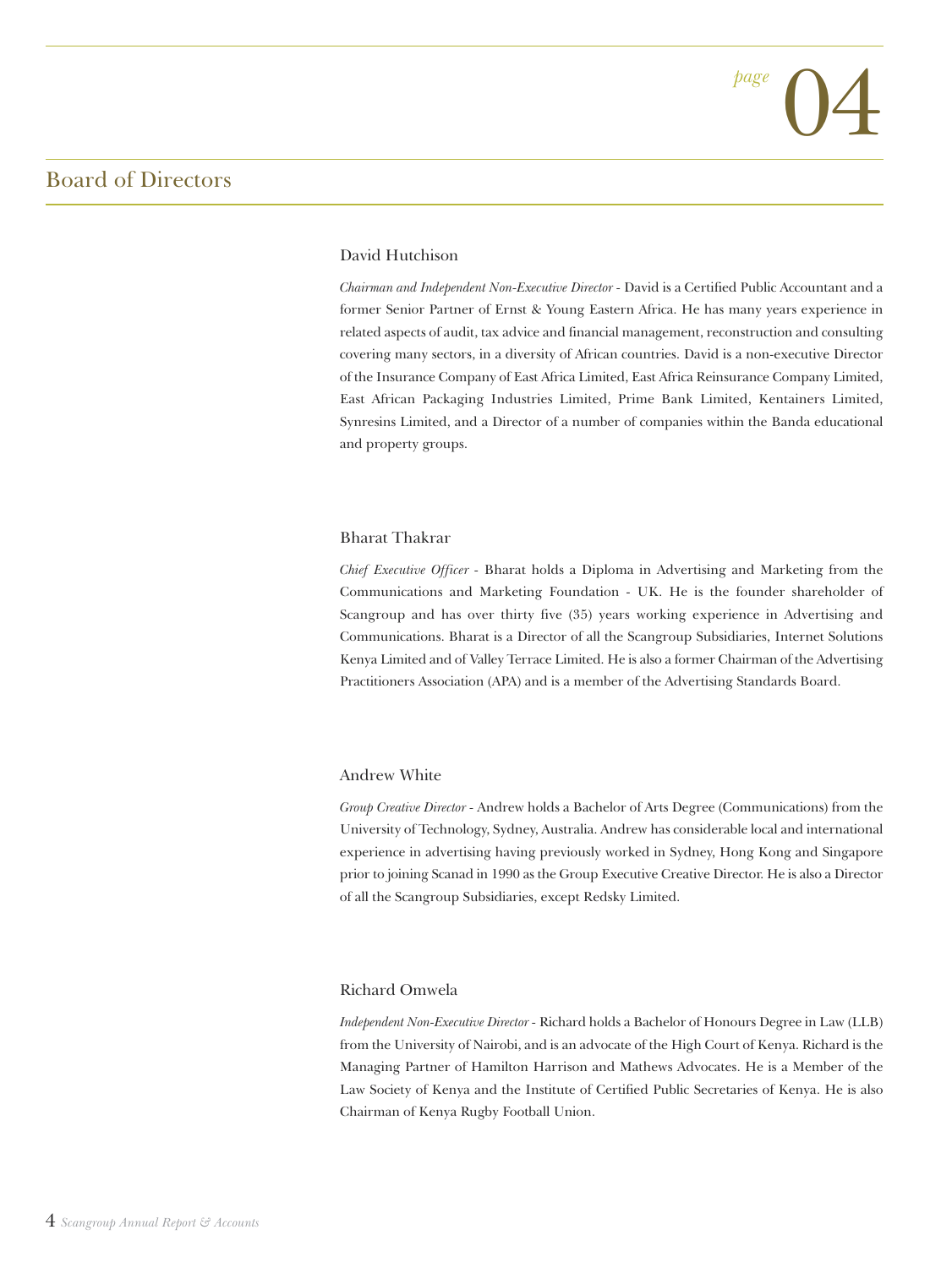#### Muchiri Wahome

*Independent Non-Executive Director -* Muchiri is a holder of a Bachelor of Arts (Economics) degree from the University of Nairobi and obtained an Advanced Certificate in Management from the Strathmore Business School in 2006. With 20 years of retail experience, Muchiri is currently the Managing Director of Deacons Kenya Limited. He is also the Chairman of the Board of Governors of Moi Equator Girls Secondary School, Distributive and Allied Workers Association under the umbrella of the Federation of Kenya Employers (FKE) and a member of the Archdiocese of Nyeri Education Advisory Board. In 2005 he was awarded the Head of State commendation medal for implementing performance contracts with public bodies on behalf of the Government of Kenya.

#### Andrew Grant Balfour Scott

*Non-Executive Director -* Andrew has since 1999 been WPP's Director of Corporate Development leading the Group's global Mergers and Acquisition activity. Andrew also leads WPP's International Specialist Communications Division which contains businesses in a diverse range of marketing services sectors - Promotion and Relationship Marketing, Sports Marketing, Custom Publishing and Media, Technology and Production Services. Prior to joining WPP Andrew was a strategy consultant at LEK Consulting. He holds an MBA with distinction from INSEAD.

#### Christopher Paul Sweetland

*Non-Executive Director -* Christopher graduated with an honors degree in Pure Maths and trained as a Chartered Accountant at KPMG. Prior to joining WPP in 1989, Chris worked overseas for 9 years at PepsiCo. He is currently Deputy Group CFO with WPP.

#### Ramesh Vora

*Company Secretary -* Ramesh is a member of the Institute of Chartered Secretaries and Administrators (UK) and a Fellow of the Institute of Public Secretaries (Kenya). He has been in professional practice as a Company Secretary for over 31 years.



*Scangroup Annual Report & Accounts* 5





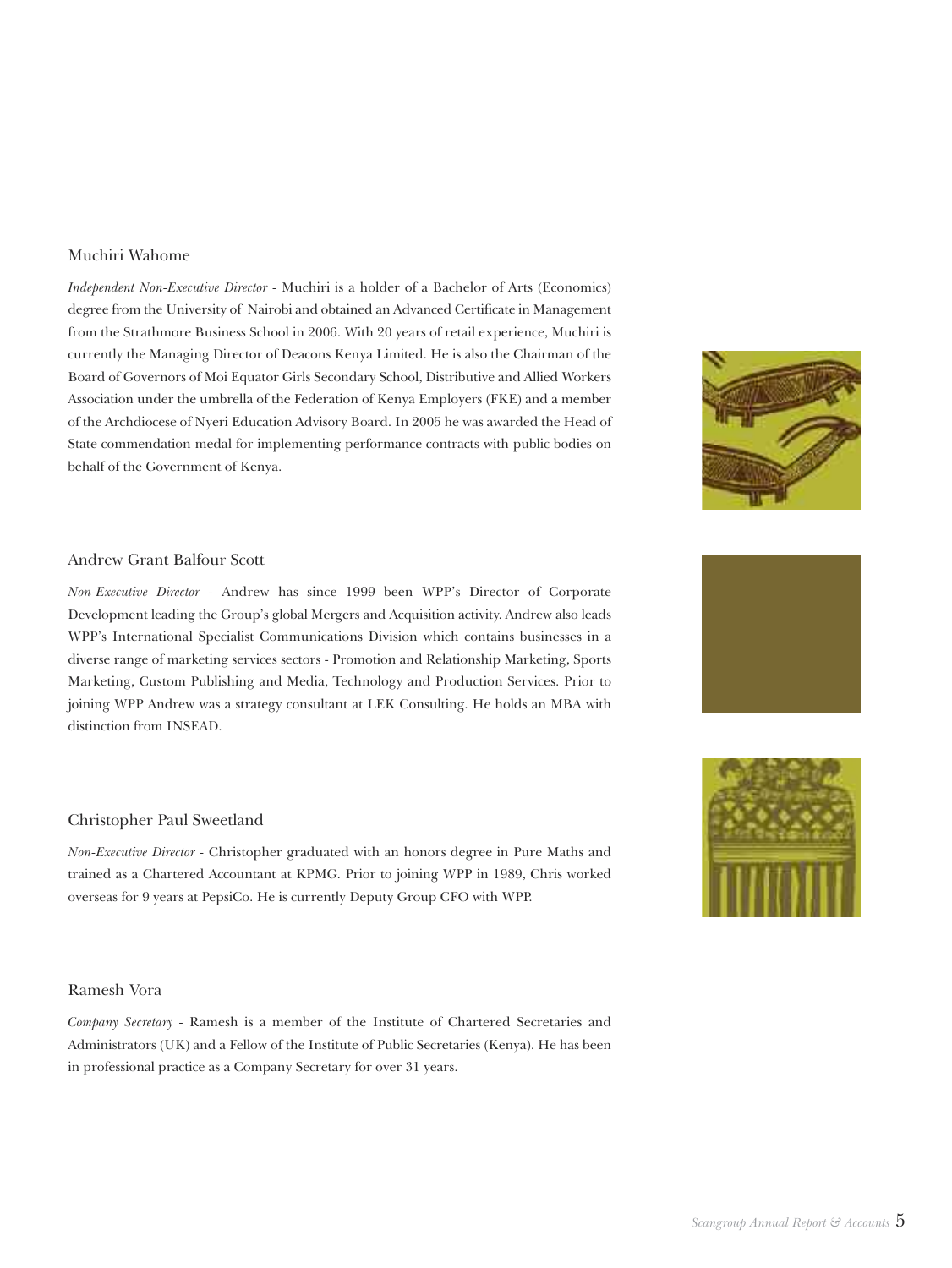# Chairman's Statement







*I am pleased to present the annual report for Scangroup Limited for the year ended 31 December 2008.*

*page*

06

#### Company's Financial Performance

Our profit after tax went up by 29 % to Sh 316 million from Sh 244 million recorded in 2007. Profits before tax were also up by 24% to Sh 437 over 2007 figures of Sh 353 million.

These results have been achieved in a very challenging year both locally and also on the international market which saw global recession set in towards the end of 2008. The Board of Directors would like to commend our chief executive Mr. Bharat Thakrar, his management team and all staff of Scangroup for their dedication and commitment to the company in achieving these results. I would also like to thank our clients who have continued to support us and show faith in our service capability.

#### Strategic Investment by WPP Group

I am glad to report that during the year we successfully completed the transaction with WPP, who invested in the equity of the Company through their subsidiary company, taking a 27.5% shareholding in your Company. WPP is the world's largest communications services group. WPP group employs 135,000 people (including associates) in 2,400 offices in 107 countries.

As explained in the information circular sent to all shareholders in September 2008 giving details of the transaction, the investment is expected to create strong strategic value for both Scangroup and the WPP Group. In particular, the introduction of WPP as a strategic investor will provide us the following benefits:

- It provides us a second anchor shareholder other than the founder shareholder, Bharat Thakrar. One of your Board's key objectives as we transitioned from a private company to a public company was to have a succession plan for Scangroup that would ensure stability and continuation of the business in the long term. We believe that the investment by WPP will provide such continuity.
- The investment provides us the financial resources and through our affiliation with WPP operating companies, we will be able to tap into their technical resources to improve our service offerings to our clients.

The investment by WPP provides us the springboard to expand into the continent in line with our vision of being the leading marketing service company in Africa.

I also take this opportunity to welcome Mr. Andrew Scott and Mr. Christopher Sweetland who have been appointed to our Board by WPP, both of whom have significant experience with WPP group.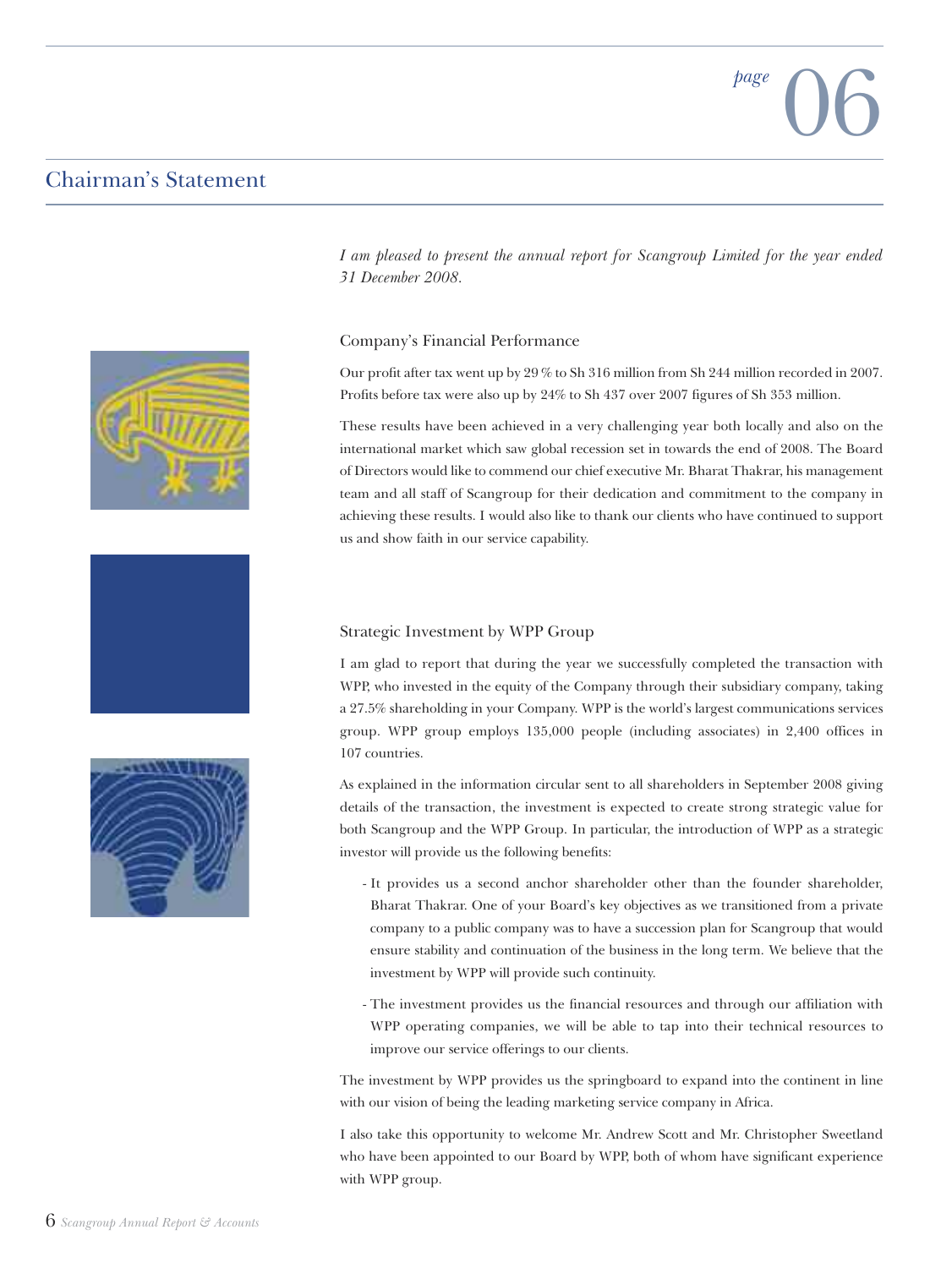Mr. Scott is an acquisition specialist who is in charge of corporate development and WPP's global mergers and acquisition activities. Mr. Sweetland is a chartered accountant and WPP's Deputy Group Chief Financial Officer.

#### Future Outlook

The global economic meltdown experienced since second half of 2008 is expected to continue to have impact in 2009 and beyond, and the effects on our markets are not yet clear. I however remain cautiously optimistic about the long term future for the Group.

In 2009 we shall continue to focus on our growth strategy, and though we are proceeding more cautiously, your Board is still convinced that growth into other markets of Africa is a good strategy that will eventually reduce our dependence on present markets for revenue growth.

In addition to our plans to expand across Africa, we are also expanding our product offering which management has identified as a key strategy. In this respect, our joint venture partnership in Millward Brown East Africa saw Scangroup venture into market research, is already showing considerable promise during their first full year of trading as an independent company. We are equally optimistic about our new joint venture with Hill & Knowlton formed in 2009 to offer services in the areas of Public Relations.

#### Employee Retention and Motivation

Scangroup's success is due to dedicated staff in our various agencies, and we have put in place a number of measures that we believe will help to maintain and improve the productivity of our staff.

We have successfully implemented the Employee Share Ownership Plan (ESOP) and staff who have shown initiative, drive and improved performance, have been rewarded with share options.

We have also established and implemented the Scangroup Provident Fund.

In order to improve our creative talent we instituted a Creative Staff Mentorship programme which has assisted in the development and promotion of significant numbers of indigenous creatives. Due credit here goes to our team of Creative Directors who continue to nurture the creative talent within the group.

#### Corporate Social Responsibility (CSR)

Scangroup has contributed to many charitable causes during 2008, and in particular, I would refer to the following initiatives:

We have been lending considerable support to Childlife Trust for over ten years now and last year was no exception. Childlife Trust is a charitable organization whose mission is to stimulate public awareness and involvement in creating sustainable solutions for children in need of special protection at an institutional level.

Scangroup contributes to the planning process of Childlife Trust Initiatives. We also donate all the advertising in the form of TV commercials, press ads, radio ads, brochures, posters, street banners and publicity for the Trust. During the past year we have produced communications for some key programmes including The Other Side of the Street exhibition and the Christmas Food Fund.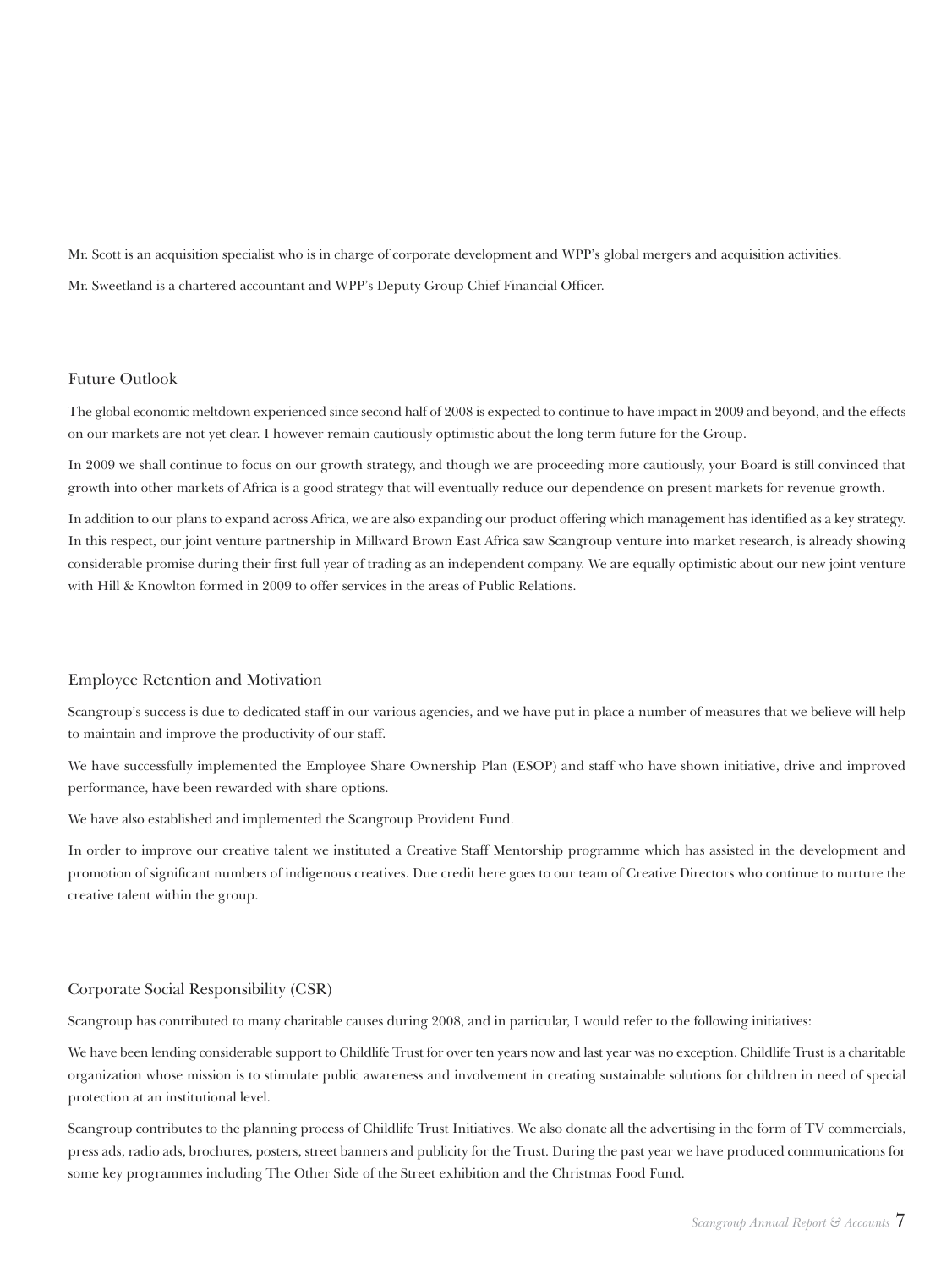Our other most significant contribution in 2008 was for the "Concerned Citizens for Peace".

As the post-election countrywide violence escalated at the beginning of the year, we joined the team of concerned citizens including the Nation Media Group, KEPSA and other organisations. For nearly a month and half we produced, on a daily basis newspaper, television and radio communications that helped encourage the warring factions to embrace dialogue and to restore peace.

Over the coming years, we intend to commit more time and resources to support communication programmes that ensure that what happened in 2007 and 2008 never happens again.

#### Dividend

Your Board has recommended for approval at the Annual General Meeting (AGM), the payment of a first and final dividend totalling Sh 135.78 million for the year ended 31st December 2008 subject to withholding tax where applicable. The proposed dividend if approved by the shareholders at the AGM will be paid as follows -

|                                             | Dividend per share | Total           |
|---------------------------------------------|--------------------|-----------------|
|                                             | (Sh)               | $(\mathrm{Sh})$ |
| Dividend to all ordinary shareholders other |                    |                 |
| than Cavendish Square Holding BV            | 0.75               | 120,000,000     |
| Dividend to Cavendish Square Holding BV     | 0.26               | 15,779,310      |
| Total                                       |                    | 135,779,310     |

#### Acknowledgement

In conclusion, I would like to thank all our customers for their continued support; the management and staff of all the companies in the Group for their loyalty, dedication and hard work; and finally, to my fellow Directors, thank you for your support and advice.

David Hutchison *Chairman* 15th April 2009





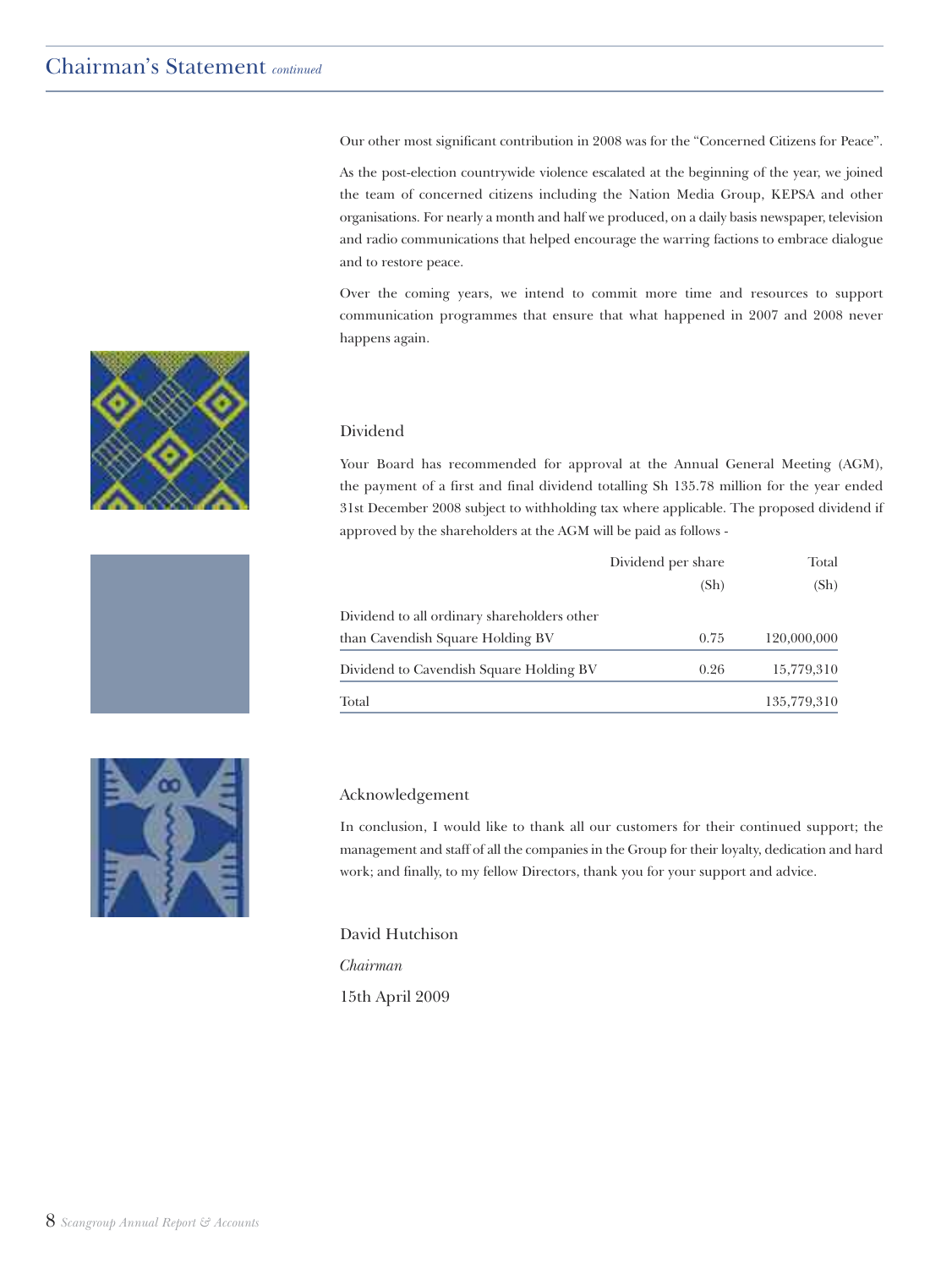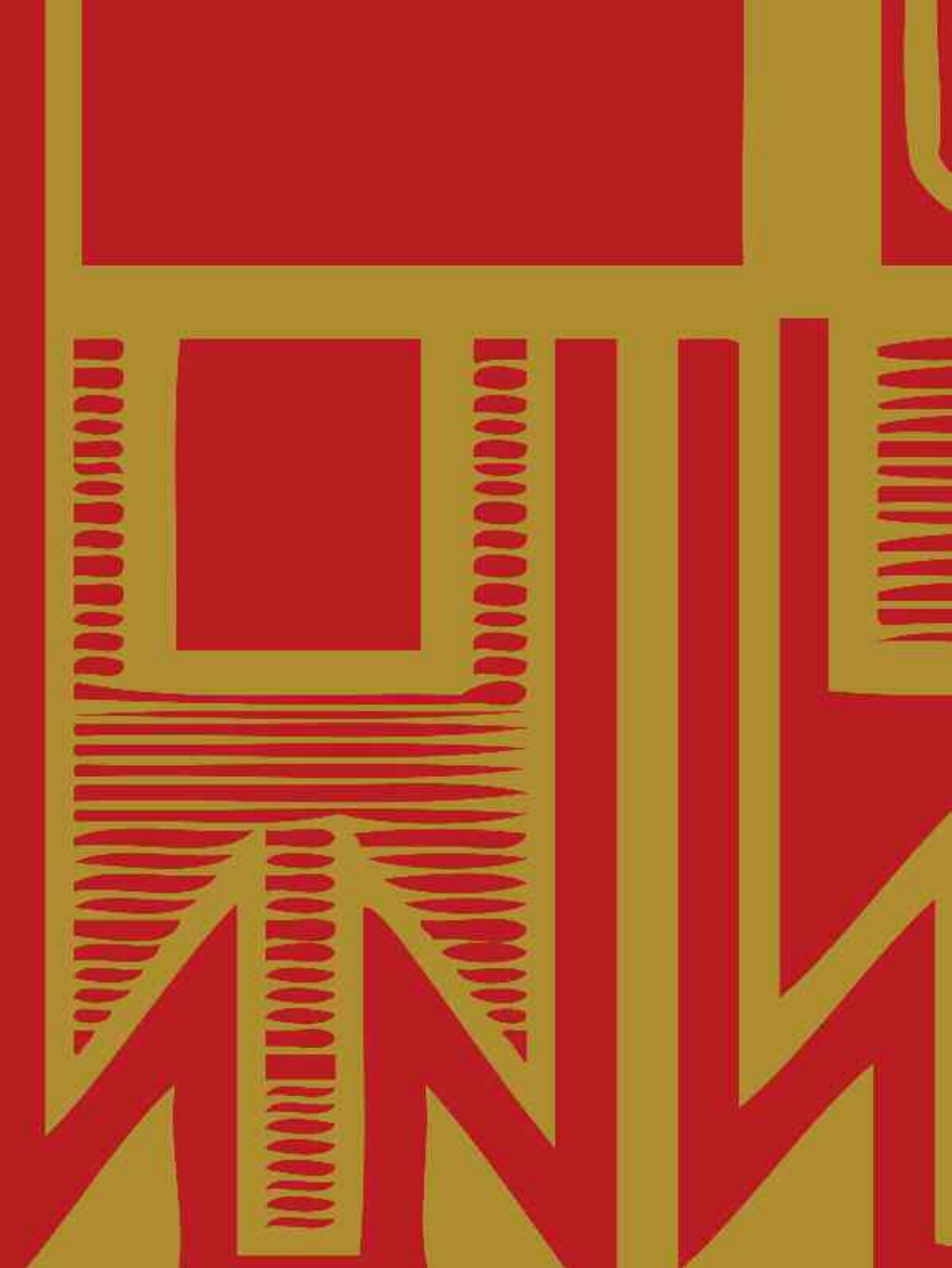# Chief Executive's Statement







#### *Dear Shareholders,*

#### Key Highlights

The disruptions following the disputed general elections in Kenya in December 2007 led to investor nervousness and a number of our clients cancelled media advertising booked for January 2008. However, following the formation of the Grand Coalition Government, recovery was rapid and by March 2008 we saw activity resume to normal.

*page*

10

Despite the difficult conditions in the early part of 2008, we opened the doors of our market research business through Millward Brown East Africa Limited, a joint venture with a WPP Group company.

In October 2008, the shareholders gave their approval to the strategic investment of 27.5% shareholding in the Company by the WPP Group through their wholly owned subsidiary, Cavendish Square Holding BV.

#### Industry Performance

The year saw an overall growth of Advertising Exposure (Adex)\* in Kenya as well as in Tanzania and Uganda. Advertising Exposure (Adex)\* in East Africa, as measured by the Synovate Limited (formely the Steadman Group), grew by 22% over 2007 to Sh 29.60 billion whilst the agency share grew by 59% to Sh 18.73 billion.

*East Africa - Advertising Exposure Market Share Amounts in Sh in billions*



\* Note for Adex data. Advertising Exposure is as measured by Synovate Limited (formely the Steadman Group). All advertising spots that appear in the monitored media are recorded in a data base and calculated at the gross rate card cost. The amounts generated are devoid<br>of any discounts offered to clients and ad agencies and are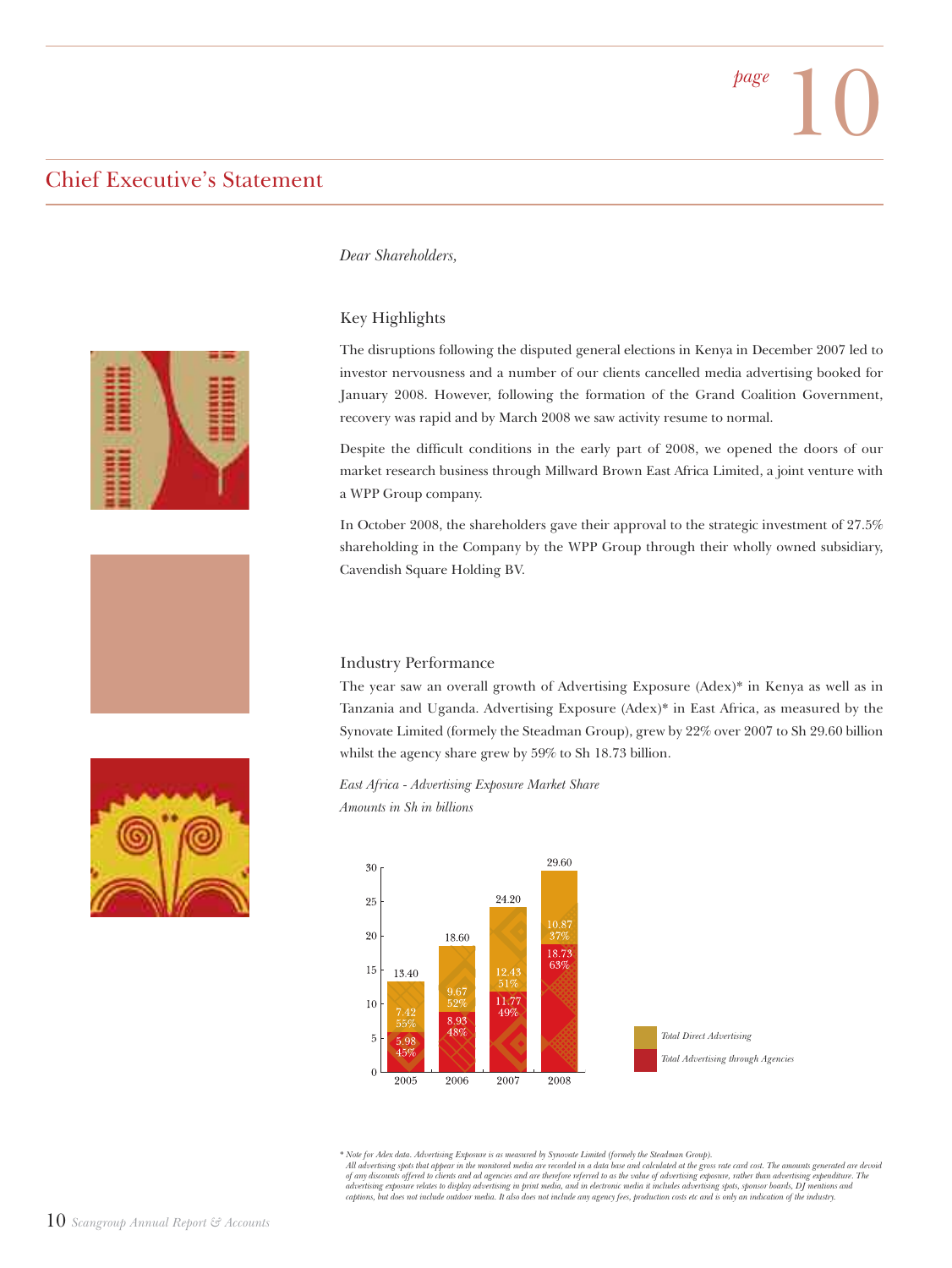Advertising and Media agencies booked 63% of this Exposure, whilst the balance was booked directly by the clients indicating that there are still many advertisers that do not use advertising or media agencies to plan or book their media.

In Kenya, the industry grew by 21% whilst Uganda and Tanzania recorded growth of 7% and 62% respectively. The Tanzania growth was attributed to the rebranding campaigns undertaken by two cellular operators in the country.

The Exposure market share by country for the year 2008 was as follows:



Radio continues to be the preferred medium of choice taking a 53% market share followed by Television at 28% and Print at 19%.

#### Scangroup's Market Share

The chart below shows Scangroup Market Share in East Africa as measured in terms of Advertising Exposure through agencies.

*Amounts in Sh in billions*

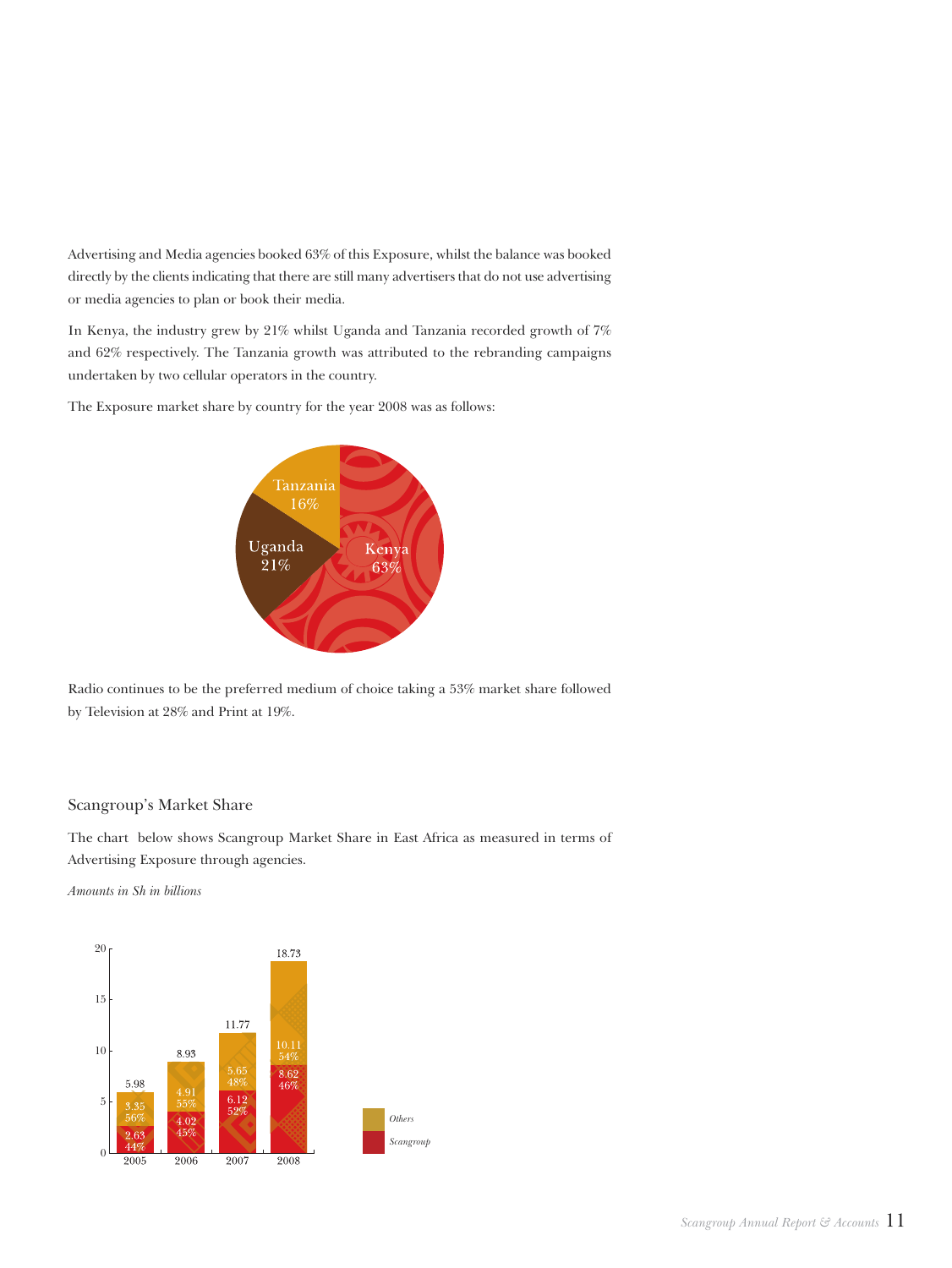# Chief Executive's Statement *continued*

Our market share in East Africa for 2008 declined to 46% from 52% held in 2007. This was due to the entry and rebranding of cellular operators which meant that the overall Adex spend exceeded our own growth. Our market share in Kenya however remained in a dominant position of 53%.

Of the top 10 Adex spenders in East Africa 6 of them are our clients.

#### Our Performance

Our Billings were up by 21% to over Sh 5.79 billion whilst Revenues were up by 24% to Sh 1.4 billion.

Kenya is still our dominant market and contributed to over 76% of the revenue, whilst Tanzania and Uganda contributed 14% and 10% respectively.

Profit before tax grew by 24% to Sh 437 million. Basic earnings per share also grew by 20% to Sh 1.79 per share, up from Sh 1.49 in 2007.

Advertising and Media contributed to 86% of our revenue and grew by 23% over 2007 whilst Speciality Communications contributed to 9% of our revenue and grew by 22% over 2007. Public Relations was 3% of our revenue and grew by 2% over 2007 and our share in the newly ventured research business contributed 2% of total revenue.

The investment by WPP Group has resulted in an increase in the shareholders' funds of the Company amounting to Sh 1.31 billion (net of expenses). This has contributed to the increase in net asset value per ordinary share, which has increased from Sh 3.77 per ordinary share at the end of 2007 to Sh 9.42 per ordinary share at December 2008.

The net proceeds from the issue of shares has been applied in reducing the bank borrowings and the balance will be used in furthering the Group's expansion plans.

#### Future Strategy

WPP Group has an extensive track record of expanding into developing markets and with our local knowledge and expertise, it provides a powerful combination for our future growth, which should lead to enhanced shareholder value.

Our strategy going forward will therefore capitalise on the benefits accruing from this relationship and will be focused on entering into several new areas of the marketing mix. These will be in the form of further strategic alliances with the WPP group companies that will bring key learning and expertise to enhance our existing businesses. The key areas we will be looking to will include:

- 1. Media Investment Management
- 2. Public Relations
- 3. Digital Media
- 4. Field Marketing
- 5. Branding

The WPP relationship will also enable us to enter into other markets with their brands. We continue to identify opportunities outside East Africa and will consider entering these markets as the economic conditions improve.

Other priority areas will be to focus on the management of working capital and improving our cash flows. We are in the process of setting up a separate commercial department that will ensure timely billing and manage receivables.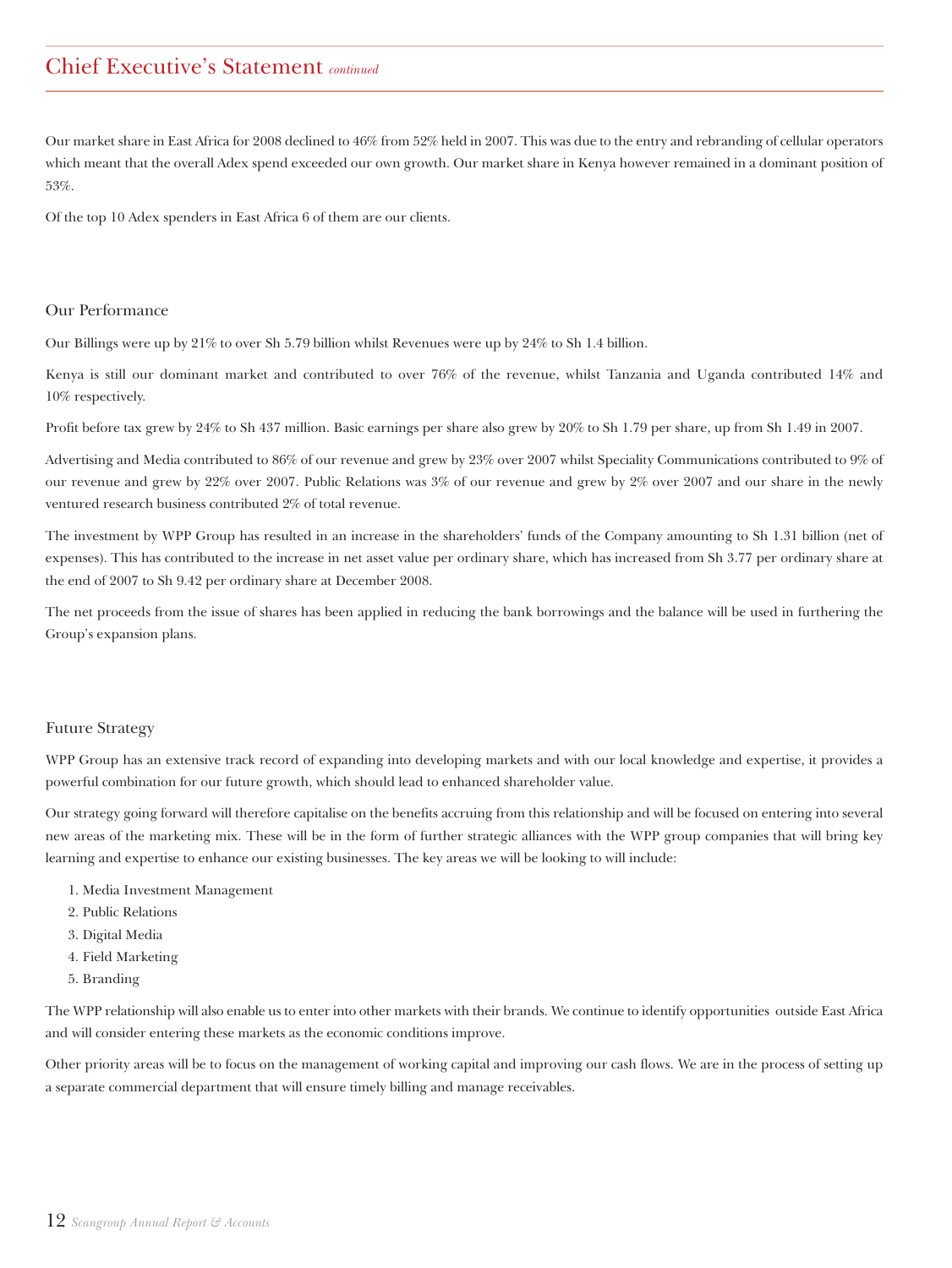#### Our People

#### **Creative Mentorship Program**

During the year four senior creatives were promoted to Creative Director and Associate Creative Director positions. All the remaining eight mentorees continue to grow within the network and have been given additional responsibilities throughout the year. This year we are enrolling more creatives into the Mentorship Program. All new Creative Directors will also be given the role of training and mentoring the younger start up talent within their teams.

#### **Staff Exchange Program**

On the implementation of the Annual Performance Review for each employee we identified the need to expose our employees to different markets to enable them to grasp a better understanding of the advertising and marketing dynamics within East Africa and other markets in the Pan-African Region. An Exchange Program facility was created within the group where high potential staff are 'flagged' for growth in their careers and challenge as they progressed within the Organization. We are glad to announce that we have successfully posted 5 staff from our Kenya office to work for our Uganda and Tanzania offices. The same opportunity will be availed to staff in Uganda and Tanzania.

#### **Scangroup Provident Fund**

In our effort to ensure that the employees plan for their retirement period, we implemented the Scangroup Provident Funds under the umbrella scheme managed by Alexander Forbes for employees based in Kenya. The benefits under the scheme also include life insurance and critical medical & disability insurance. The Fund is managed as per the guidelines laid down by the Retirement Benefits Authority in Kenya.

#### **Employee Share Ownership Plan (ESOP)**

Our ESOP facility was set up in 2008 and during the year 8,146,470 options were granted to eligible employees in accordance with the terms of the ESOP rules. Under the ESOP rules, each option represents one ordinary share of the company and the exercise price for the options is equal to the market price at the date of the grant.

#### **Employee Wellness & Welfare**

Our Medical Cover was enhanced by securing improved benefits for all permanent employees in Scangroup.

#### Going Forward

We believe that the WPP relationship has charted the way forward for us and whilst keeping an eye on the impact of the global meltdown and its implications for us on the continent we will continue to move forward cautiously in achieving our vision to become the leading marketing services company in Africa.

Bharat Thakrar *Chief Executive Officer* 15th April 2009





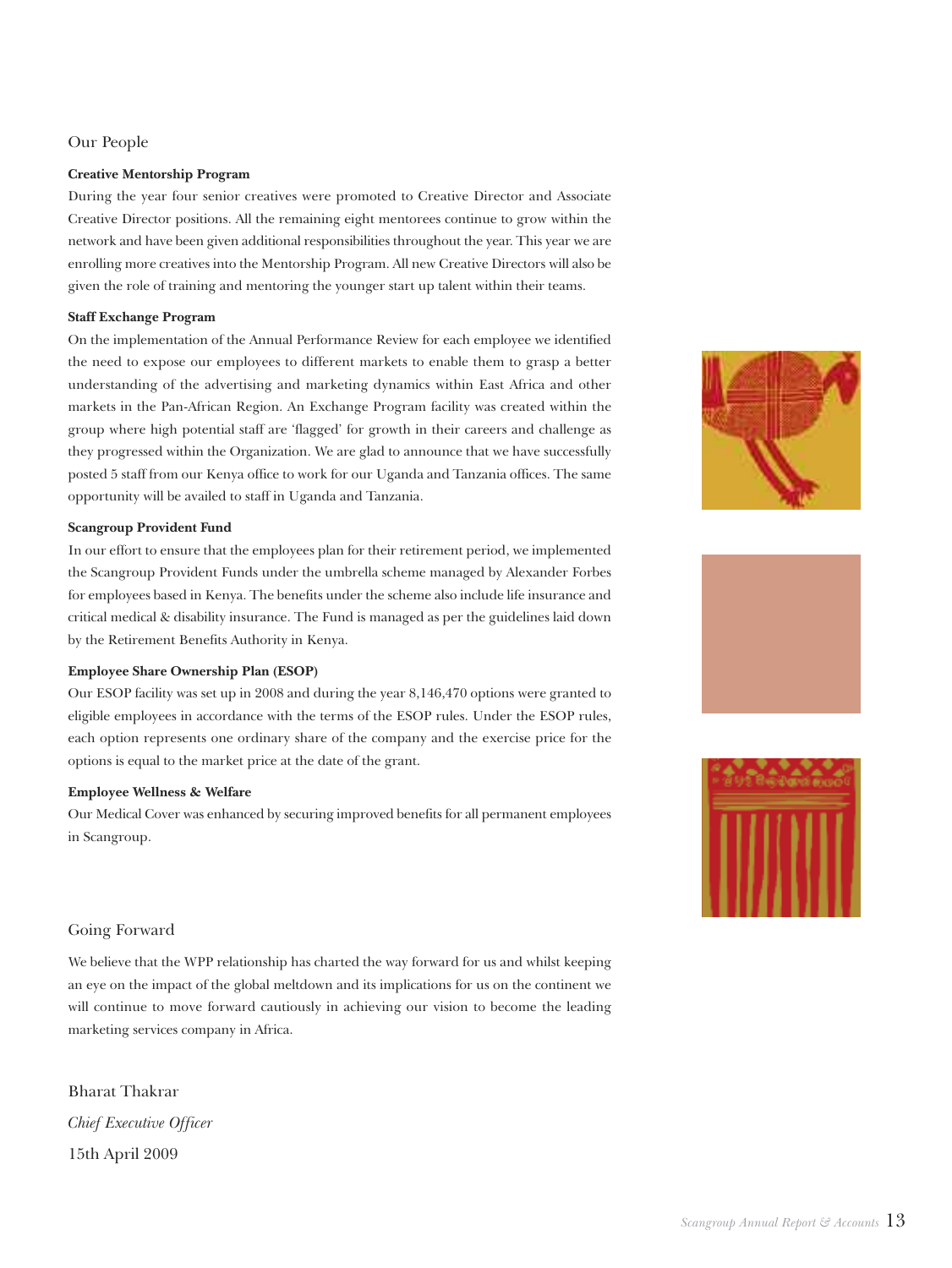# Corporate Governance

The Board of Directors is responsible for the governance of the Company and is accountable to the shareholders for ensuring that the Company complies with the law and the highest standards of corporate governance and business ethics. The Directors attach great importance to the need to conduct the business and operations of the Company and the group with integrity and in accordance with generally accepted corporate practices and endorse the internationally developed principles of good corporate governance. In particular the Company complies with the regulations on corporate governance as issued by the Capital Markets Authority.

#### Board of Directors

The full Board meets at least four times a year. The Directors are given appropriate information so that they can maintain full and effective control over strategic, financial, operational and compliance issues. Except for direction and guidance on general policy, the Board has delegated authority for conduct of day-to-day business to the Chief Executive Officer. The Board nonetheless retains responsibility for establishing and maintaining the company's overall internal control of financial, operational and compliance issues.

Three out of the seven members of the Board are independant non-executive directors including the Chairman of the Board. In addition, two non-executive directors are apointed by Cavendish Square Holding BV, a WPP group company. The directors representing Cavendish Square Holding BV shall not be required to retire by rotation in accordance with Article 93.

Mr Andrew Scott and Mr Chris Sweetland are the directors nominated by Cavendish Square Holding BV.

#### Board Committees

The Board has three standing committees, which meet under the terms of reference set by the Board.

#### Audit and Risk Management Committee

The Audit and Risk Management committee meets four times a year and as necessary. Its membership includes three non-executive directors. The committee members are David Hutchison (Chairman), Richard Omwela, Christopher Sweetland and Bharat Thakrar. Its responsibilities include review of financial statements, compliance with accounting standards, internal audit function, liaison with the external auditors, remuneration of external auditors and maintaining oversight on internal control systems. It is also responsible for monitoring the effectiveness of business risk and management processes in the group.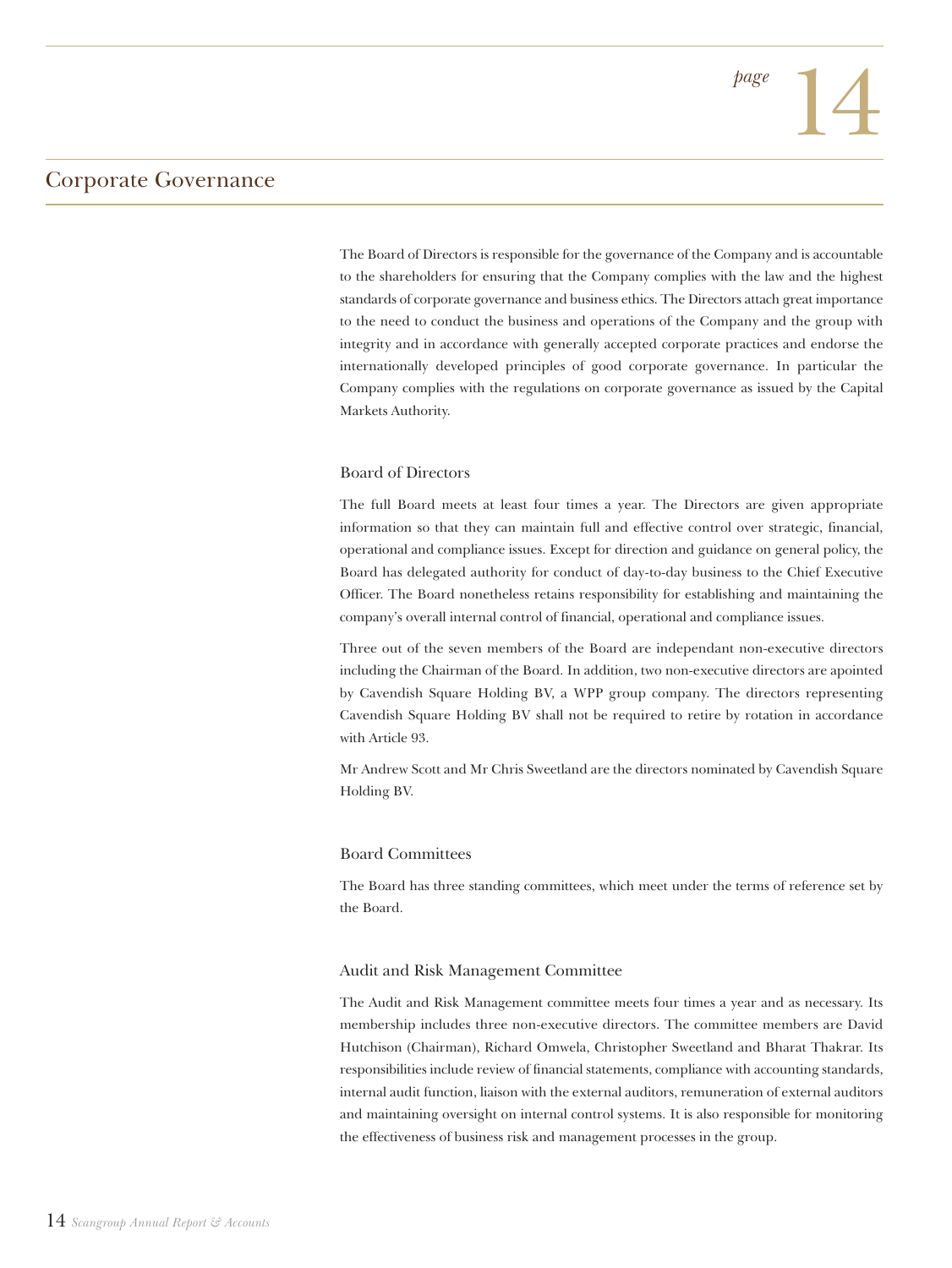#### Staff and Remuneration Committee

There is a Staff and Remuneration committee of the Board. Its membership comprises of David Hutchison, Muchiri Wahome, Andrew Scott and Bharat Thakrar.

The committee meets as required. The committee is responsible for monitoring and appraising the performance of senior management, review of all human resource policies, determining the remuneration of senior management and making recommendations to the Board on the remuneration of Executive Directors.

#### Nomination Committee

There is a Nomination committee of the Board. Its membership comprises of David Hutchison, Richard Omwela, Andrew Scott and Bharat Thakrar.

The committee meets as necessary. The committee is responsible for identifying and nominating for the approval of the Board, candidates to fill Board vacancies as and when they arise and in particular give consideration to succession planning, taking into account the challenges and opportunities facing the Company, and to ensure the necessary skills and expertise are available on the Board in the future. This Committee also appraises the role, contribution and effectiveness of the non-executive Directors.

#### Internal Control

The group has defined procedures and financial controls to ensure the reporting of complete and accurate accounting information. This covers systems for obtaining required approvals for major transactions and for ensuring compliance with laws and regulations that have significant financial implications. Procedures are also in place to ensure that assets are subject to proper physical controls and that the organization remains structured to ensure appropriate segregation of duties. In reviewing the effectiveness of the systems of internal control, the Board takes into account the results of all the work carried out to audit and review the activities of the group. A comprehensive management accounting system is in place providing financial and operational performance measurement indicators.

#### Code of Ethics

The company is committed to the highest standards of integrity, behaviour and ethics in dealing with all its stakeholders. A formal code of ethics has been approved by the Board and is fully implemented to guide the management, employees and stakeholders on acceptable behaviour in conducting business. All employees of the Company are expected to avoid activities and financial interests that could clash with their responsibilities to the Company.





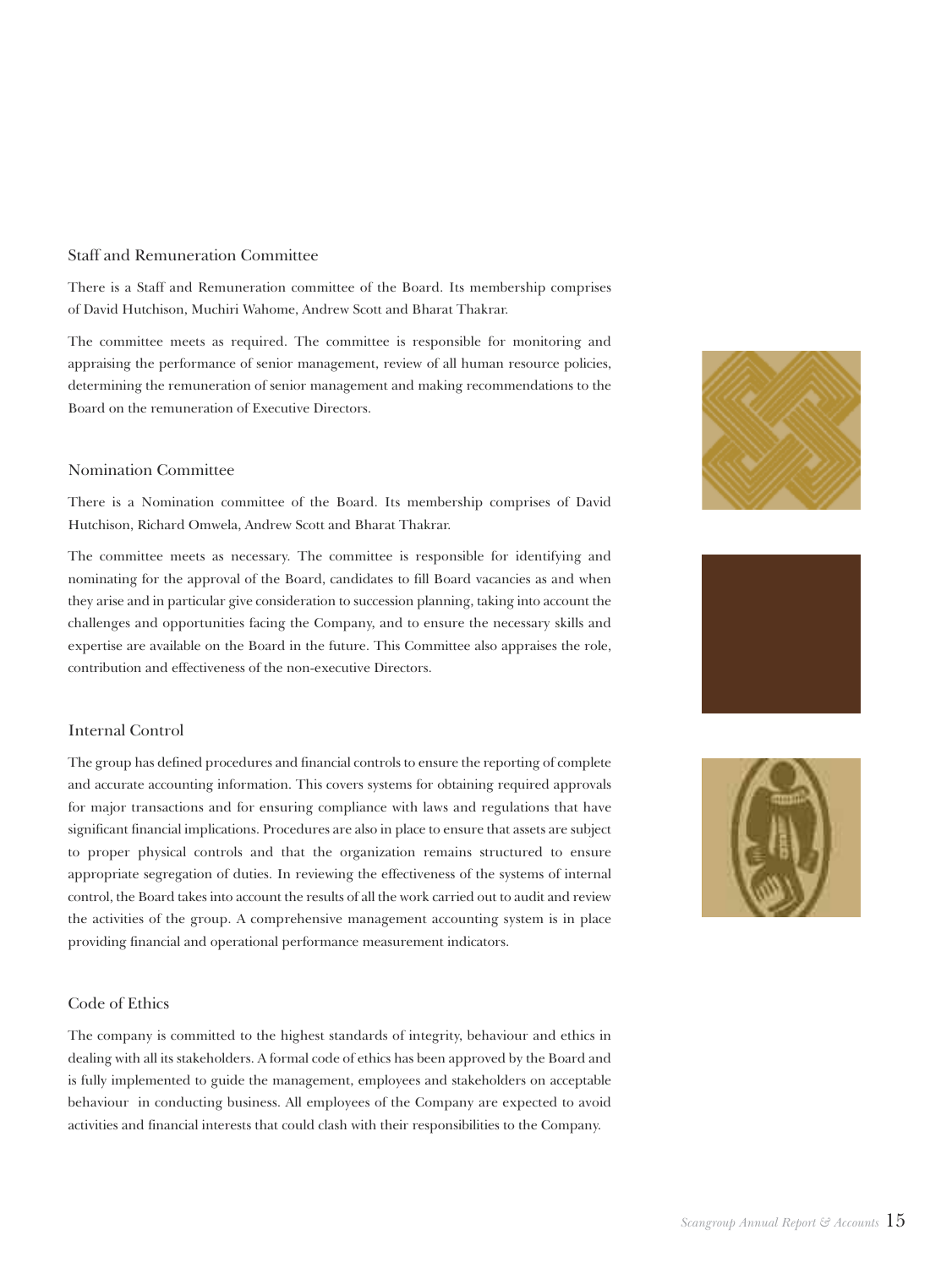# Shareholding

# SUMMARY OF SHAREHOLDERS AS AT 31ST DECEMBER 2008

|                                  | Total        | Total       | Shareholding  |
|----------------------------------|--------------|-------------|---------------|
| Category                         | number of    | number of   | % of issued   |
|                                  | shareholders | shares held | share capital |
| Foreign Investors                | 332          | 77,143,585  | 34.96%        |
| East African Individuals         | 33,892       | 95,268,674  | 43.17%        |
| <b>East African Institutions</b> | 2.047        | 48,277,396  | 21.87%        |
| Total                            | 36,271       | 220,689,655 | 100.00%       |

| Range                 | Total number | Total number | % of issued   |
|-----------------------|--------------|--------------|---------------|
|                       | of members   | of shares    | share capital |
| $1 - 500$             | 28,670       | 9,735,563    | 4.41%         |
| $501 - 5,000$         | 6,628        | 10,058,013   | 4.56%         |
| $5,001 - 10,000$      | 467          | 3,691,434    | 1.67%         |
| $10,001 - 100,000$    | 450          | 10,166,540   | 4.61%         |
| $100,001 - 1,000,000$ | 47           | 14,483,150   | $6.56\%$      |
| Above 1,000,000       | 9            | 172,554,955  | 78.19%        |
| Total                 | 36,271       | 220,689,655  | 100.00%       |

# TOP 10 INVESTORS AS AT 31ST DECEMBER 2008

|                | Rank Name                                            | Total number of shares held % of issued share capital |          |
|----------------|------------------------------------------------------|-------------------------------------------------------|----------|
| 1              | Cavendish Square Holding BV                          | 60,689,655                                            | 27.50%   |
| $\overline{2}$ | <b>Bharat Thakrar</b>                                | 45,523,800                                            | 20.63%   |
| 3              | Andrew John Laird White                              | 26,340,000                                            | 11.94%   |
| $\overline{4}$ | Bora Services Ltd.                                   | 19,301,500                                            | 8.75%    |
| 5              | Barclays (Kenya) Nominees Ltd. non resident A/C 9300 | 9,580,100                                             | 4.34%    |
| 6              | Barclays (Kenya) Nominees Ltd. non resident A/C 9296 | 5,863,300                                             | 2.66%    |
| 7              | Barclays (Kenya) Nominees Ltd. A/C 9486              | 2,074,800                                             | 0.94%    |
| 8              | Barclays (Kenya)Nominees Ltd. A/C 9230               | 1,857,700                                             | 0.84%    |
| 9              | Kenya Commercial Bank Nominees Ltd. A/C 769          | 1,324,100                                             | $0.60\%$ |
| 10             | Barclays (Kenya)Nominees Ltd. A/C 9187               | 922,600                                               | 0.42%    |
|                | Total                                                | 173,477,555                                           | 78.62%   |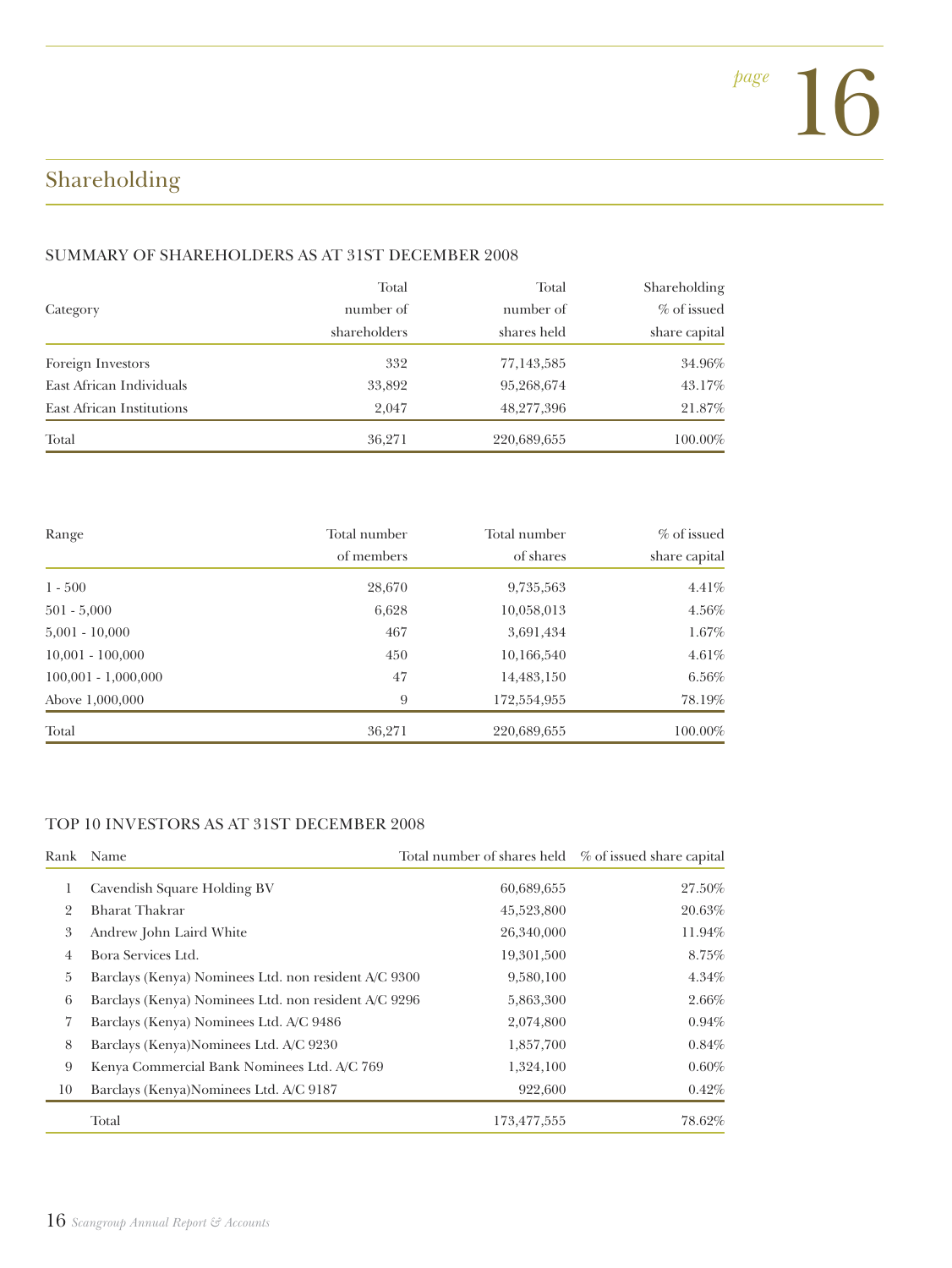# Five Years Group Financial Review

### ENDED 31ST DECEMBER 2008

## CONSOLIDATED PROFIT AND LOSS ACCOUNT

|                                                | $31$ -Dec        | $31$ -Dec        | $31$ -Dec        | $31$ -Dec   | $31$ -Dec   |
|------------------------------------------------|------------------|------------------|------------------|-------------|-------------|
|                                                | 2008             | 2007             | 2006             | 2005        | 2004        |
|                                                | Sh '000          | Sh'000           | $Sh$ '000        | Sh'000      | Sh'000      |
|                                                |                  |                  |                  | (Note 1)    | (Note 1)    |
| <b>Billings</b>                                | 5,789,716        | 4,773,411        | 3,012,461        | 2,343,628   | 1,936,769   |
| Revenues                                       | 1,436,892        | 1,157,088        | 829,574          | 595,564     | 464,267     |
| <b>Profit Before Taxation</b>                  | 436,755          | 352,814          | 278,686          | 200,994     | 88,064      |
| <b>Taxation Charge</b>                         | (120,966)        | (108, 381)       | (83, 158)        | (52, 802)   | (22, 719)   |
| Profit After Tax                               | 315,789          | 244,433          | 195,528          | 148,192     | 65,345      |
| Minority interest                              | (8,767)          | (7,133)          | (9,128)          | (4,686)     | (955)       |
| Profit Available to Scangroup shareholders     | 307,022          | 237,300          | 186,400          | 143,506     | 64,390      |
|                                                |                  |                  |                  |             |             |
| Earnings Per Share (EPS) (See Note 2 below) Sh | 1.79             | 1.49             | 1.21             | 0.96        | 0.43        |
| Number of shares                               | $171.47$ million | $159.25$ million | $153.75$ million | 150 million | 150 million |

# CONSOLIDATED BALANCE SHEET DATA

|                            | $31$ -Dec | $31$ -Dec | $31$ -Dec | $31$ -Dec | $31$ -Dec |
|----------------------------|-----------|-----------|-----------|-----------|-----------|
|                            | 2008      | 2007      | 2006      | 2005      | 2004      |
|                            | Sh '000   | Sh '000   | Sh '000   | Sh '000   | Sh '000   |
| <b>ASSETS</b>              |           |           |           |           |           |
| Non Current Assets         | 180.133   | 141.757   | 47,505    | 39.130    | 34,187    |
| <b>Current Assets</b>      | 3,580,931 | 1,611,878 | 1,190,461 | 982,433   | 605,296   |
| <b>Total Assets</b>        | 3,761,064 | 1,753,635 | 1,237,966 | 1,021,563 | 639,483   |
| Non Current Liabilities    | 4.065     | 3,481     | 88        | 990       | 400       |
| <b>Current Liabilities</b> | 1,677,535 | 1,146,493 | 766,955   | 779,965   | 536,891   |
| <b>Total Equity</b>        | 2,079,464 | 603,661   | 470,923   | 240,608   | 102,192   |
| <b>Total Liabilities</b>   | 3,761,064 | 1,753,635 | 1,237,966 | 1,021,563 | 639,483   |

#### **Note 1**

For comparative purposes, prior years' numbers (year 2004 - year 2005) in the consolidated profit and loss account and the consolidated balance sheet have been included as if the Group, as restructured, had been in existence throughout the period. The presentation adopted is intended to provide a better understanding of the Group's operations and the numbers included above have been taken from the Accountant's report published in the prospectus dated 13th July 2006.

#### **Note 2**

The EPS calculations for the year 2004 and 2005 are based on the assumption that the 150 million shares were in issue throughout the year and EPS for the year 2006 to 2008 is calculated using weighted average number of shares.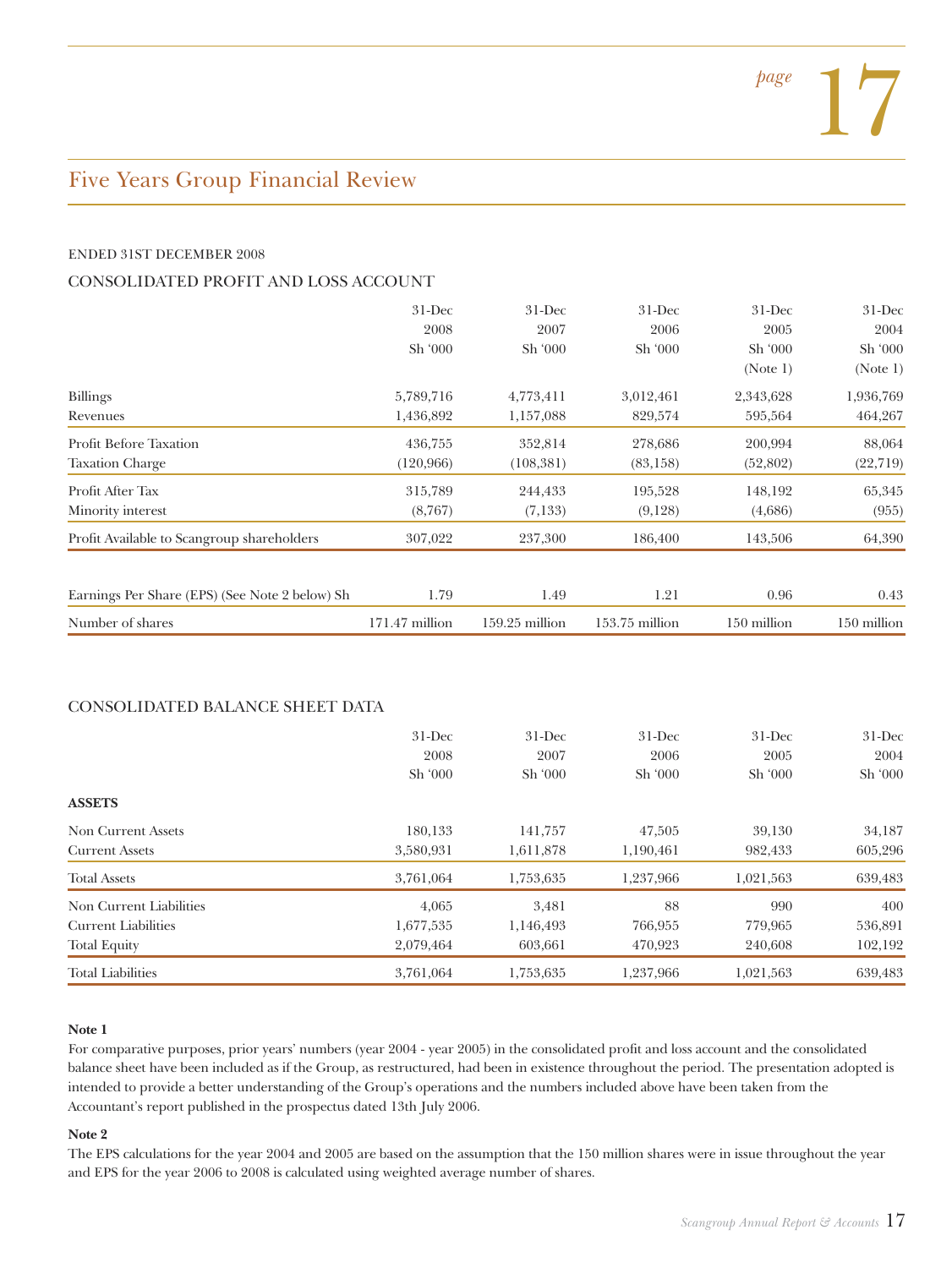# Corporate Information







DIRECTORS David Hutchison\* Chairman Bharat Thakrar Chief Executive Officer Andrew White\*\* Group Creative Director Richard Omwela Non-Executive Director Muchiri Wahome Non-Executive Director Andrew Scott\* Non-Executive Director Christopher Sweetland\* Non-Executive Director \* British

\*\* Australian

SECRETARY Ramesh R Vora Certified Public Secretary (Kenya) Elgeyo Marakwet Road P.O. Box 48405 - 00100 Nairobi

REGISTERED OFFICE The Chancery, 5th Floor Valley Road P.O. Box 34537 - 00100 Nairobi Telephone +254 (20) 2710021, 2799000

> AUDITORS Deloitte & Touche Certified Public Accountants (Kenya) "Kirungii", Ring Road, Westlands P.O. Box 40092 - 00100 Nairobi

BANKERS CFC Stanbic Bank Limited Upper Hill Medical Centre Branch P.O. Box 2492 - 00200 Nairobi

LAWYERS Daly & Figgis Advocates Lonrho House, 8th Floor Standard Street P.O. Box 40034 - 00100 Nairobi

SHARE REGISTRARS Comp-rite Kenya Limited 8th Floor, Rehani House Kenyatta Avenue P.O. Box 64328 - 00619 Nairobi

*page* 18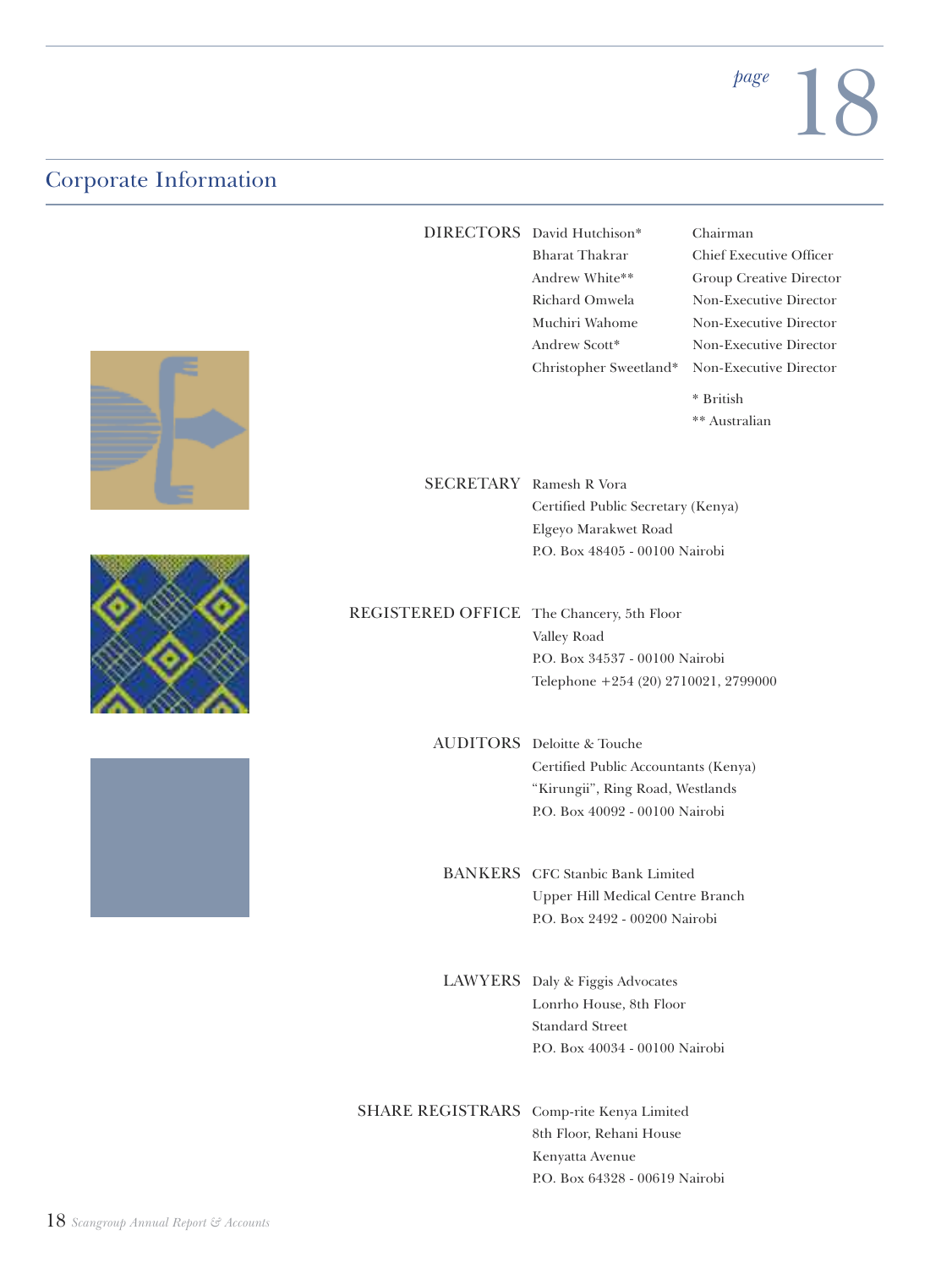#### SUBSIDIARY COMPANIES ACTIVITIES

KENYA

# Lowe Scanad East Africa Limited Holding company for Roundtrip Limited, Lowe Scanad Tanzania Limited, The Chancery, 5th Floor Valley Road Lowe Scanad Uganda Limited and FCB Tanzania Limited. P.O. Box 34537 - 00100 Nairobi Lowe Scanad Kenya Limited Advertising agency.

The Chancery, 5th Floor Valley Road P.O. Box 34537 - 00100 Nairobi

Thompson Kenya Limited Advertising agency. Nairobi Business Park Unit C, P.O. Box 34537 - 00100 Nairobi

McCann Kenya Limited Advertising agency. The Chancery, 5th Floor Valley Road P.O. Box 34537 - 00100 Nairobi

Roundtrip Limited Speciality communication company that provides services such as experiential The Chancery, 5th Floor Valley Road marketing, public relations, activation and event management. P.O. Box 34537 - 00100 Nairobi

Grey East Africa Limited Advertising agency. The Chancery, 5th Floor Valley Road P.O. Box 34537 - 00100 Nairobi

Redsky Limited Advertising agency. Nairobi Business Park Unit C, P.O. Box 34537 - 00100 Nairobi

Media Compete East Africa Limited Media Agency. The Chancery, 5th Floor Valley Road P.O. Box 34537 - 00100 Nairobi

#### TANZANIA

Lowe Scanad Tanzania Limited Advertising agency and parent company for FCB Tanzania Limited. P.P.F Tower, 17th Floor Ohio street P.O. Box 78769 Dar es Salaam FCB Tanzania Limited Advertising agency

P.P.F Tower, 2nd Floor Ohio street P.O. Box 79356 Dar es Salaam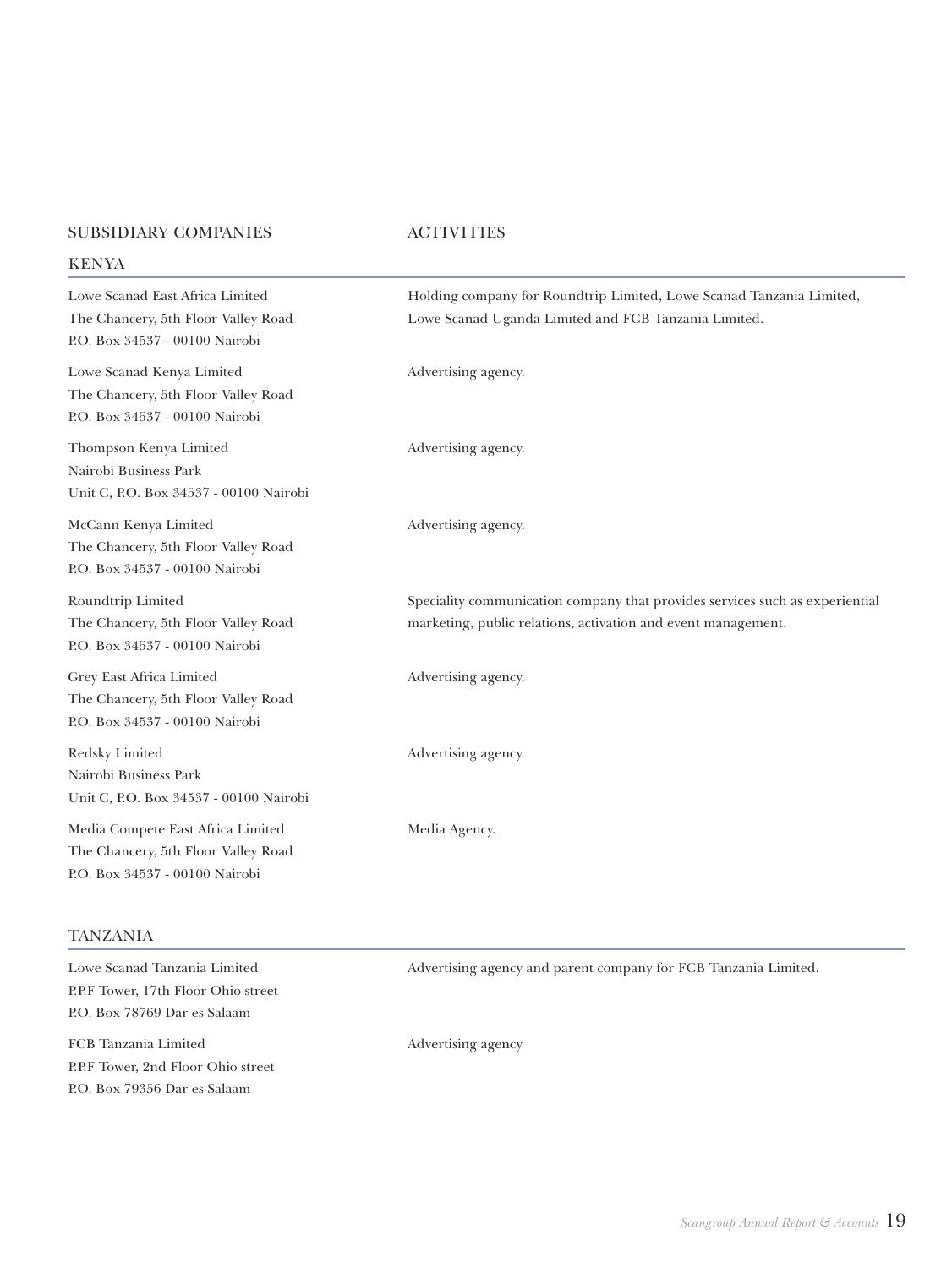# Corporate Information *continued*

#### UGANDA

Lowe Scanad Uganda Limited Advertising Agency Murtala Courts, 3rd Floor Lumumba Avenue P.O. Box 7667 , Kampala

#### OUTSIDE EAST AFRICA

| Scangroup Mauritius Holdings Limited<br>FairFax House, 2nd Floor 21 Mgr Gonin Street<br>Port Louis, Republic of Mauritius | Investment Company & parent company of Scangroup(Mauritius)Limited      |
|---------------------------------------------------------------------------------------------------------------------------|-------------------------------------------------------------------------|
| Scangroup (Mauritius) Limited<br>FairFax House, 2nd Floor 21 Mgr Gonin Street<br>Port Louis, Republic of Mauritius        | Investment company & parent company of subsidiaries outside East Africa |
| Scangroup (Zambia) Limited<br>Plot 2386, Longolongo Road<br>P.O. Box 32115<br>Lusaka, Zambia                              | Dormant                                                                 |
| Scangroup (Malawi) Limited<br>Aquarius House, Capital City<br>P.O. Box 30636<br>Lilongwe 3, Malawi                        | Media Agency                                                            |
| Scangroup Mozambique Limitada<br>Predio 33 Andares 16 Andar<br>Maputo, Mozambique                                         | Media Agency                                                            |
| Scangroup West Africa Limited<br>48, Falolu Road<br>Surulee, Lagos, Nigeria                                               | Dormant                                                                 |

#### JOINT VENTURE

Millward Brown East Africa Limited Advertising research Nairobi Business Park Ngong Road P.O. Box 43233 - 00100 Nairobi (Scangroup owns 49% of the issued share capital)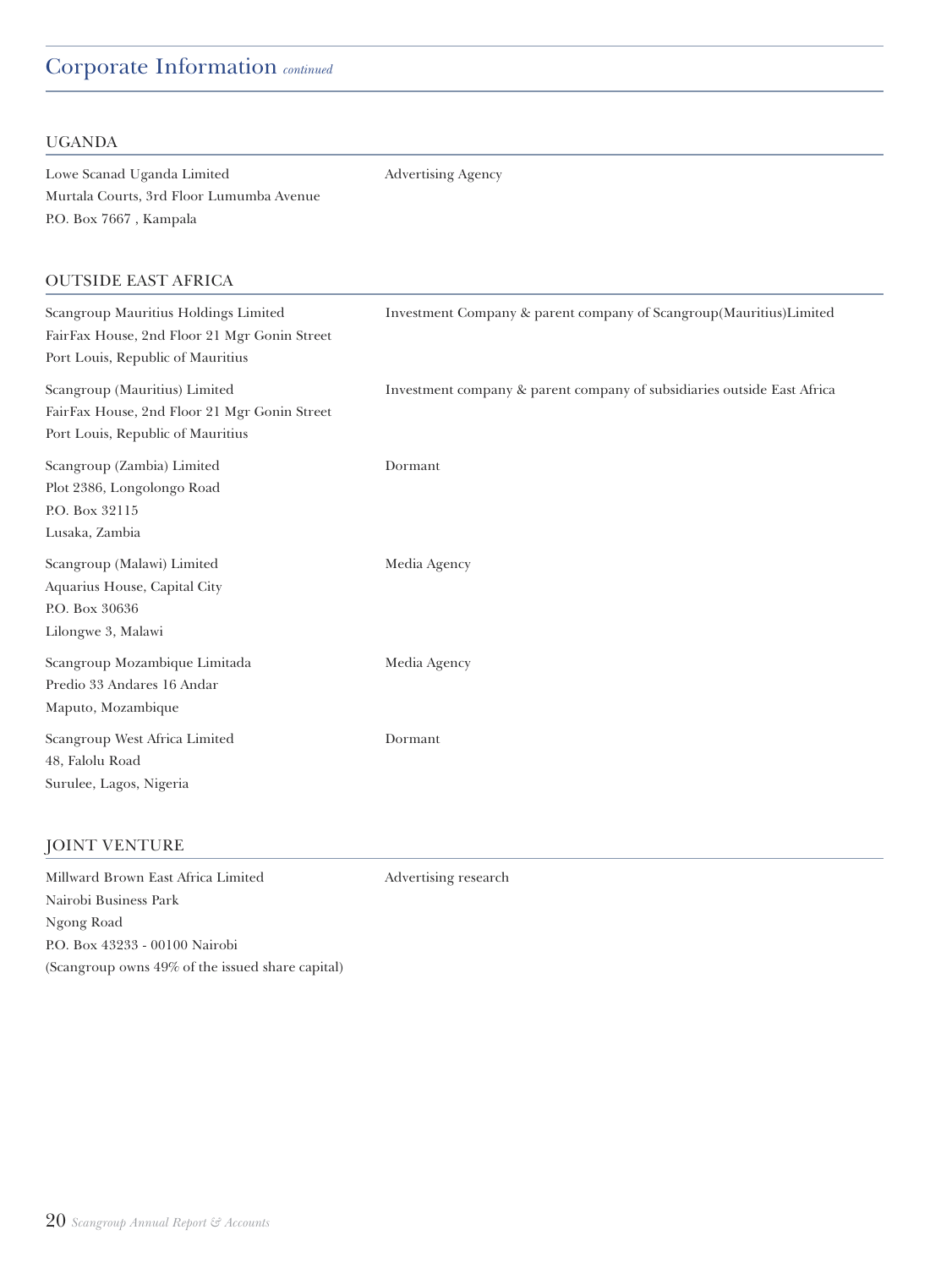

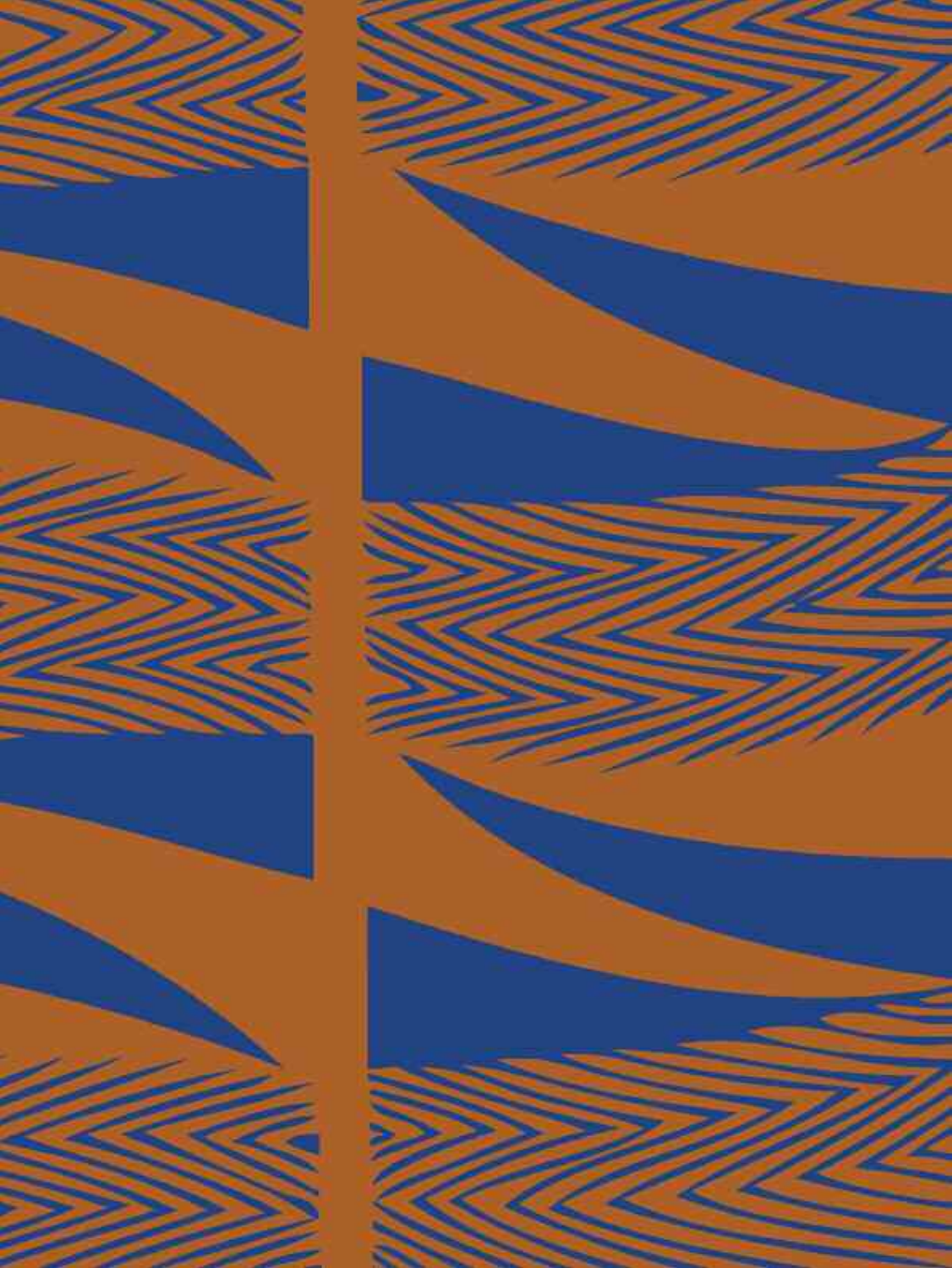*page*

22

# Report of the Directors

The directors present their report together with the group's audited financial statements for the year ended 31 December 2008.

#### **ACTIVITIES**

The principal activities of the group include developing communication strategies, creating advertisements for products and services, planning and buying media as well as providing marketing consultancy and advice to its clients.

#### **RESULTS**

|                                              | Sh'000     |
|----------------------------------------------|------------|
| Consolidated profit before taxation          | 436,755    |
| <b>Taxation charge</b>                       | (120, 966) |
| Profit for the year                          | 315,789    |
| Attributable to equity holders of the parent | 307,022    |
| Minority interest                            | 8,767      |
|                                              | 315,789    |

### INVESTMENT BY CAVENDISH SQUARE HOLDING BV

On 24th October 2008, the shareholders of the Company gave their approval to the allotment and issue of 60,689,655 ordinary shares to Cavendish Square Holding BV ("Investor"), a WPP group company.

The investment in the shareholding of 60,689,655 by the Investor in the Company was made on the following terms:

- a) That the Investor will not dispose of its holding of the shares before 31 March 2012, except as may be approved and authorised by the Board; and
- b) That the Investor will not be entitled to participate in any dividend in respect of the period up to 30 September 2008, which shall not exceed an amount equivalent to 50% of the distributable profits after provision for tax for that period.

#### DIVIDENDS

The directors propose a first and final dividend totalling Sh 135,779,310 to be paid as follows:

- a) A dividend of Sh 0.75 per each ordinary share to all ordinary shareholders, other than Cavendish Square Holding BV. holding 160,000,000 ordinary shares; and
- b) A dividend of Sh 0.26 per ordinary share to Cavendish Square Holding BV holding 60,689,655 ordinary shares.

The payment of dividends is subject to approval by shareholders at the Annual General Meeting and has not been included as a liability in the financial statements. The proposed dividend is payable to all shareholders on the Register of Members on 29 May 2009. Dividend payment will be subject to withholding tax, where applicable.

#### DIRECTORS

The current members of the Board of Directors are as shown on page 18. Andrew Scott and Christopher Sweetland were appointed on 24 October 2008.

#### AUDITORS

Deloitte & Touche have expressed their willingness to continue in office in accordance with section 159 (2) of the Companies Act.

By Order of the Board

R.R. Vora *Company Secretary* 15 April 2009 Nairobi, Kenya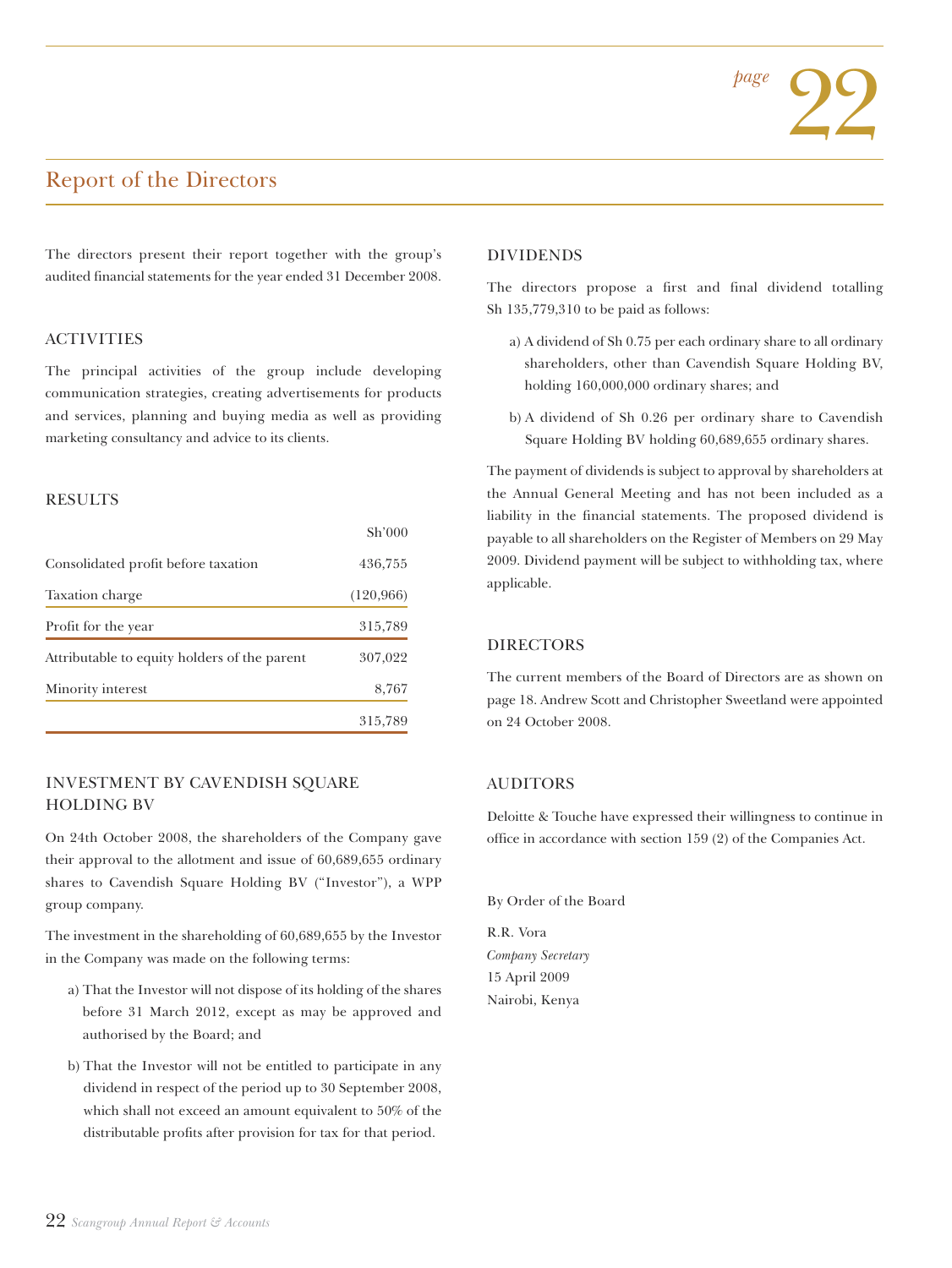*page* 23

# Statement of Director's Responsibilities

The Kenyan Companies Act requires the directors to prepare financial statements for each financial year which give a true and fair view of the state of affairs of the group and the company as at the end of the financial year and of the operating results of the group for that year. It also requires the directors to ensure that the company and its subsidiaries keep proper accounting records which disclose with reasonable accuracy at any time the financial position of the group and the company. They are also responsible for safeguarding the assets of the group.

The directors are responsible for the preparation and fair presentation of these financial statements in accordance with International Financial Reporting Standards and the requirements of the Kenyan Companies Act. This responsibility includes: designing, implementing and maintaining internal controls relevant to the preparation and fair presentation of financial statements that are free from material misstatement, whether due to fraud or error, selecting and applying appropriate accounting policies, and making accounting estimates that are reasonable in the circumstances.

The directors accept responsibility for the annual financial statements, which have been prepared using appropriate accounting policies supported by reasonable and prudent judgments and estimates, in conformity with International Financial Reporting Standards and in the manner required by the Kenyan Companies Act. The directors are of the opinion that the financial statements give a true and fair view of the state of the financial affairs of the group and the company and of its operating results. The directors further accept responsibility for the maintenance of accounting records which may be relied upon in the preparation of financial statements, as well as adequate systems of internal financial control.

Nothing has come to the attention of the directors to indicate that the company and its subsidiaries will not remain going concerns for at least the next twelve months from the date of this statement.

Richard Omwela Bharat Thakrar *Director Director* 15 April 2009





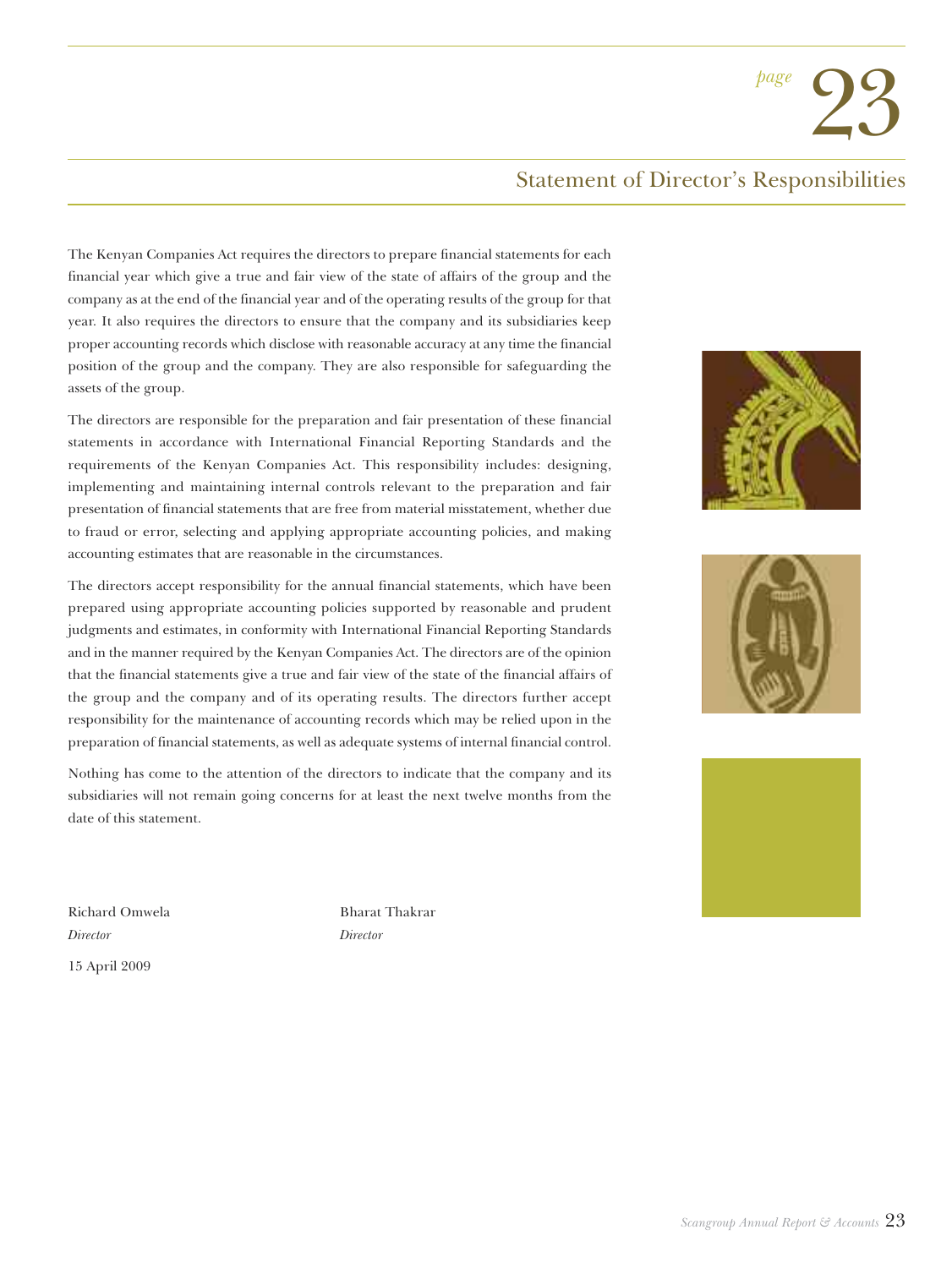# Independent Auditors' Report to the Members of Scangroup Limited

#### **Report on the Financial Statements**

We have audited the accompanying financial statements of Scangroup Limited and its subsidiaries, set out on pages 25 to 48 which comprise the group and parent company balance sheets as at 31 December 2008, and the group income statement, group and parent company statements of changes in equity and group cash flow statement for the year then ended, and a summary of significant accounting policies and other explanatory notes.

*page*

24

#### *Directors' Responsibility for the Financial Statements*

The directors are responsible for the preparation and fair presentation of these financial statements in accordance with International Financial Reporting Standards and the requirements of the Kenyan Companies Act. This responsibility includes: designing, implementing and maintaining internal controls relevant to the preparation and fair presentation of financial statements that are free from material misstatement, whether due to fraud or error, selecting and applying appropriate accounting policies, and making accounting estimates that are reasonable in the circumstances.

#### *Auditors' Responsibility*

Our responsibility is to express an opinion on these financial statements based on our audit. We conducted our audit in accordance with International Standards on Auditing. Those standards require that we comply with ethical requirements and plan and perform the audit to obtain reasonable assurance whether the financial statements are free from material misstatement.

An audit involves performing procedures to obtain audit evidence about the amounts and disclosures in the financial statements. The procedures selected depend on our judgement, including the assessment of the risks of material misstatement of the financial statements, whether due to fraud or error. In making those risk assessments, we considered the internal controls relevant to the entity's preparation and fair presentation of the financial statements in order to design audit procedures that were appropriate in the circumstances, but not for the purpose of expressing an opinion on the entity's internal controls. An audit also includes evaluating the appropriateness of accounting policies used and the reasonableness of accounting estimates made by the directors, as well as evaluating the overall presentation of the financial statements.

We believe that the audit evidence we have obtained is sufficient and appropriate to provide a basis for our audit opinion.

#### *Opinion*

In our opinion the accompanying financial statements give a true and fair view of the state of financial affairs of the company and of its subsidiaries as at 31 December 2008 and of the group's profit and cash flows for the year then ended in accordance with International Financial Reporting Standards and the requirements of the Kenyan Companies Act.

#### **Report on Other Legal Requirements**

As required by the Kenyan Companies Act we report to you, based on our audit, that:

- (a) we have obtained all the information and explanations which, to the best of our knowledge and belief, were necessary for the purposes of our audit;
- (b) in our opinion proper books of account have been kept by the company, so far as appears from our examination of those books; and
- (c) the company's balance sheet is in agreement with the books of account.

### **Deloitte & Touche** *Certified Public Accountants (Kenya)* 15 April 2009 Nairobi, Kenya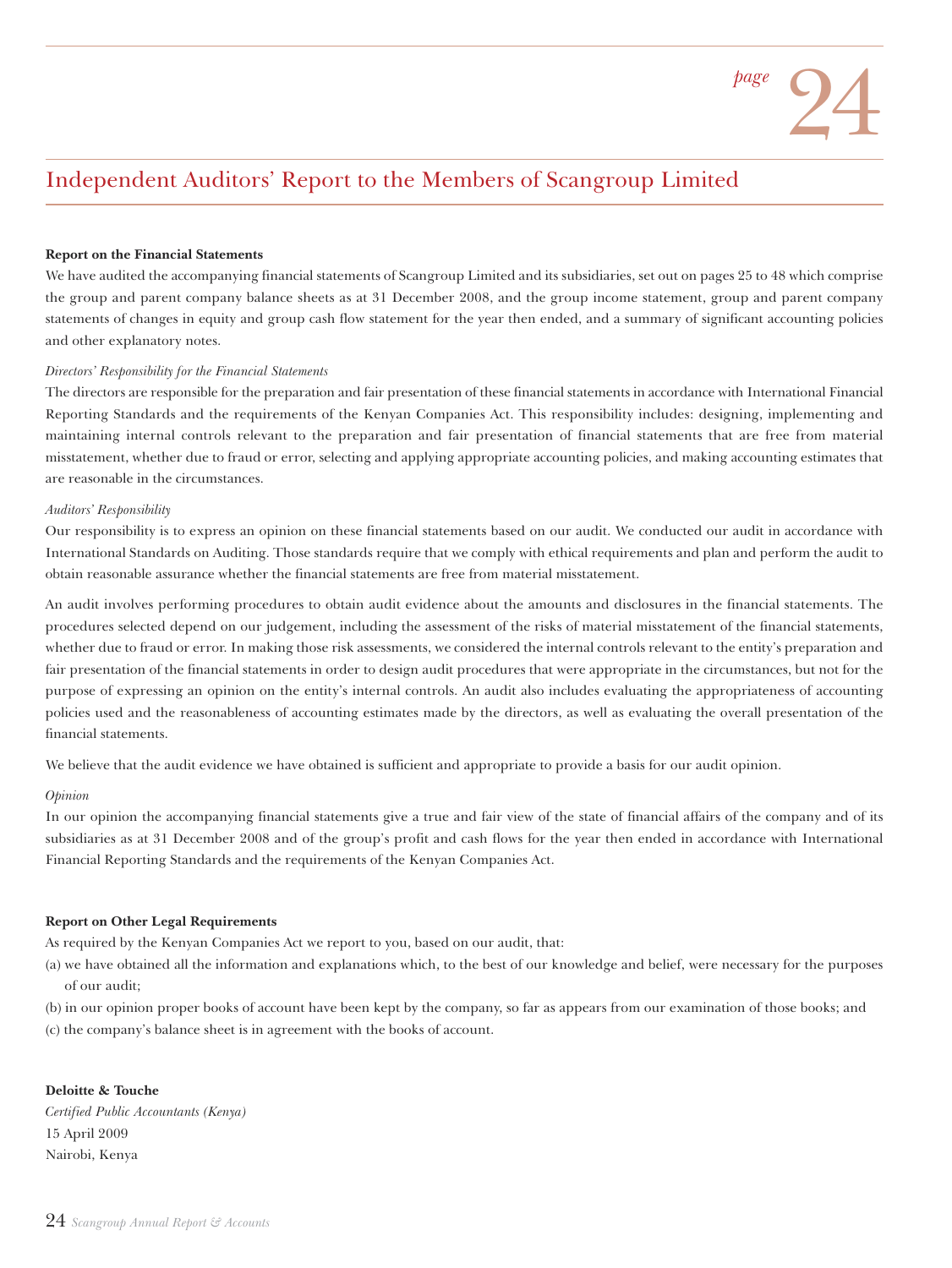# Consolidated Income Statement

| FOR THE YEAR ENDED 31 DECEMBER 2008                                                   |              |             |             |
|---------------------------------------------------------------------------------------|--------------|-------------|-------------|
|                                                                                       |              | 2008        | 2007        |
|                                                                                       | <b>Notes</b> | Sh'000      | Sh'000      |
| <b>BILLINGS</b>                                                                       | 4            | 5,789,716   | 4,773,411   |
| <b>DIRECT COSTS</b>                                                                   |              | (4,352,824) | (3,616,323) |
| <b>REVENUE</b>                                                                        |              | 1,436,892   | 1,157,088   |
| OTHER INCOME                                                                          |              | 4,150       | 3,474       |
| <b>ADMINISTRATION EXPENSES</b>                                                        |              | (907, 165)  | (709, 168)  |
| <b>OPERATING EXPENSES</b>                                                             |              | (91, 469)   | (81,002)    |
| <b>INTEREST INCOME</b>                                                                |              | 14,281      |             |
| <b>FINANCE COSTS</b>                                                                  | 5            | (19, 934)   | (17,578)    |
| PROFIT BEFORE TAXATION                                                                | 6            | 436,755     | 352,814     |
| <b>TAXATION CHARGE</b>                                                                | 8(a)         | (120, 966)  | (108, 381)  |
| PROFIT FOR THE YEAR                                                                   | 9            | 315,789     | 244,433     |
|                                                                                       |              |             |             |
| <b>ATTRIBUTABLE TO:</b>                                                               |              |             |             |
| EQUITY HOLDERS OF THE PARENT                                                          |              | 307,022     | 237,300     |
| MINORITY INTEREST                                                                     | 21           | 8,767       | 7,133       |
|                                                                                       |              | 315,789     | 244,433     |
| BASIC EARNINGS PER SHARE (Sh)                                                         | 10           | 1.79        | 1.49        |
| DILUTED EARNINGS PER SHARE (Sh)                                                       | 10           | 1.79        | 1.49        |
|                                                                                       |              |             |             |
| FIRST AND FINAL DIVIDEND PER SHARE (PROPOSED)                                         |              |             |             |
| - Dividend to all ordinary shareholders,                                              |              |             |             |
| Other than Cavendish Square Holding BV<br>holding 160,000,000 ordinary shares<br>(Sh) | 11           | 0.75        | 0.90        |
| - Dividend to Cavendish Square Holding BV                                             |              |             |             |
| holding 60,689,655 ordinary shares<br>(Sh)                                            | 11           | 0.26        |             |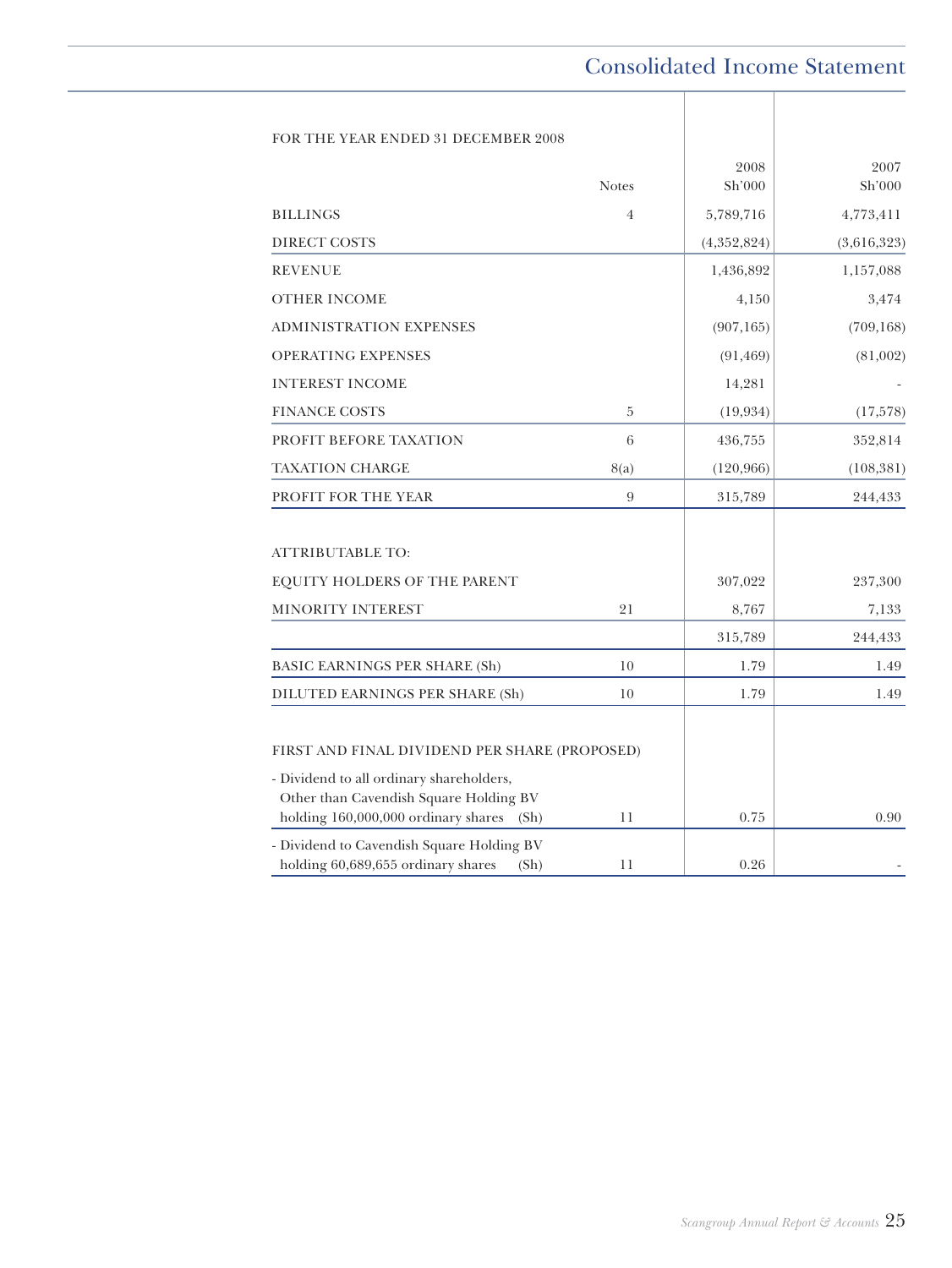# Consolidated Balance Sheet

| AS AT 31 DECEMBER 2008                              |              |                    |           |
|-----------------------------------------------------|--------------|--------------------|-----------|
|                                                     |              | 2008               | 2007      |
|                                                     | <b>Notes</b> | Sh'000             | Sh'000    |
| <b>ASSETS</b>                                       |              |                    |           |
| Non current assets                                  |              |                    |           |
| Equipment                                           | 12(a)        | 96,585             | 60,723    |
| Deferred tax asset                                  | 14           |                    | 3,583     |
| Goodwill                                            | 15           | 83,548             | 77,451    |
|                                                     |              | 180,133            | 141,757   |
|                                                     |              |                    |           |
| <b>Current assets</b>                               |              |                    |           |
| Trade and other receivables                         | 16           | 2,365,622          | 1,553,548 |
| Due from related parties                            | 17<br>18     | 6,218              |           |
| Work-in-progress<br>Taxation recoverable            |              | 52,370             | 25,225    |
| Short-term deposits                                 | 8(c)<br>19   | 46,065             | 11,300    |
| Cash and bank balances                              | 25(b)        | 949,281<br>161,375 | 21,805    |
|                                                     |              |                    |           |
|                                                     |              | 3,580,931          | 1,611,878 |
| <b>Total assets</b>                                 |              | 3,761,064          | 1,753,635 |
|                                                     |              |                    |           |
| <b>EQUITY AND LIABILITIES</b>                       |              |                    |           |
| <b>Capital and reserves</b>                         |              |                    |           |
| Share capital                                       | 20           | 220,690            | 160,000   |
| Share premium account                               |              | 1,328,105          | 77,878    |
| Revenue reserve                                     |              | 512,287            | 349,658   |
| Equity attributable to equity holders of the parent |              | 2,061,082          | 587,536   |
| Minority interest                                   | 21           | 18,382             | 16,125    |
| <b>Total equity</b>                                 |              | 2,079,464          | 603,661   |
| Non current liabilities                             |              |                    |           |
| Deferred tax liability                              | 14           | 119                |           |
| Finance leases                                      | 22           | 3,946              | 3,481     |
|                                                     |              | 4,065              | 3,481     |
| <b>Current liabilities</b>                          |              |                    |           |
| Due to related parties                              | 17           | 8,983              |           |
| Finance leases                                      | 22           | 1,760              | 1,347     |
| <b>Bank</b> overdraft                               | 23           | 145,965            |           |
| Trade and other payables                            | 24           | 1,516,330          | 1,140,305 |
| Unclaimed dividends                                 |              | 4,497              | 4,841     |
|                                                     |              | 1,677,535          | 1,146,493 |
| Total equity and liabilities                        |              | 3,761,064          | 1,753,635 |

The financial statements on pages 25 to 48 were approved by the Board of Directors on 15 April 2009 and were signed on its behalf by:

Richard Omwela Bharat Thakrar *Director Director*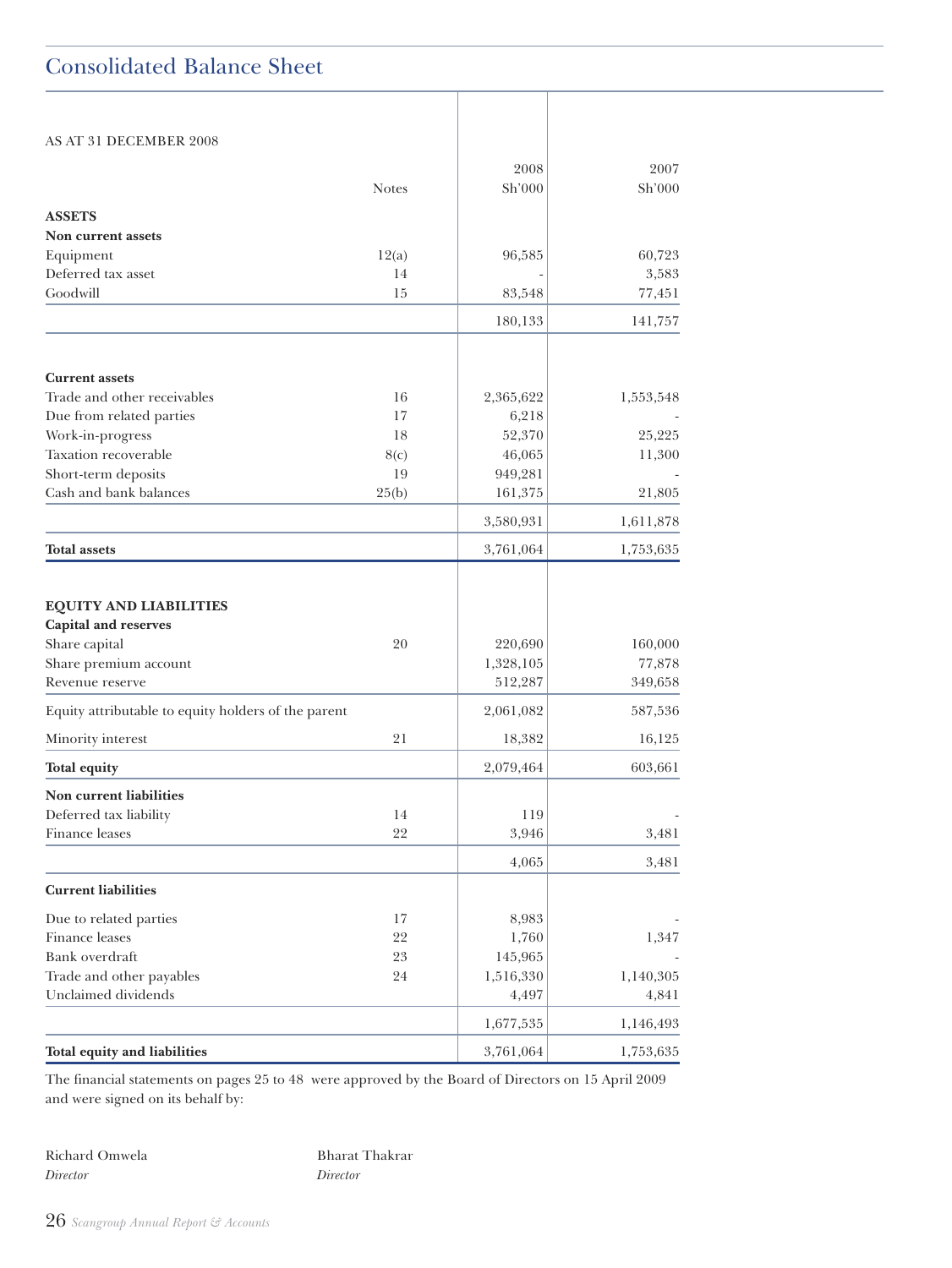# Company Balance Sheet

| AS AT 31 DECEMBER 2008        |              |           |         |
|-------------------------------|--------------|-----------|---------|
|                               |              | 2008      | 2007    |
|                               | <b>Notes</b> | Sh'000    | Sh'000  |
| <b>ASSETS</b>                 |              |           |         |
| Non current assets            |              |           |         |
| Equipment                     | 12(b)        | 21,333    | 7,261   |
| Investment in subsidiaries    | 13(a)        | 189,266   | 183,089 |
| Investment in joint venture   | 13(b)        | 6,125     |         |
| Long term loan                | 13(b)        | 8,575     |         |
| Deferred tax asset            | 14           | 1,026     | 341     |
|                               |              | 226,325   | 190,691 |
| <b>Current assets</b>         |              |           |         |
| Trade and other receivables   | 16           | 633,144   | 337,452 |
| Due from related companies    | 17           | 574,305   | 262,688 |
| Work in progress              | 18           | 23,830    | 7,144   |
| Taxation recoverable          | 8(c)         | 2,189     | 23,171  |
| Short-term deposits           | 19           | 949,281   |         |
| Cash and bank balances        |              | 16,734    | 78,858  |
|                               |              | 2,199,483 | 709,313 |
| <b>Total assets</b>           |              | 2,425,808 | 900,004 |
|                               |              |           |         |
| <b>EQUITY AND LIABILITIES</b> |              |           |         |
| <b>Capital and reserves</b>   |              |           |         |
| Share capital                 | 20           | 220,690   | 160,000 |
| Share premium account         |              | 1,328,105 | 77,878  |
| Revenue reserve               |              | 202,443   | 207,269 |
| Shareholders' funds           |              | 1,751,238 | 445,147 |
| Non current liabilities       |              |           |         |
| <b>Finance leases</b>         | 22           | 1,636     |         |
| <b>Current liabilities</b>    |              |           |         |
| Due to related parties        | 17           | 42,310    | 3,833   |
| Finance leases                | 22           | 588       |         |
| <b>Bank</b> overdraft         | 23           | 13,994    |         |
| Trade and other payables      | 24           | 611,545   | 446,183 |
| Unclaimed dividends           |              | 4,497     | 4,841   |
|                               |              | 672,934   | 454,857 |
| Total equity and liabilities  |              | 2,425,808 | 900,004 |

The financial statements on pages 25 to 48 were approved by the Board of Directors on 15 April 2009 and were signed on its behalf by:

| Richard Omwela | <b>Bharat Thakrar</b> |
|----------------|-----------------------|
| Director       | Director              |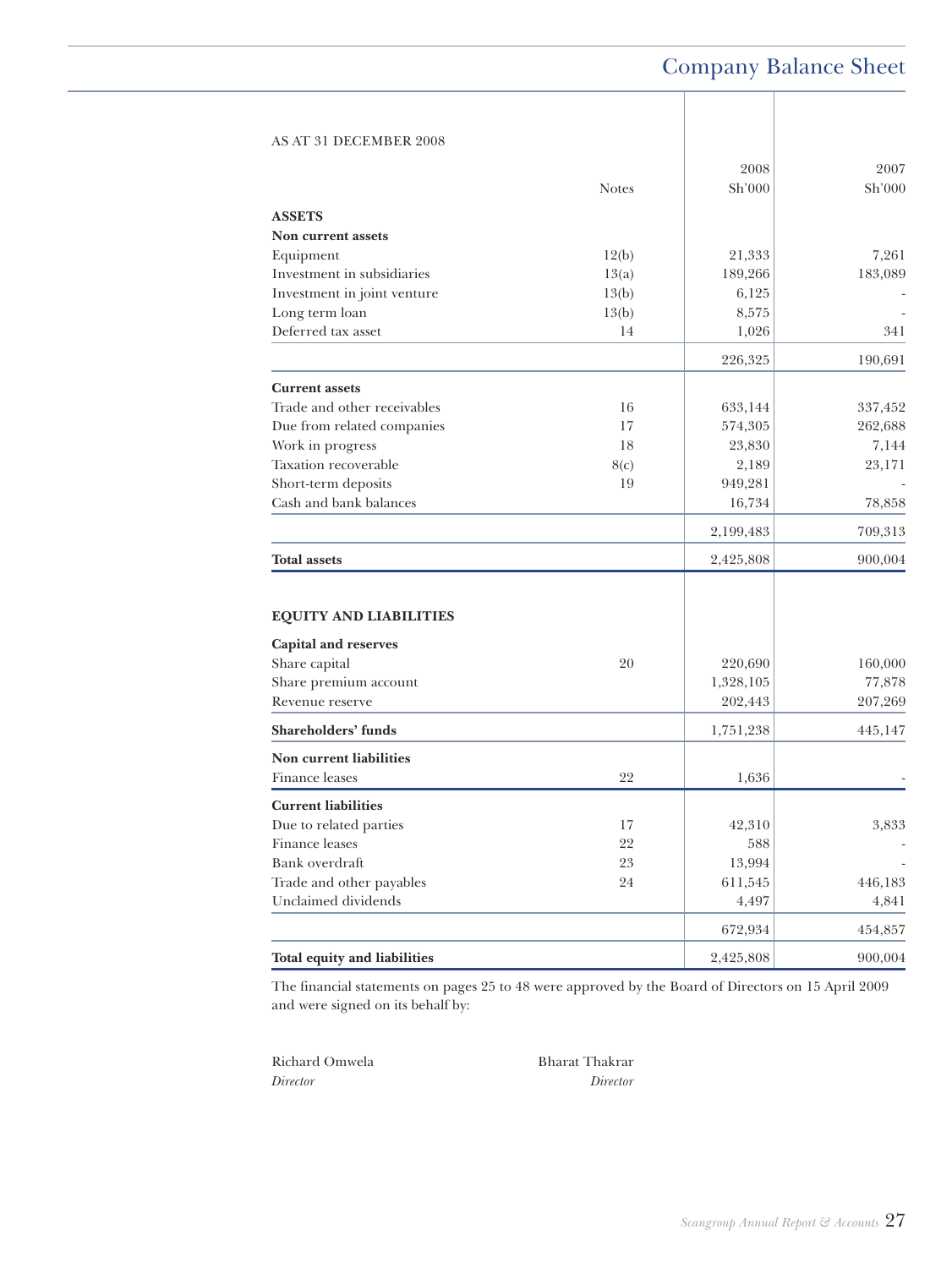# Consolidated Statement of Changes in Equity

|                                |         |           |                          | Attributable             |                          |                   |
|--------------------------------|---------|-----------|--------------------------|--------------------------|--------------------------|-------------------|
|                                |         | Share     |                          | to equity                |                          |                   |
|                                | Share   | premium   | Revenue                  | holders of               | Minority                 |                   |
|                                | capital | account   | reserve                  | the parent               | interest                 | Total             |
|                                | Sh'000  | Sh'000    | Sh'000                   | Sh'000                   | Sh'000                   | $\mathrm{Sh}'000$ |
| Year Ended 31 December 2007    |         |           |                          |                          |                          |                   |
| At 1 January 2007              | 159,000 | 55,128    | 244,676                  | 458,804                  | 12,119                   | 470,923           |
| New shares issued              | 1,000   | 22,750    |                          | 23,750                   |                          | 23,750            |
| Translation adjustment*        |         |           | (5,118)                  | (5,118)                  |                          | (5,118)           |
| Profit for the year            |         |           | 237,300                  | 237,300                  | 7,133                    | 244,433           |
| Final dividend paid - 2006     |         |           | (127,200)                | (127,200)                | (3,127)                  | (130, 327)        |
| At 31 December 2007            | 160,000 | 77,878    | 349,658                  | 587,536                  | 16,125                   | 603,661           |
| Year Ended 31 December 2008    |         |           |                          |                          |                          |                   |
| At 1 January 2008              | 160,000 | 77,878    | 349,658                  | 587,536                  | 16,125                   | 603,661           |
| New shares issued (note 20) ** | 60,690  | 1,250,227 | ÷,                       | 1,310,917                | $\overline{\phantom{a}}$ | 1,310,917         |
| Translation adjustment *       |         |           | (393)                    | (393)                    |                          | (393)             |
| Profit for the year            |         |           | 307,022                  | 307,022                  | 8,767                    | 315,789           |
| Final dividend paid - 2007     |         |           | (144,000)                | (144,000)                |                          | (144,000)         |
| Interim dividend paid          |         |           | $\overline{\phantom{m}}$ | $\overline{\phantom{a}}$ | (6,510)                  | (6,510)           |
| At 31 December 2008            | 220,690 | 1,328,105 | 512,287                  | 2,061,082                | 18,382                   | 2,079,464         |

\* Translation adjustment relates to exchange differences arising on consolidation of opening net assets of foreign subsidiaries.

\*\*The company allotted and issued 60,689,655 (2007-1,000,000) ordinary shares of Sh 1 each at a price of Sh 22 per share in October 2008 and expenses relating to the issue were offset from the share premium.

#### FOR THE YEAR ENDED 31 DECEMBER 2008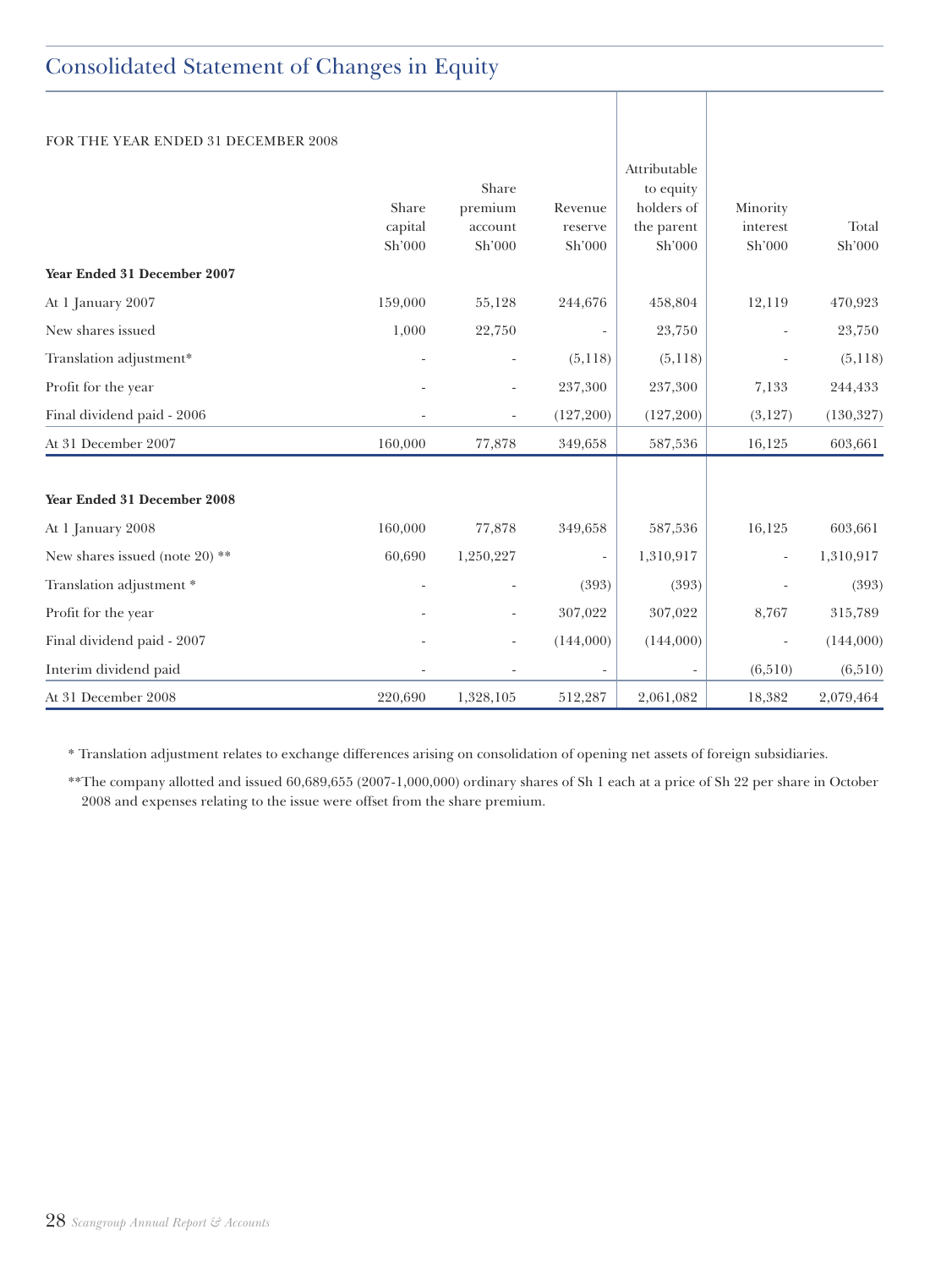|                             | Share            |         |         |         |  |
|-----------------------------|------------------|---------|---------|---------|--|
|                             | Share<br>premium |         | Revenue |         |  |
|                             | capital          | account | reserve | Total   |  |
|                             | Sh'000           | Sh'000  | Sh'000  | Sh'000  |  |
| Year Ended 31 December 2007 |                  |         |         |         |  |
| At 1 January 2007           | 159,000          | 55,128  | 147,024 | 361,152 |  |
| New shares issued           | 1,000            | 22,750  |         | 23,750  |  |
| Profit for the year         |                  |         | 187.445 | 187,445 |  |

#### FOR THE YEAR ENDED 31 DECEMBER 2008

| <b>Year Ended 31 December 2008</b> |         |           |           |           |
|------------------------------------|---------|-----------|-----------|-----------|
| At 1 January 2008                  | 160,000 | 77,878    | 207,269   | 445,147   |
| New shares issued (note $20$ )*    | 60.690  | 1,250,227 | ۰         | 1,310,917 |
| Profit for the year                |         | ٠         | 139.174   | 139,174   |
| Final dividend paid - 2007         | ٠       | ۰         | (144,000) | (144,000) |
| At 31 December 2008                | 220,690 | 1,328,105 | 202,443   | 1,751,238 |

Final dividend paid - 2006 - - (127,200) (127,200) (127,200) At 31 December 2007 160,000 77,878 207,269 445,147

\* The company allotted and issued 60,689,655 (2007-1,000,000) ordinary shares of Sh 1 each at a price of Sh 22 per share in October 2008 and expenses relating to the issue were offset from the share premium.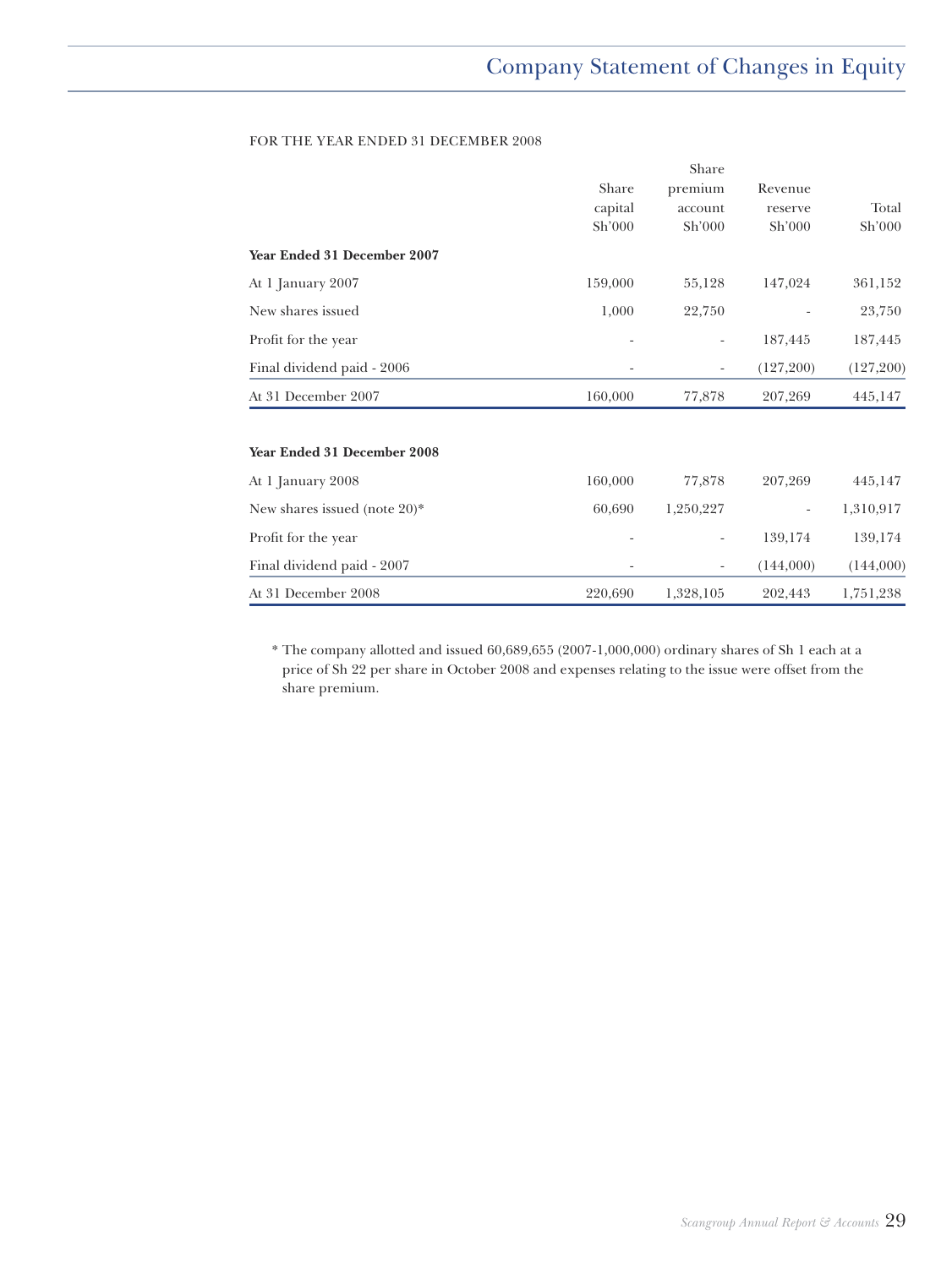# Consolidated Cash Flow Statement

| FOR THE YEAR ENDED 31 DECEMBER 2008                      |       |            |            |
|----------------------------------------------------------|-------|------------|------------|
|                                                          |       | 2008       | 2007       |
|                                                          | Note  | Sh'000     | Sh'000     |
| OPERATING ACTIVITIES                                     |       |            |            |
| Cash generated from operations                           | 25(a) | 4,478      | 165,604    |
| <b>Taxation</b> paid                                     | 8(c)  | (152, 281) | (103, 038) |
| Net cash (used in)/ generated from operating activities  |       | (147, 803) | 62,566     |
| <b>INVESTING ACTIVITIES</b>                              |       |            |            |
| Purchase of equipment                                    | 25(c) | (58, 187)  | (21,041)   |
| Proceeds on sale of equipment                            |       | 50         |            |
| Acquisition of subsidiary                                | 15    | (6,097)    | (53, 701)  |
| Net cash used in investing activities                    |       | (64, 234)  | (74, 742)  |
| <b>FINANCING ACTIVITIES</b>                              |       |            |            |
| Issue of new shares                                      |       | 1,310,917  |            |
| Dividends paid to equity holders of the parent           |       | (144, 344) | (122, 359) |
| Dividends paid to monority shareholders of a subsidiary  |       | (6,510)    | (3,127)    |
| Hire purchase loans repaid                               | 22    | (1,739)    | (1,045)    |
| Net cash generated from /(used in ) financing activities |       | 1,158,324  | (126, 531) |
| Increase/ (decrease) in cash and cash equivalents        |       | 946,287    | (138, 707) |
|                                                          |       |            |            |
| Movement in Cash and Cash Equivalents                    |       |            |            |
| As at beginning 1st January 2008                         |       | 21,805     | 163,092    |
| Increase/ (decrease) during the year                     |       | 946,287    | (138, 707) |
| Acquired on acquisition of subsidiary                    |       |            | (502)      |
| Effect of fluctuations in exchange rates                 |       | (3,401)    | (2,078)    |
| Cash and cash equivalents at end of the year             | 25(b) | 964,691    | 21,805     |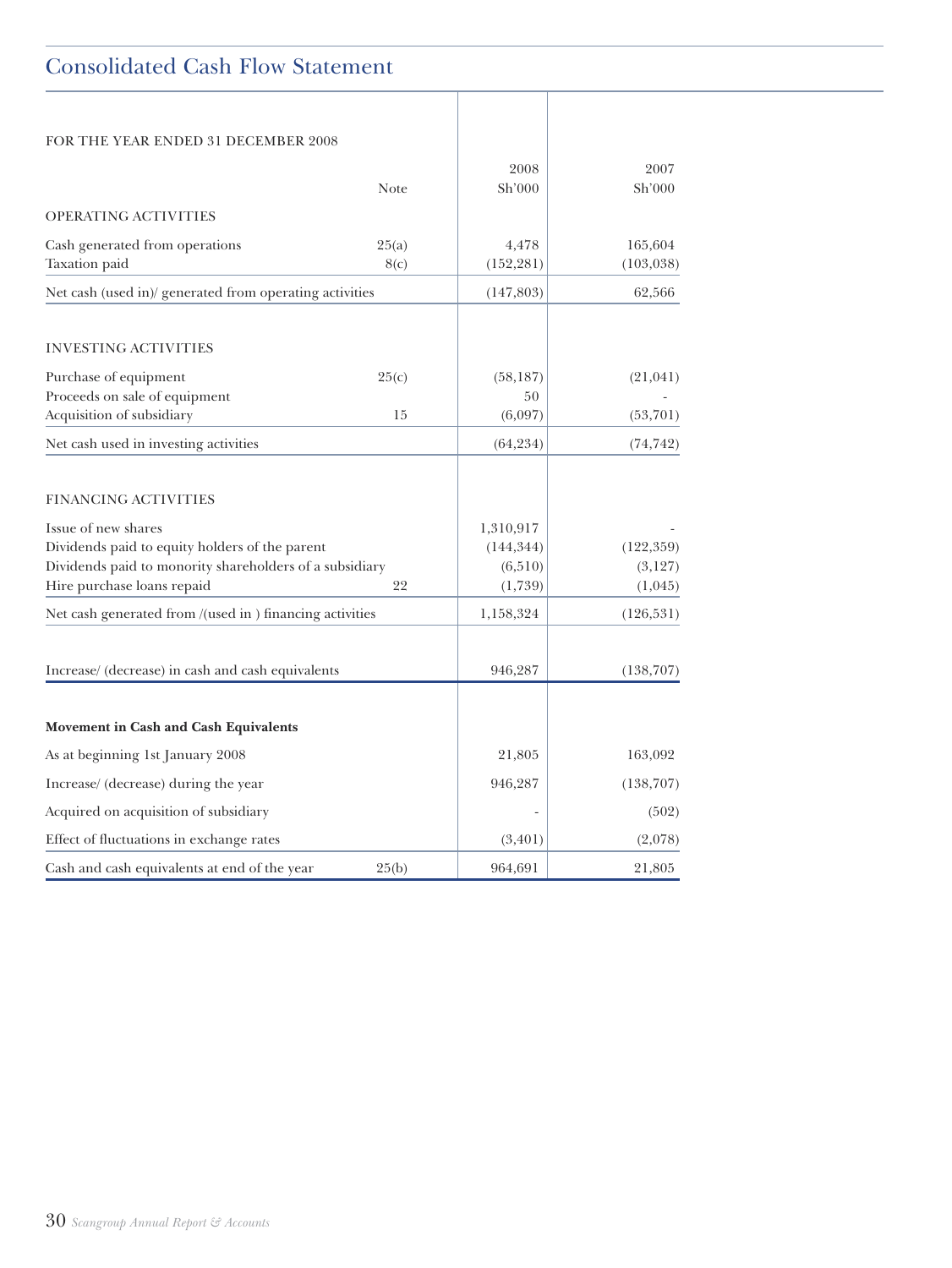# Notes to the Financial Statements

#### FOR THE YEAR ENDED 31 DECEMBER 2008

#### 1. ACCOUNTING POLICIES

#### **Statement of compliance**

The financial statements are prepared in accordance with International Financial Reporting Standards.

#### **Adoption of new and revised standards**

*Standards and interpretations effective in the current period*

The following new interpretations issued by the International Financial Reporting Interpretations Committee and revised standard are effective in the current period:

- IFRIC 12, Service Concession Arrangements (effective 1 January 2008);
- IFRIC 13, Customer Loyalty Programmes (effective 1 July 2008);
- IFRIC 14, IAS 19 The Limit on a Defined Benefit Asset, Minimum Funding Requirements and their interaction (effective 1 January 2008);

• IFRIC 16, Hedges of a Net Investment in a Foreign Operation (effective 1 October 2008).

These interpretations are not applicable to the group's accounting policies, hence not adopted.

#### *New and revised standards and interpretations in issue not yet adopted*

At the date of authorisation of these financial statements, the following revised standards and interpretations were in issue but not yet effective.

- IFRIC 15, Agreements for the construction of Real Estate (effective for accounting periods beginning on or after 1 January 2009)
- IFRIC 17, Distributions of Non-cash Assets to Owners (effective for accounting periods beginning on or after 1 July 2009)
- IFRS 1, First-Time Adoption of International Financial Reporting Standards - Amendment relating to cost of an investment on first-time adoption (effective for accounting periods beginning on or after 1 January 2009)
- IFRS 3, Business Combinations Comprehension revision on applying the acquisition method (effective for accounting periods beginning on or after 1 July 2009)
- IFRS 8, Operating Segments (effective for accounting periods beginning on or after 1 January 2009)
- IAS 27, Consolidated and Separate Financial Statements: Consequential amendments arising from amendments to IFRS 3 (effective for accounting periods beginning on or after 1 July 2009)
- IAS 28, Investments in Associates: Consequential amendments arising from amendments to IFRS 3 (effective for accounting periods beginning on or after 1 July 2009)

• IAS 31, Interests in Joint Ventures: Consequential amendments arising from amendments to IFRS 3 (effective for accounting periods beginning on or after 1 July 2009).

*page*

31

- IAS 32, Financial Instruments: Presentation: Amendments relating to puttable instruments and obligations arising on liquidation (effective for accounting periods beginning on or after 1 January 2009)
- IAS 39, Financial Instruments: Recognition and Measurement: Amendments for eligible hedged items (effective for accounting periods beginning on or after 1 July 2009)
- Amendments to IFRS 2 Vesting conditions and cancellations (effective for accounting periods on or after 1 January 2009)
- IFRS 7, Financial instruments-Improving disclosures about financial instruments (effective for accounting periods on or after 1 January 2009)
- IAS 1(Revised), Presentation of financial instruments (effective for accounting periods on or after 1 January 2009)
- IAS 23 (revised), Borrowing costs (effective for accounting periods on or after 1 January 2009)
- •IAS 32, Financial instruments (effective for accounting periods beginning on or after 1 July 2009)
- IFRIC 18,Transfers of assets from customers (effective for accounting periods beginning on or after 1 July 2009).

IAS 1 (Revised) introduces the concept of a statement of comprehensive income, which enables users of the financial statements to analyse changes in a group's equity resulting from transactions with owners separately from non-owner changes. The revised standard provides the option of presenting items of income and expense and components of other comprehensive income either as a single statement of comprehensive income or in two separate statements. The directors do not currently believe the adoption of this revised standard will have a material impact on the results or financial position of the group.

The directors anticipate that the adoption of the other standards and interpretations and amendments to other IFRSs resulting from the International Accounting Standards Board (IASB)'s annual improvements project published in May 2008, when effective, will have no material impact on the financial statements of the group.

#### **Basis of preparation**

The financial statements have been prepared under the historical cost basis of accounting. The principal accounting policies adopted remain unchanged from the previous year and are set out below:

#### **Basis of consolidation:**

(i) Subsidiaries

Subsidiary undertakings, being those companies in which the Group either directly or indirectly has an interest of more than 50% of the voting rights or otherwise has power to exercise control over the operations, have been consolidated.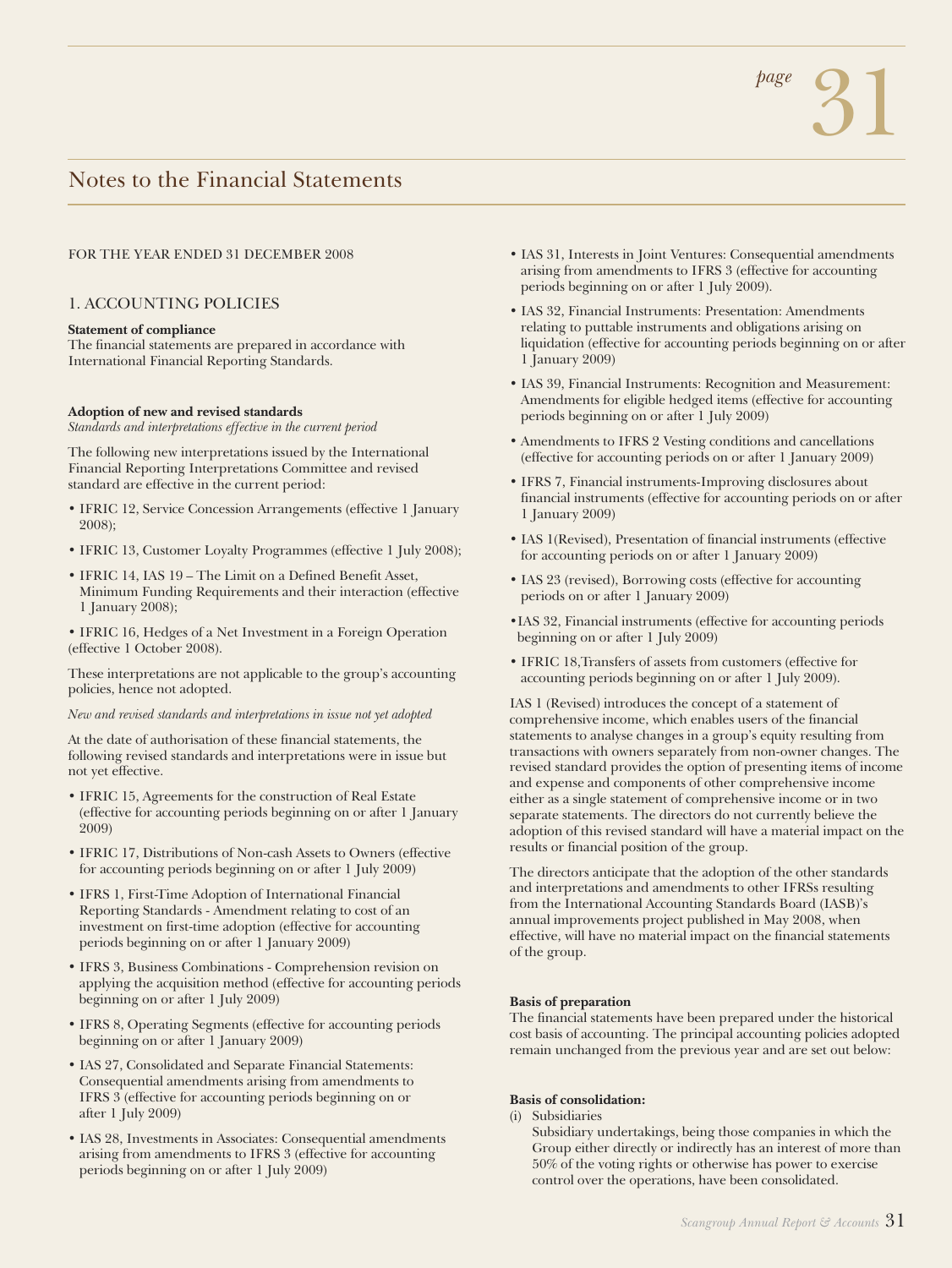Subsidiaries are consolidated from the date on which effective control is transferred to the Group and are no longer consolidated as from the date of disposal. All inter-company transactions, balances and unrealised surpluses and deficits on transactions with the subsidiary companies have been eliminated.

Minority interests in the net assets are identified separately from the Group's equity therein. Minority interests consist of the amount of those interests at the date of the original business combination and the minority's share of changes in equity since the date of combination. Losses applicable to the minority in excess of the minority interest in the subsidiary's equity are allocated against the interests of the Group except to the extent that the minority has a binding obligation and is able to make an additional investment to cover the losses.

#### (ii) Joint venture

A jointly controlled entity is a joint venture that involves the establishment of a corporation in which each venturer has an interest. The entity operates in the same way as other entities, except that a contractual arrangement between the venturers establishes joint control over the economic activity of the entity. The entity recognises its interest in a jointly controlled entity using proportionate consolidation. The Group combines its share of the joint ventures' individual income and expenses, assets and liabilities and cash flows on a line-by-line basis with similar items in the Groups' financial statement. The entity's share of intercompany transactions, balances and unrealised surpluses and deficits on transactions with the joint venture have been eliminated.

The consolidated financial statements incorporate the financial statements of the company, 49% share of the joint venture's income and expenses, assets and liabilities and its subsidiaries that are listed under note 13 of these financial statements, which have been prepared to 31 December 2008.

#### **Revenue recognition**

Revenue is recognised on an accruals basis and is stated net of Value Added Tax.

#### **Work-in-progress**

Work in progress is stated at the lower of cost or net realisable value and represents direct recoverable cost chargeable to specific clients. Attributable profits are only recognised once a job is complete.

#### **Equipment**

Equipment is stated at cost less accumulated depreciation and any accumulated impairment losses.

#### **Depreciation**

Depreciation is calculated on the reducing balance basis estimated to write off the cost of equipment over their expected useful lives at the following annual rates:

| Computers and accessories         | 30%   |
|-----------------------------------|-------|
| Motor vehicles                    | 25%   |
| Furniture, fittings and equipment | 12.5% |

#### **Taxation**

Current taxation is provided on the basis of the results for the year as shown in the financial statements, adjusted in accordance with tax legislation.

Deferred taxation is provided, under the liability method, for all temporary differences arising between the tax bases of assets and liabilities and their carrying values for financial reporting purposes. Currently enacted tax rates are used to determine deferred income tax.

A deferred tax asset is recognised to the extent that it is probable that future taxable profits will be available against which the unused tax losses and unused tax credits can be utilised.

#### **Leases**

The Group's leases are classified as finance leases whenever the terms of the lease substantially transfer all risks and rewards of ownership to the lessee. All other leases are classified as operating leases.

Rentals payable under operating leases are amortised on the straight line basis over the term of the relevant lease.

#### **Foreign currencies**

Assets and liabilities denominated in foreign currencies at the year end are translated at the rates of exchange ruling at the balance sheet date. Transactions during the year are translated at the rates ruling at the dates of the transactions. Gains or losses on exchange are dealt with in the income statement.

#### **Financial instruments**

Financial assets and liabilities are recognised in the Group's balance sheet when the Group has become a party to the contractual provisions of the instrument.

#### *Trade receivables*

Trade receivables are carried at anticipated realisable value. An estimate is made for doubtful receivables based on the review of all outstanding amounts at the year end. Bad debts are written off when all reasonable steps to recover them have failed.

#### *Trade payables*

Trade payables are stated at their contractual value.

#### *Cash and cash equivalents*

Cash and cash equivalents includes cash in hand, fixed deposits and deposits held at call with banks are highly liquid investments with original maturities of three months or less. Cash and cash equivalents are measured at amortised value.

#### *Bank borrowings*

Bank borrowings are measured at amortised cost.

#### **Investment in subsidiaries**

Investment in subsidiaries is stated at cost less any impairment losses.

#### **Goodwill**

Initially goodwill is measured at cost, being the excess of the cost of the business combination over the acquirer's interest in the net fair value of the identifiable assets, liabilities and contingent liabilities. After initial recognition, goodwill is measured at cost less any impairment losses.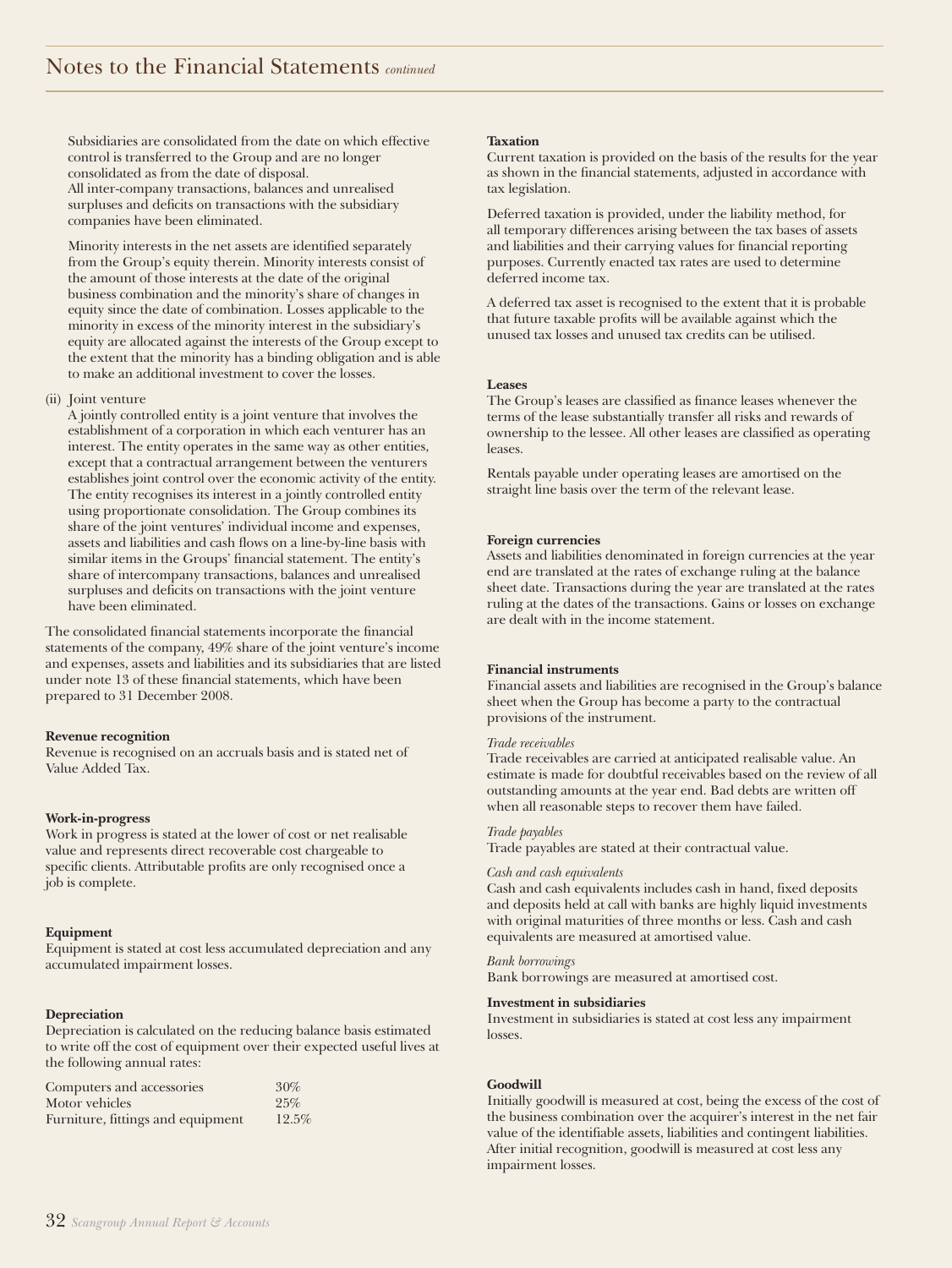Where the acquired interest in the net fair value of the identifiable assets, liabilities and contingent liabilities exceeds the cost of the business combination, the Group:

- a) reassesses the identification and measurement of the acquiree's identifiable assets, liabilities and contingent liabilities and the measurement of the cost of the combination; and
- b) recognises immediately in profit or loss any excess remaining after that reassessment

#### **Impairment**

At each balance sheet date, the Group reviews the carrying amounts of its financial assets, tangible and intangible assets to determine whether there is any indication that those assets have suffered an impairment loss. If any such indication exists, the recoverable amounts of the asset are estimated and an impairment loss is recognized in the income statement whenever the carrying amount of the asset exceeds its recoverable amount.

#### **Retirement benefits**

The Group started operating a defined contribution scheme in Kenya this year for its eligible employees. The assets of the scheme are held in a separate trustee administered fund. The scheme is funded by contributions from both the employee and the company.

The Group also contributes to the statutory defined contribution pension schemes, the National Social Security Fund, in the three East African countries namely Kenya, Tanzania and Uganda. Contribution are determined by local statutes and are currently at Sh 200 per employee per month in Kenya, 10% of the basic pay per month per employee in Uganda and 10% of the basic pay per month per employee in Tanzania.

The Group's obligations to retirement benefit schemes are recognised in the income statement as they fall due.

#### **Provisions for employee entitlements**

Employees' entitlements to annual leave are recognised when they accrue to employees. As per the company policy leave expires as at 31 December of each year hence no provision is made.

#### **Employee share ownership scheme**

The Group has established an Employee Share Ownership Scheme (ESOP) under a Trust Deed. Under the scheme, the Trustees in accordance with directions received from the company offer eligible employees options to purchase shares in accordance with the terms of the ESOP Rules. The shareholders have given approval to allot and issue ordinary shares to the Trustees of the ESOP, from time to time, not exceeding fifteen million (15,000,000) ordinary shares in the company. The company accrues for employee benefits when the option price is below the market price. The additional share capital is recognised when the employees exercise their right and have made payment towards share subscription.

#### 2. CRITICAL ACCOUNTING JUDGMENTS AND KEY SOURCES OF ESTIMATION UNCERTAINTY

In the process of applying the entity's accounting policies, the directors have made estimates and assumptions that affect the reported amounts of assets and liabilities within the next financial year. Estimates and judgments are continually evaluated and are based on historical experience and other factors, including expectations of future events that are believed to be reasonable under the circumstances.

The key areas of judgment in applying the Group's accounting policies are dealt with below:

#### **Critical judgements in applying accounting policies**

#### *Equipment*

Critical estimates are made by the directors, in determining depreciation rates for equipment.

#### *Impairment losses*

At each balance sheet date, the Group reviews the carrying amounts of its tangible and intangible assets to determine whether there is any indication that those assets have suffered an impairment loss. If any such indication exists, the recoverable amount of the asset is estimated in order to determine the extent of the impairment loss. Where it is not possible to estimate the recoverable amount of an individual asset, the Group estimates the recoverable amount of the cash generating unit to which the asset belongs.

#### *Classification of financial assets and liabilities*

Critical judgements are made by the Group in classifying its financial assets and liabilities.

#### **Key sources of estimation uncertainty**

The following are the key assumptions concerning the future, and other key sources of estimation uncertainty at the balance sheet date, that have a significant risk of causing a material adjustment to the carrying amounts of assets and liabilities within the next financial year.

#### *Useful lives of equipment*

As described above, the Group reviews the estimated useful lives of equipment at the end of each annual reporting period.

#### *Provisions and contingent liabilities*

The Group reviews its obligations at each balance sheet date to determine whether provisions need to be made and if there are any contingent liabilities.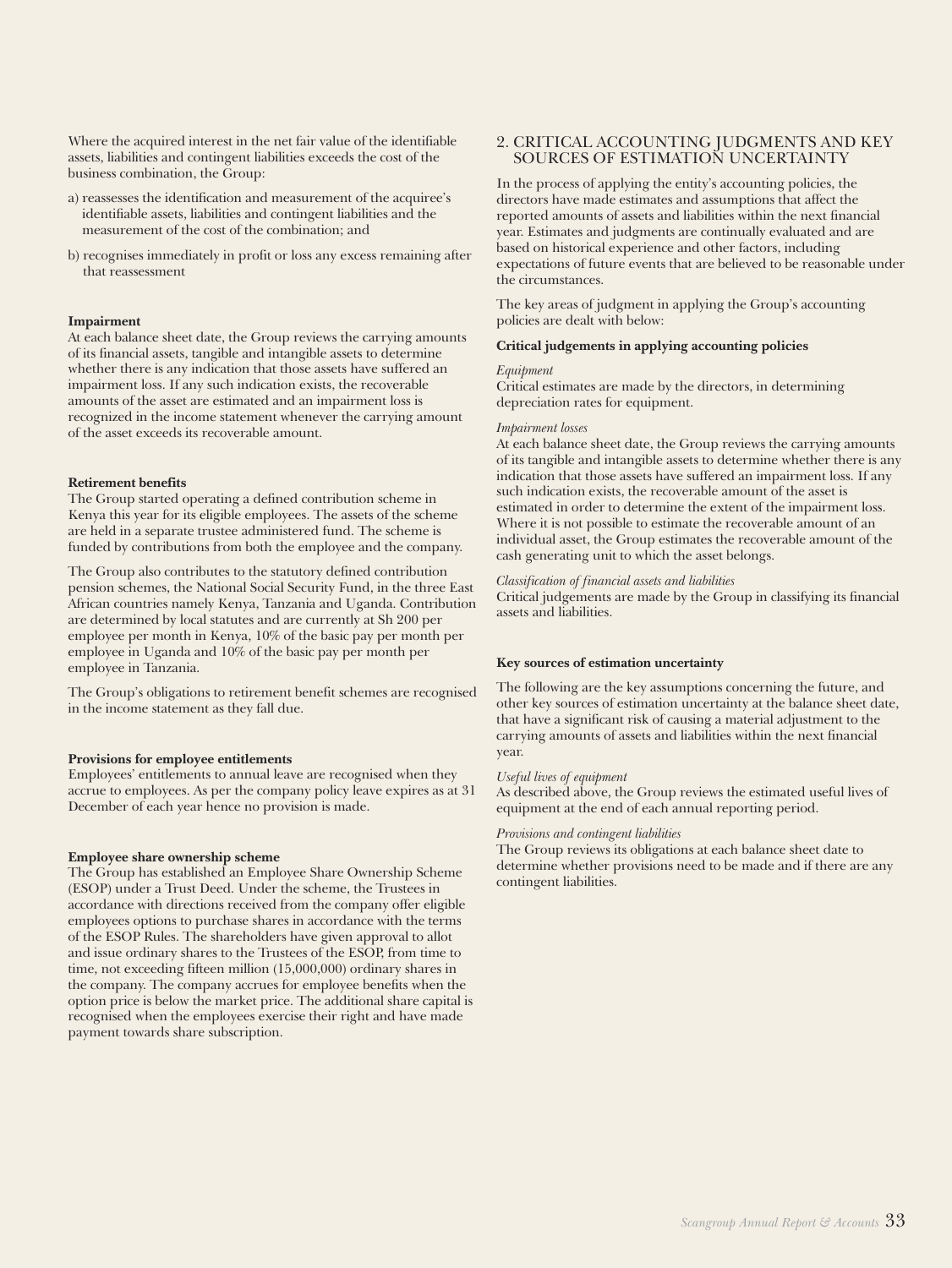#### 3. RISK MANAGEMENT POLICIES

The Group's financial risk management objectives and policies are detailed below:

#### **(a) Capital risk management**

The Group manages its capital with an aim to:

- retain financial flexibility by maintaining strong liquidity and access to a range of capital markets;
- allocate capital efficiently to support growth;
- safeguard company's ability to continue as a going concern so that it can continue to provide returns for shareholders and benefits for other stakeholders; and
- provide an adequate return to shareholders by pricing advertising services commensurately with the level of risk.

An important aspect of the Group's overall capital management process is the setting of a target risk- adjusted rate of return which is aligned to performance objectives and ensures that the Group is focused on the creation of value for shareholders.

The Group has number of sources of capital available to it and seeks to optimise its equity/debt structure in order to ensure that it can consistently maximize returns to shareholders.

The capital structure of the Group consists of debt, which includes the borrowings disclosed in notes 22 and 23, issued capital and revenue reserves.

#### **Gearing ratio**

The gearing ratio at the year end was as follows:

|                               | 2008<br>Sh'000 | 2007<br>Sh'000 |
|-------------------------------|----------------|----------------|
| Share capital                 | 220,690        | 160,000        |
| Share premium                 | 1,328,105      | 77,878         |
| Revenue reserves              | 512,287        | 349,658        |
|                               | 2,061,082      | 587,536        |
| Minority interest             | 18,382         | 16,125         |
| Total equity                  | 2,079,464      | 603,661        |
| Cash and cash equivalents     | 1,110,656      | 21,805         |
| Less: Borrowings              | (151, 671)     | (4,828)        |
| Net cash and cash equivalents | 958,985        | 16,977         |
| Gearing                       | n/a            | n/a            |

#### **(b) Significant accounting policies**

Details of the significant accounting policies and methods adopted, including the criteria for recognition, the basis of measurement and the basis on which income and expenses are recognised, in respect of each class of financial asset, financial liability and equity instrument are disclosed in note 1 to the financial statements.

#### **(c) Financial risk management objectives**

The Group's activities expose it to a variety of financial risks including credit and liquidity risks, effects of changes in foreign currency and interest rates. The Group's overall risk management programme focuses on unpredictability of changes in the business environment and seeks to minimise the potential adverse effect of such risks on its performance by setting acceptable levels of risk. The Group does not hedge any risks and has in place policies to ensure that credit is extended to customers with an established credit history.

(i) Credit risk

The Group's credit risk is primarily attributable to its trade receivables. The amounts presented in the balance sheet are net of allowances for doubtful receivables, estimated by the Group's management based on prior experience and their assessment of the prevailing economic environment.

The management assesses the creditworthiness of all clients by reviewing credit grades provided by rating agencies or other publicly available financial information. The recent payment history of the client is used to review the maximum credit limits.

The exposure to individual client is also managed through other mechanisms such as the right to offset where clients are both debtors and creditors of the company.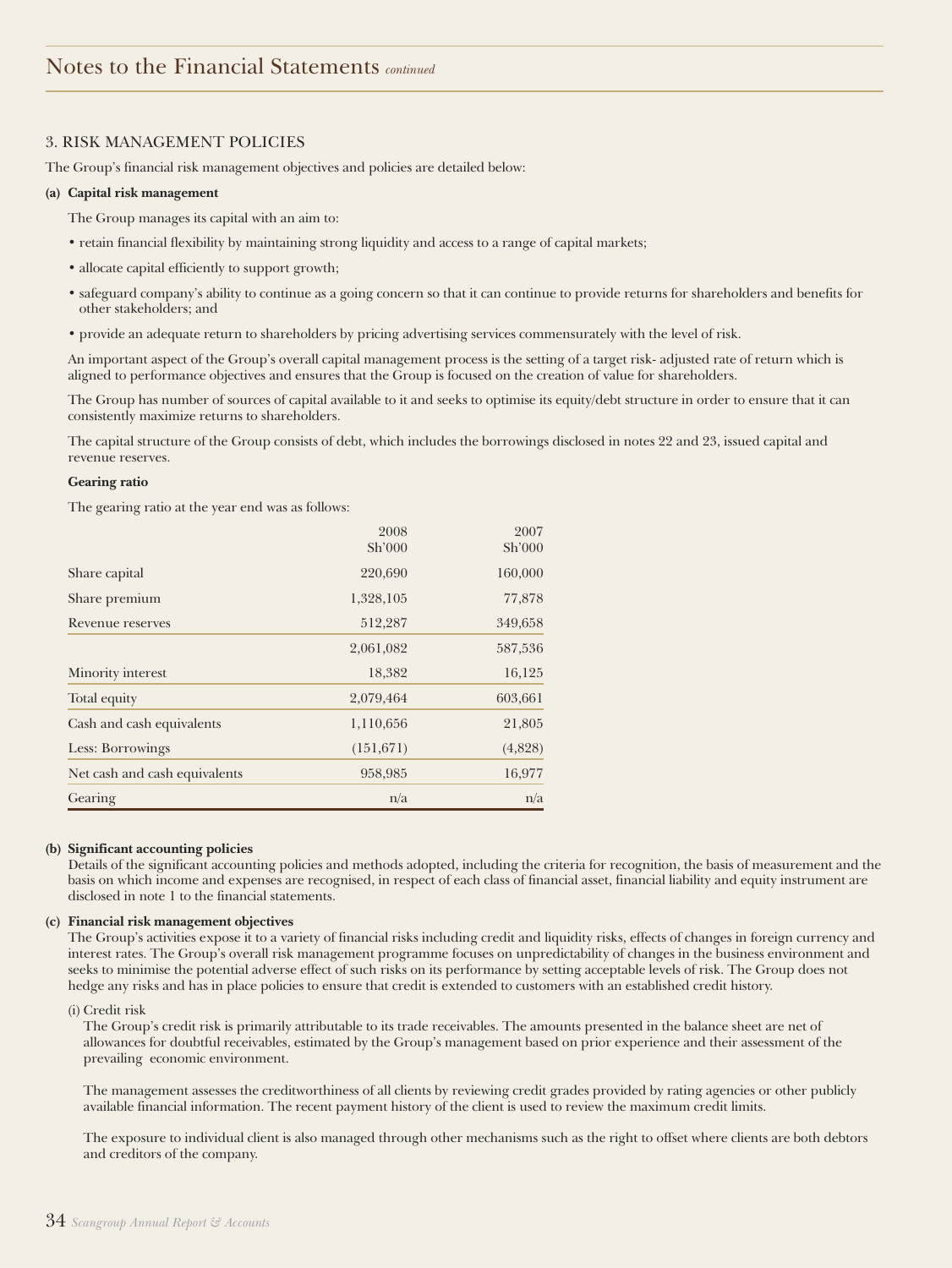The credit risk on trade receivables is limited because the customers are known customers with high credit ratings. The credit risk on liquid funds with financial institutions is also low, because the counter parties are banks with good credit-standing. The amount that best represents the Group's maximum exposure to credit as at 31 December 2008 is made up as follows:

| 31 December 2008          | Fully<br>performing<br>Sh'000 | Past due<br>Sh'000 | Total<br>Sh'000 |
|---------------------------|-------------------------------|--------------------|-----------------|
| Cash and cash equivalents | 1,108,656                     |                    | 1,108,656       |
| <b>Trade Receivables</b>  | 1,636,033                     | 501,402            | 2,137,435       |
|                           | 2,744,689                     | 501,402            | 3,246,091       |
|                           |                               |                    |                 |
| 31 December 2007          |                               |                    |                 |
| Cash and cash equivalents | 19,805                        |                    | 19,805          |
| <b>Trade Receivables</b>  | 1,247,187                     | 167,251            | 1,414,438       |
|                           | 1,266,992                     | 167,251            | 1,434,243       |

Trade receivables that are past due are not impaired. Out of the total past due amount of Sh('000) 501,402 a sum of Sh ('000) 211,642 has been settled subsequently since the Balance Sheet date (non-payment within the stipulated period under the contracts will result in agreed discounts not being refunded to the respective clients). The credit control department is actively following the debts which are past due.

#### **(ii) Liquidity risk management**

Liquidity risk is the risk that cash may not be available to pay obligations when due, at a reasonable cost. The primary liquidity risk of the Group is the obligation to pay its creditors as they fall due. Management has built an appropriate liquidity risk management framework for the Group's short, medium and long-term funding and liquidity requirements. The Group manages liquidity risk by maintaining banking facilities through continuous monitoring of forecast and actual cash flows. Included in note 23 are details of additional bank facilities that the company has at its disposal to further reduce liquidity risk.

The table below analyses the Group's financial liabilities that will be settled on a net basis into relevant maturity groupings based on the remaining period at the balance sheet date to the contractual maturity date. The amounts disclosed in the table below are the contractual undiscounted cash flows. Balances due within 12 months equal their carrying balances, as the impact of discounting is not significant.

#### **As at 31 December 2008**

|                             | Less than<br>1 month<br>Sh'000 | <b>Between</b><br>1-3 months<br>Sh'000 | Over<br>3 months<br>Sh'000 | Total<br>Sh'000 |
|-----------------------------|--------------------------------|----------------------------------------|----------------------------|-----------------|
| Borrowings - bank overdraft | 145,965                        |                                        |                            | 145,965         |
| Finance lease               | 198                            | 397                                    | 5,111                      | 5,706           |
| Trade payables              | 819,243                        | 654,710                                | $\overline{\phantom{a}}$   | 1,473,953       |
|                             | 965,406                        | 655,107                                | 5,111                      | 1,625,624       |
| As at 31 December 2007      |                                |                                        |                            |                 |
| Finance lease               | 156                            | 312                                    | 4,360                      | 4,828           |
| Trade payables              | 699,466                        | 281,951                                | 121,909                    | 1,103,326       |
|                             | 699,622                        | 282,263                                | 126,269                    | 1,108,154       |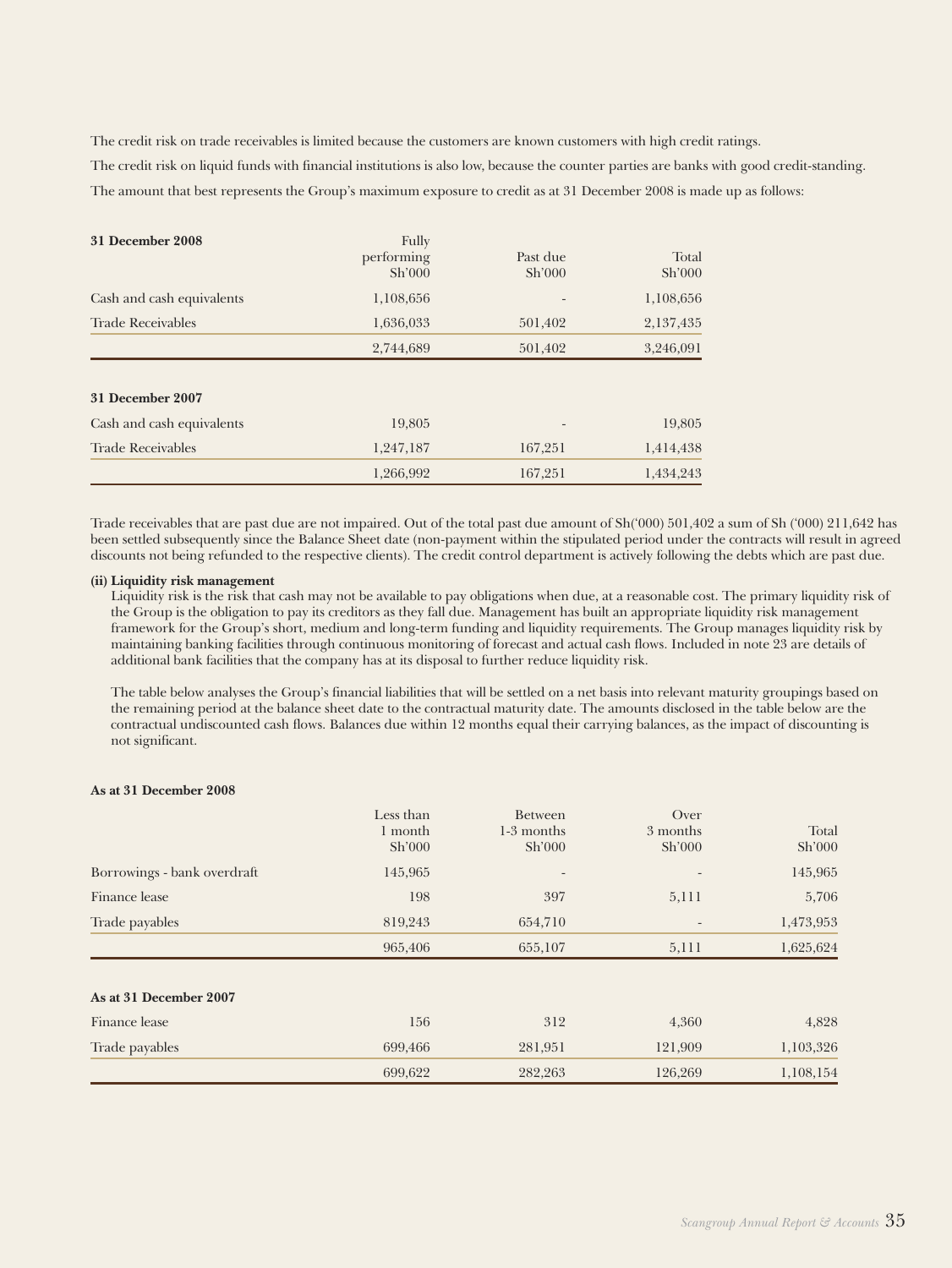#### **(iii) Market and currency risk**

#### *Interest rate risk*

Interest rate risk arises primarily from investment in fixed interest securities. On the other hand the Group has interest cost exposure as well since the Board has given fixed amount of money to the management for working capital purposes and the Group uses the overdraft facility in place to meet with short term contingencies resulting in exposure from the movements in interest rates. The potential impact of 1% increase or decrease in the interest on the profitability of the company is shown below:

|                                                        | <b>Effect</b> on Profitability<br>Increase / (Decrease) |                |
|--------------------------------------------------------|---------------------------------------------------------|----------------|
|                                                        | 2008<br>Sh'000                                          | 2007<br>Sh'000 |
| <b>Bank Overdraft</b><br>1% increase in Interest Rates | (2, 467)                                                | (421)          |
| 1% decrease in Interest Rates                          | 2,467                                                   | 421            |
| <b>Fixed Deposits</b><br>1% increase in Interest Rates | 1,586                                                   |                |
| 1% decrease in Interest Rates                          | (1,586)                                                 |                |

#### *Foreign currency risk*

The Group's operations are predominantly in Kenya where the currency has been fluctuating against the major convertible currencies. A portion of the Group's purchases and sales are denominated in foreign currencies principally in the, US dollars. The Group does not hedge its foreign currency risk. A 5% depreciation/appreciation of the kenyan shilling against the major currencies during the year would have resulted in a increase/decrease in profit before tax by approximately Sh 620,550 (2007: Sh 590,200)

There has been no change to the Group's exposure to market risks or the manner in which it manages and measures the risk.

#### 4. BILLING ANALYSIS

The Group's billings are derived from sales in the following markets:

|                            | 2008<br>Sh'000 | 2007<br>Sh'000               |
|----------------------------|----------------|------------------------------|
| Kenya                      | 4,318,978      | 3,570,772                    |
| Uganda                     | 739,248        | 485,187                      |
| <b>Tanzania</b>            | 721,776        | 717,452                      |
| <b>Outside East Africa</b> | 9,714          | $\qquad \qquad \blacksquare$ |
|                            | 5,789,716      | 4,773,411                    |

#### 5. FINANCE COSTS

|                          | 2008<br>Sh'000 | 2007<br>Sh'000 |
|--------------------------|----------------|----------------|
| Net interest payable     | (25,013)       | (5,774)        |
| Exchange gain $/$ (loss) | 5,079          | (11,804)       |
|                          | (19,934)       | (17,578)       |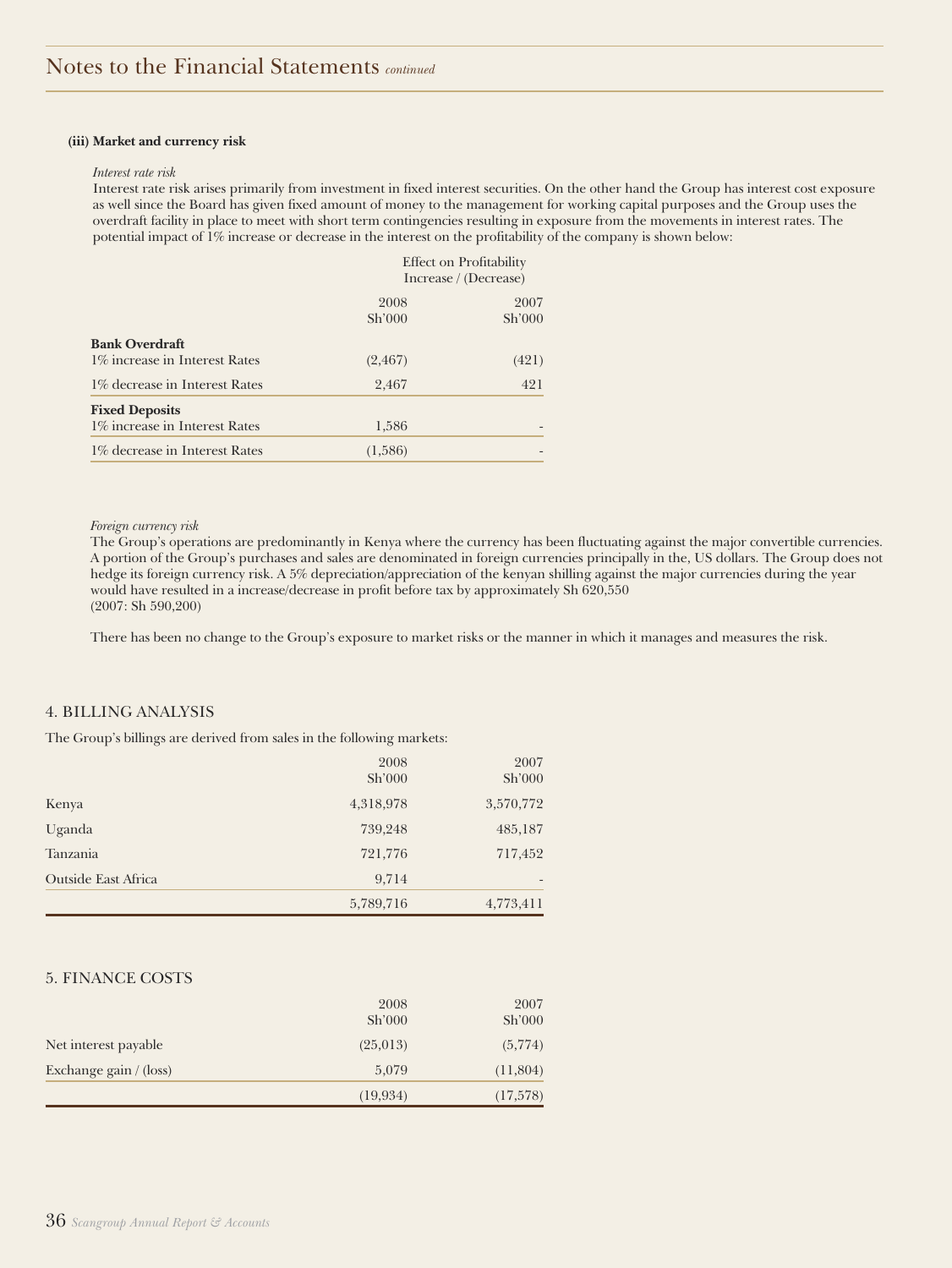### 6. PROFIT BEFORE TAXATION

The profit before taxation is arrived at after charging:

|                                           | 2008<br>Sh'000 | 2007<br>Sh'000 |
|-------------------------------------------|----------------|----------------|
| Staff costs (note 7)                      | 737,698        | 560,854        |
| Auditors' remuneration                    | 7,539          | 6,390          |
| Operating lease rentals                   | 41,345         | 33,563         |
| Depreciation                              | 27,917         | 18,721         |
| Loss on write off of equipment            | 185            |                |
| Directors' remuneration                   |                |                |
| - Fees to non-executive directors         | 1,790          | 1,360          |
| - Other emoluments to executive directors | 56,190         | 45.384         |

### 7. STAFF COSTS

|                                       | 2008<br>Sh'000 | 2007<br>Sh'000 |
|---------------------------------------|----------------|----------------|
| Salaries and wages                    | 699,498        | 536,207        |
| Social security costs (NSSF)          | 19,253         | 12,590         |
| Contribution to provident fund scheme | 4,394          |                |
| Others                                | 14,553         | 12,057         |
|                                       | 737,698        | 560,854        |

### 8. TAXATION

|                                               | 2008    | 2007    |
|-----------------------------------------------|---------|---------|
|                                               | Sh'000  | Sh'000  |
| (a) Tax expense                               |         |         |
| Current taxation based on the adjusted profit |         |         |
| For company at 20% (2007:20%)                 | 30,021  | 9,378   |
| For subsidiaries at $30\%$ (2007:30%)         | 89,415  | 102,165 |
|                                               | 119,436 | 111,543 |
| Deferred taxation charge/(credit) (note 14)   |         |         |
| - current year                                | 1,476   | (3,162) |
| - prior year under provision                  | 54      |         |
|                                               | 1,530   | (3,162) |
|                                               | 120,966 | 108,381 |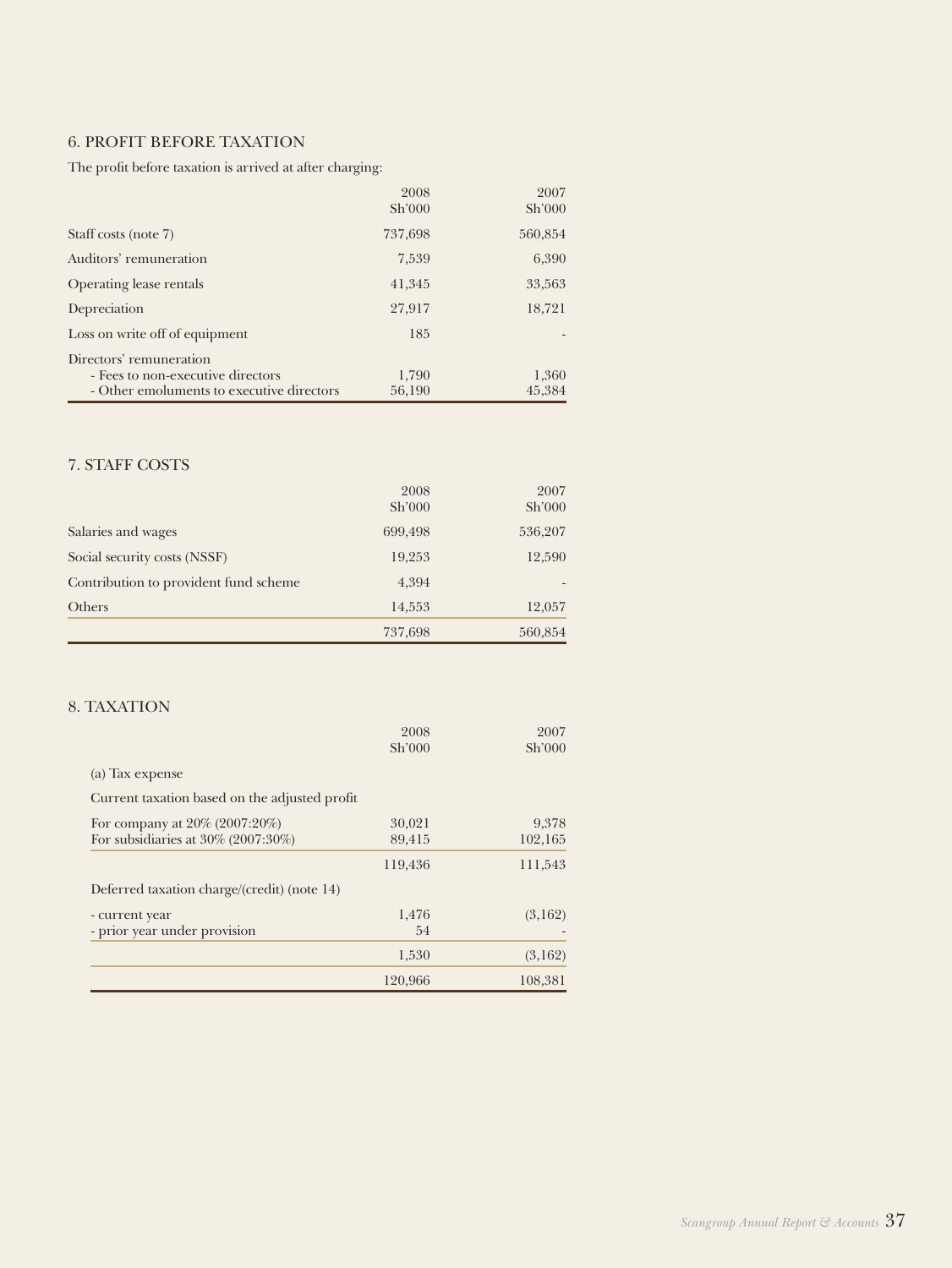# Notes to the Financial Statements *continued*

*Notes to Taxation continued*

|                                                                                 | 2008     | 2007    |
|---------------------------------------------------------------------------------|----------|---------|
|                                                                                 | Sh'000   | Sh'000  |
| (b) Reconciliation of expected tax based<br>on accounting profit to tax expense |          |         |
| Accounting profit before taxation                                               | 436,755  | 352,814 |
|                                                                                 |          |         |
| Tax at the applicable rate of $30\%$ (2007:30%)                                 | 131,027  | 105,844 |
| Tax effect of expenses not deductible for tax purposes                          | 7,243    | 5,620   |
| Tax effect of holding company being charged at 20% (2007:20%)                   | (14,317) | (4,666) |
| Withholding tax on dividend received from foreign subsidiary                    |          | 1,583   |
| Tax effect of income not subject to tax                                         | (3,041)  |         |
| Prior year under provision                                                      | 54       |         |
|                                                                                 | 120,966  | 108,381 |

(c) Tax movement

|                                      | <b>GROUP</b>   |                | <b>COMPANY</b> |                |
|--------------------------------------|----------------|----------------|----------------|----------------|
|                                      | 2008<br>Sh'000 | 2007<br>Sh'000 | 2008<br>Sh'000 | 2007<br>Sh'000 |
| At beginning of year-recoverable     | 11,300         | 20,136         | 23,171         | 28,002         |
| Acquired on purchase of subsidiaries |                | (331)          |                |                |
| <b>Taxation</b> paid                 | 152,281        | 103,038        | 8,354          | 4,547          |
| Income statement charge              | (119, 436)     | (111,543)      | (29, 336)      | (9,378)        |
| <b>Translation difference</b>        | 1,920          |                | ٠              |                |
|                                      | 46,065         | 11,300         | 2,189          | 23,171         |
| Analysis of taxation recoverable     |                |                |                |                |
| <b>Taxation recoverable</b>          | 58,958         | 24,592         | 2,189          | 23,171         |
| Taxation payable                     | (12,893)       | (13,292)       |                |                |
|                                      | 46,065         | 11,300         | 2,189          | 23,171         |

#### 9. PROFIT FOR THE YEAR

The profit after taxation of Sh 139,174,000 (2007- Sh 187,445,000) has been dealt with in the separate financial statements of the holding company.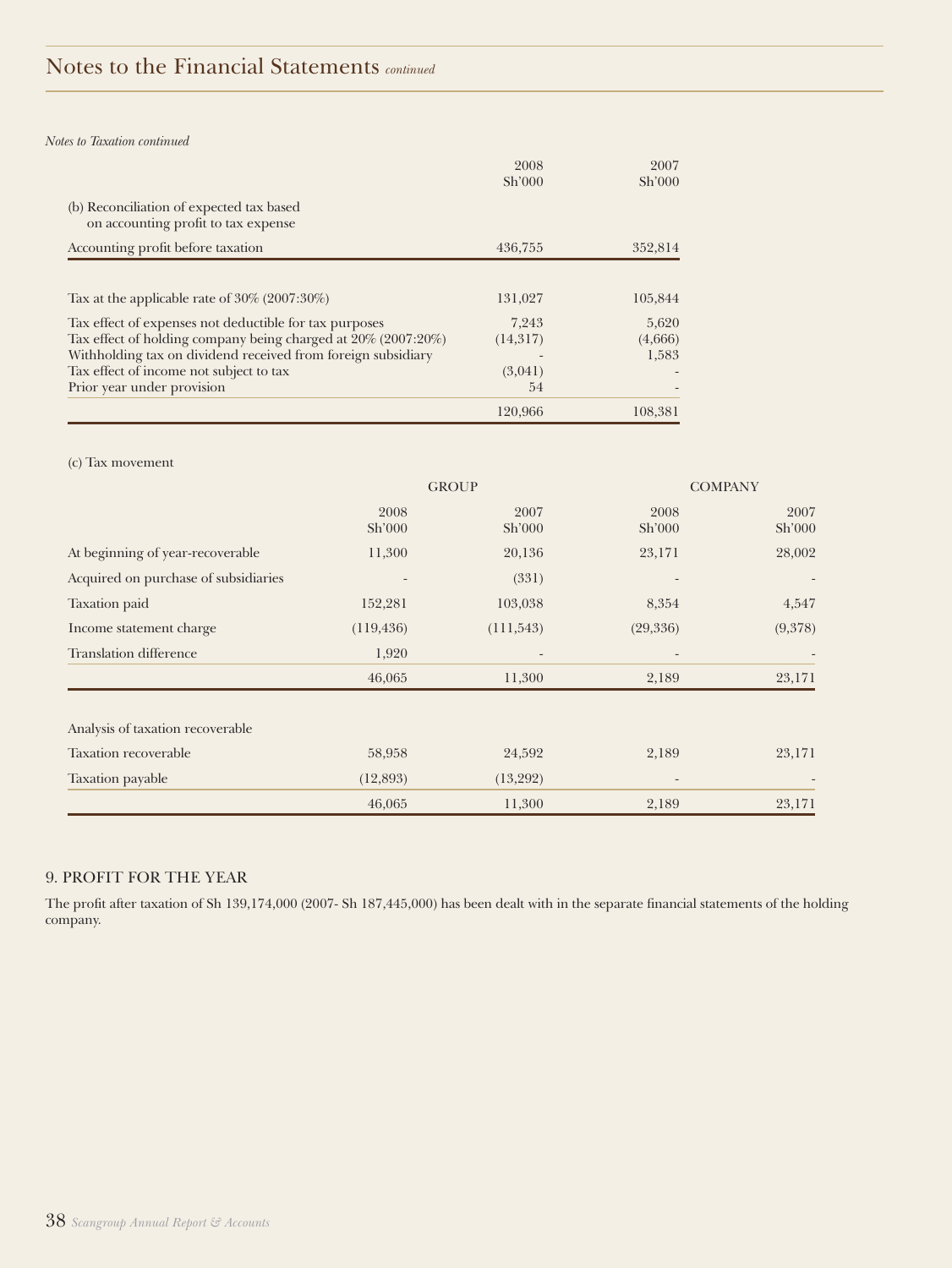#### 10. EARNINGS PER SHARE

#### (i) Basic earning per share:

Basic earnings per share is calculated based on the profit attributable to shareholders divided by the weighted average number of ordinary shares in issue in each period as follows:

|                                                              | 2008    | 2007    |
|--------------------------------------------------------------|---------|---------|
| Profit attributable to equity holders of the parent (Sh'000) | 307,022 | 237,300 |
| Weighted average number of shares (in thousands)             | 171.473 | 159,250 |
| Basic earnings per share (Sh)                                | 1.79    | 1.49    |
|                                                              |         |         |

#### (ii) Diluted earning per share

Diluted earnings per share is calculated by adjusting the weighted average number of ordinary shares outstanding to assume conversion of all dilutive potential ordinary shares. The number of shares calculated is compared with the number of shares that would have been issued assuming the exercise of the share options.

|                                                                                                             | 2008    | 2007    |
|-------------------------------------------------------------------------------------------------------------|---------|---------|
| (a) Profit used to determine diluted earning per share (Sh'000)                                             | 307,022 | 237,300 |
| (b) Weighted average number of shares in issue (in thousands)                                               | 171,473 | 159,250 |
| (c) Weighted average number of shares under option as at year<br>end (in thousands)                         | 4.553   |         |
| (d) Weighted average number of shares that would have been<br>issued at average market price (in thousands) | 4,862   |         |
| (e) Diluted earning per share $(Sh)^*$                                                                      | 1.79    | 1.49    |
| * (e) = (a) divided by $(b + c - d)$                                                                        |         |         |

#### 11. DIVIDENDS

The investment in the shareholding of 60,689,655 ordinary shares by Cavendish Square Holding BV ('the Investor' - see note 20) in the Company was made on following terms:

- a) That the Investor will not dispose of its holding of the shares before 31st March 2012, except as may be approved and authorised by the Board; and
- b) That the Investor will not be entitled to participate in any dividend in respect of the period up to 30th September 2008, which shall not exceed an amount equivalent to 50% of the distributable profits after provision for tax for that period.

Accordingly the directors propose a first and final dividend totalling Sh 135,779,310 to be paid as follows:

|                                                                                                                                 | 2008 | 2007 |
|---------------------------------------------------------------------------------------------------------------------------------|------|------|
| Dividend to all ordinary shareholders<br>other than Cavendish Square Holding BV<br>holding $160,000,000$ ordinary shares $(Sh)$ | 0.75 | 0.90 |
| Dividend to Cavendish Square Holding BV<br>holding $60,689,655$ ordinary shares $(Sh)$                                          | 0.26 |      |

The payment of dividend is subject to approval by shareholders at the Annual General Meeting and has not been included as a liability in these financial statements. The proposed dividend is payable to all shareholders on the Register of Members on 29 May 2009. Dividend payment will be subject to withholding tax, where applicable.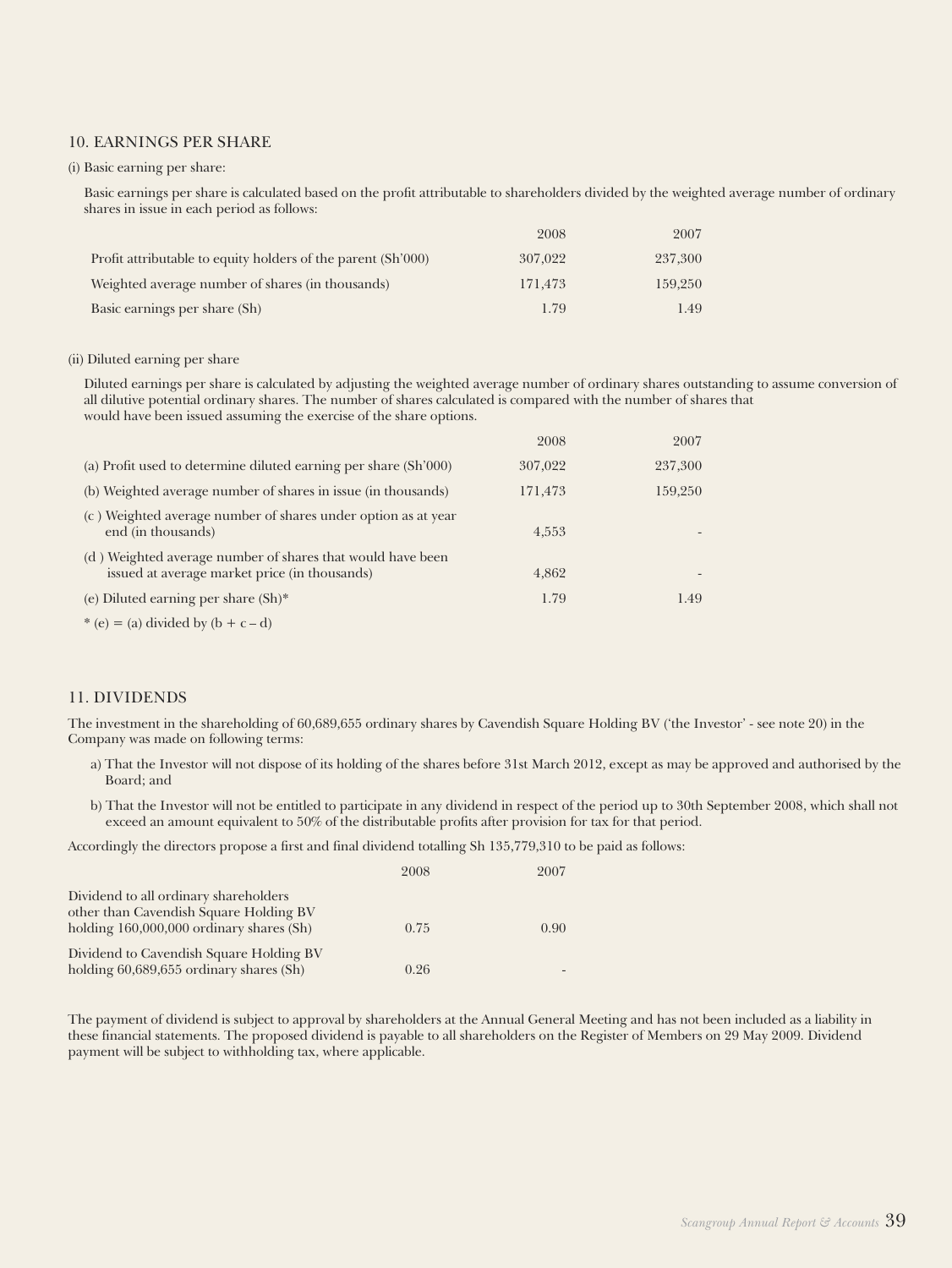## 12(a). EQUIPMENT - GROUP

|                                      |               |          | Furniture,   |         |
|--------------------------------------|---------------|----------|--------------|---------|
|                                      | Computers and | Motor    | fittings and |         |
|                                      | accessories   | vehicles | equipment    | Total   |
|                                      | Sh'000        | Sh'000   | Sh'000       | Sh'000  |
| <b>COST</b>                          |               |          |              |         |
| At 1 January 2007                    | 32,991        | 21,674   | 33,230       | 87,895  |
| Acquired on purchase of subsidiaries | 5,814         | 2,640    | 5,458        | 13,912  |
| <b>Additions</b>                     | 9,271         | 12,913   | 3,691        | 25,875  |
| Disposals                            |               | (5,670)  |              | (5,670) |
| Exchange rate adjustment             | (2,735)       | (2,218)  | (2,025)      | (6,978) |
| At 31 December 2007                  | 45,341        | 29,339   | 40,354       | 115,034 |
| At 1 January 2008                    | 45,341        | 29,339   | 40,354       | 115,034 |
| <b>Additions</b>                     | 29,333        | 5,088    | 26,383       | 60,804  |
| Write offs                           | (2,311)       |          |              | (2,311) |
| Exchange rate adjustment             | 6,746         | 5,356    | 5,005        | 17,107  |
| At 31 December 2008                  | 79,109        | 39,783   | 71,742       | 190,634 |
| <b>DEPRECIATION</b>                  |               |          |              |         |
| At 1 January 2007                    | 11,759        | 12,530   | 16,190       | 40,479  |
| Acquired on purchase of subsidiaries | 3,220         | 1,307    | 1,379        | 5,906   |
| Charge for the year                  | 9,071         | 6,259    | 3,391        | 18,721  |
| Eliminated on disposals              |               | (4,203)  |              | (4,203) |
| Exchange rate adjustment             | (2,515)       | (2,075)  | (2,002)      | (6,592) |
| At 31 December 2007                  | 21,535        | 13,818   | 18,958       | 54,311  |
| At 1 January 2008                    | 21,535        | 13,818   | 18,958       | 54,311  |
| Charge for the year                  | 14,134        | 7,357    | 6,426        | 27,917  |
| Eliminated on write offs             | (2,076)       |          |              | (2,076) |
| Exchange rate adjustment             | 11,104        | 780      | 2,013        | 13,897  |
| At 31 December 2008                  | 44,697        | 21,955   | 27,397       | 94,049  |
| <b>NET BOOK VALUE</b>                |               |          |              |         |
| At 31 December 2008                  | 34,412        | 17,828   | 44,345       | 96,585  |
| At 31 December 2007                  | 23,806        | 15,521   | 21,396       | 60,723  |

Included in motor vehicles is a vehicle with a book value of Sh 3,693,000 (2007: Sh 3,897,564) in Scangroup West Africa Limited that is subject of a legal issue and is not available to the group until the matter is settled by the parties. Adequate provision has been made under creditors for this legal dispute.

Motor vehicles also include vehicles with a net book value of Sh 6,171,253 (2007: Sh 4,956,788) that are subject to hire purchase financing.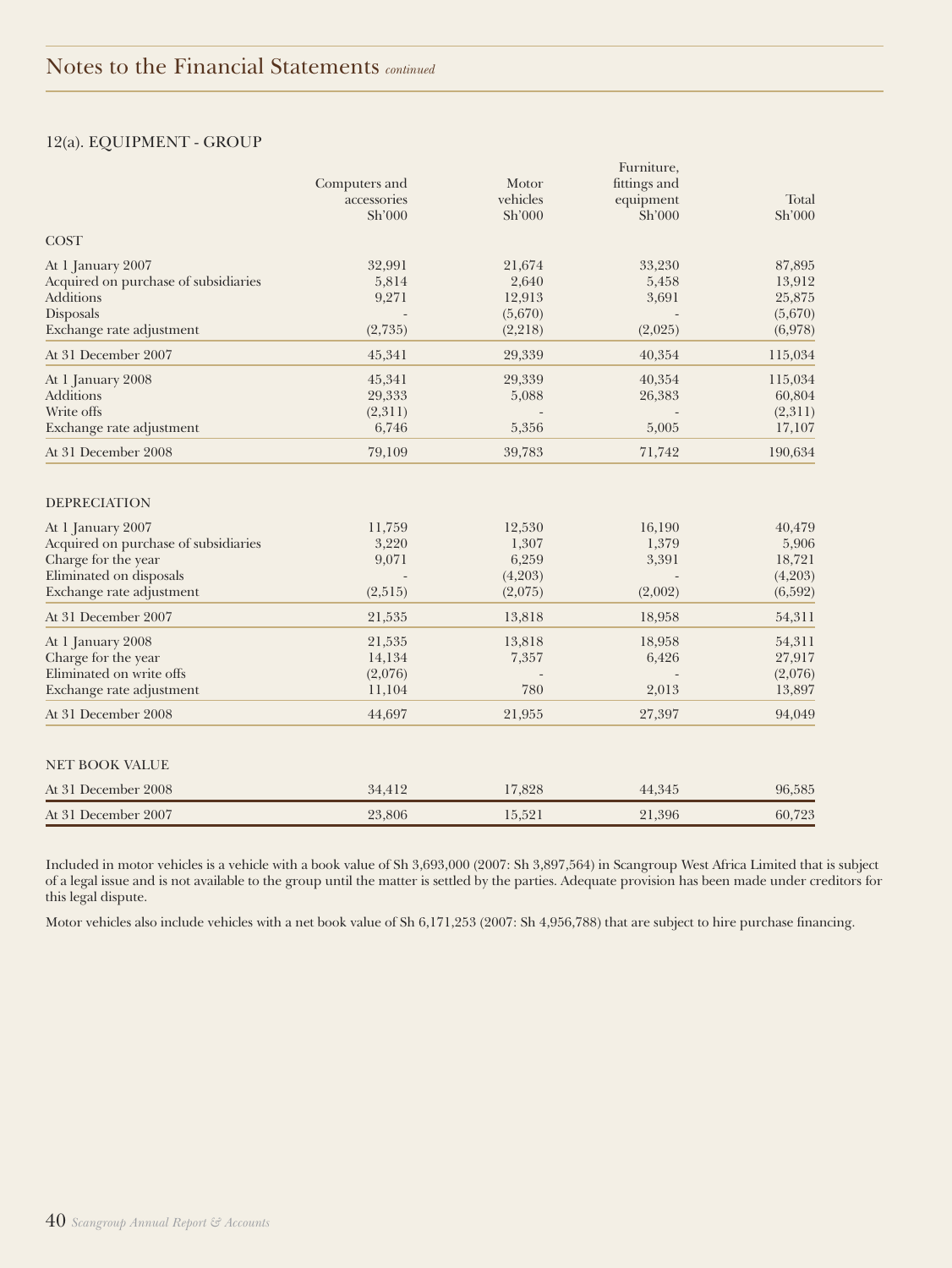## 12(b). EQUIPMENT - COMPANY

|                         | Computers |          | Furniture,   |        |
|-------------------------|-----------|----------|--------------|--------|
|                         | and       | Motor    | fittings and |        |
| accessories             |           | vehicles | equipment    | Total  |
|                         | Sh'000    | Sh'000   | Sh'000       | Sh'000 |
| <b>COST</b>             |           |          |              |        |
| At 1 January 2007       | 1,233     | 3,902    | 3,493        | 8,628  |
| <b>Additions</b>        | 2,081     | 2,300    | 379          | 4,760  |
| Disposals               |           | (350)    |              | (350)  |
| At 31 December 2007     | 3,314     | 5,852    | 3,872        | 13,038 |
| At 1 January 2008       | 3,314     | 5,852    | 3,872        | 13,038 |
| <b>Additions</b>        | 17,754    | 3,272    | 1,158        | 22,184 |
| Write off               | (261)     |          |              | (261)  |
| At 31 December 2008     | 20,807    | 9,124    | 5,030        | 34,961 |
| <b>DEPRECIATION</b>     |           |          |              |        |
| At 1 January 2007       | 698       | 1,721    | 1,630        | 4,049  |
| Charge for the year     | 785       | 958      | 280          | 2,023  |
| Eliminated on disposals |           | (295)    |              | (295)  |
| At 31 December 2007     | 1,483     | 2,384    | 1,910        | 5,777  |
| At 1 January 2008       | 1,483     | 2,384    | 1,910        | 5,777  |
| Charge for the year     | 5,806     | 1,797    | 488          | 8,091  |
| Eliminated on disposals | (240)     |          |              | (240)  |
| At 31 December 2008     | 7,049     | 4,181    | 2,398        | 13,628 |
| <b>NET BOOK VALUE</b>   |           |          |              |        |
| At 31 December 2008     | 13,758    | 4,943    | 2,632        | 21,333 |
| At 31 December 2007     | 1,831     | 3,468    | 1,962        | 7,261  |
|                         |           |          |              |        |

Included in the motor vehicles is a vehicle with a net book value of Sh 2,453,663 (2007; nil) which is subject to hire purchase financing.

## 13(a). INVESTMENT IN SUBSIDIARIES, AT COST

|                                                  | 2008<br>Sh'000 | 2007<br>Sh'000 |
|--------------------------------------------------|----------------|----------------|
| Lowe Scanad Kenya Limited (100% owned)           | 40,000         | 40,000         |
| Thompson Kenya Limited (90% owned)               | 18,000         | 18,000         |
| Lowe Scanad East Africa Limited (100% owned)     | 31,500         | 31,500         |
| Redsky Limited (100% owned)                      | 84.542         | 78,445         |
| Media Compete East Africa Limited (100% owned)   | 40             |                |
| Grey East Africa Limited (100% owned)            | 40             |                |
| McCann Kenya Limited (100% owned)                | 15,000         | 15,000         |
| Scangroup Mauritius Holding Limited (100% owned) | 144            | 144            |
|                                                  | 189,266        | 183,089        |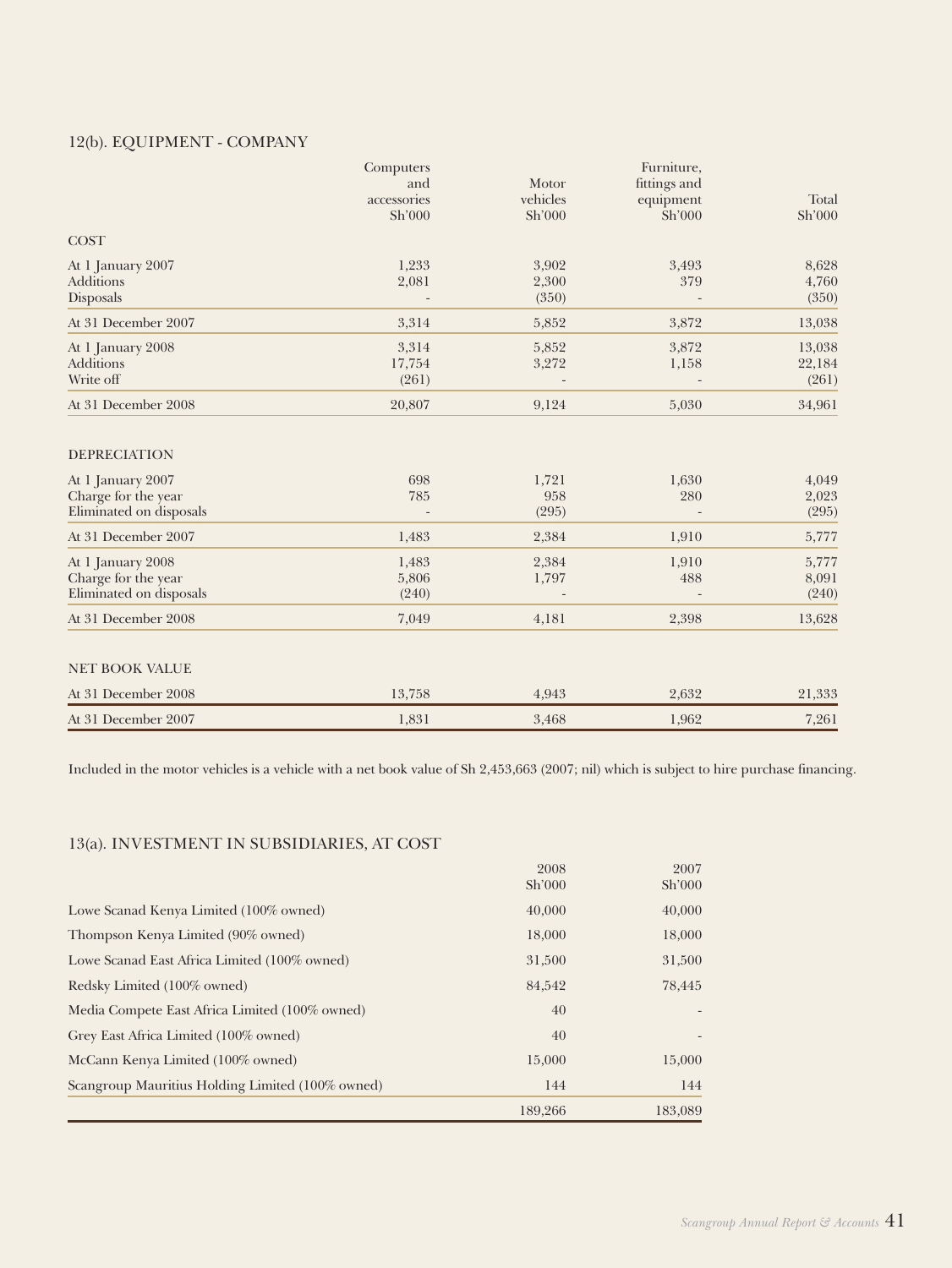Scangroup Limited is the ultimate holding company of the following companies which are subsidiaries of Lowe Scanad East Africa Limited, a wholly owned subsidiary of Scangroup Limited:

|                                                                   | Shareholding $\%$ |      |
|-------------------------------------------------------------------|-------------------|------|
|                                                                   | 2008              | 2007 |
| Lowe Scanad Uganda Limited                                        | 100%              | 100% |
| Lowe Scanad Tanzania Limited                                      | 82%               | 82%  |
| Roundtrip Limited                                                 | 100%              | 100% |
| FCB Tanzania Limited (subsidiary of Lowe Scanad Tanzania Limited) | 82%               | 82%  |

Scangroup Mauritius Limited (a wholly owned subsidiary of Scangroup Mauritius Holding Limited) is the holding company of the other subsidiaries incorporated outside East Africa as follows:

|                               | Shareholding $\%$ |         |
|-------------------------------|-------------------|---------|
|                               | 2008              | 2007    |
| Scangroup (Malawi) Limited    | 100%              | $100\%$ |
| Scangroup (Zambia) Limited    | 100%              | $100\%$ |
| Scangroup Mozambique Limitada | 100%              | $100\%$ |
| Scangroup West Africa Limited | 75%               | 75%     |

#### 13 (b). INVESTMENT IN JOINT VENTURE

(i) The Group has the following investment and interest in a joint venture, Millward Brown East Africa Limited, which is jointly controlled with the other shareholder Russel Square Holding BV.

The company's investment in the joint venture comprises:

|                                     | 2008   | 2007                     |
|-------------------------------------|--------|--------------------------|
|                                     | Sh'000 | Sh'000                   |
| Investment in joint venture at cost | 6,125  | $\overline{\phantom{0}}$ |
| Loan                                | 8,575  | $\sim$                   |
| Total                               | 14,700 |                          |

(ii) The following amounts are included in the group's consolidated financial statements as a result of the proportionate (49%) consolidation of Millward Brown East Africa Ltd.

| <b>Balance Sheet items</b>   | 2008<br>Sh'000 | 2007<br>Sh'000           |
|------------------------------|----------------|--------------------------|
| Current assets               | 24,812         | $\overline{\phantom{a}}$ |
| Non-current assets           | 6,069          | $\overline{\phantom{a}}$ |
| <b>Current Liabilities</b>   | 18,589         | $\overline{\phantom{a}}$ |
|                              |                |                          |
| <b>Profit and loss items</b> |                |                          |
| Income                       | 28,527         | $\overline{\phantom{a}}$ |
| <b>Expenses</b>              | 30,933         | $\overline{a}$           |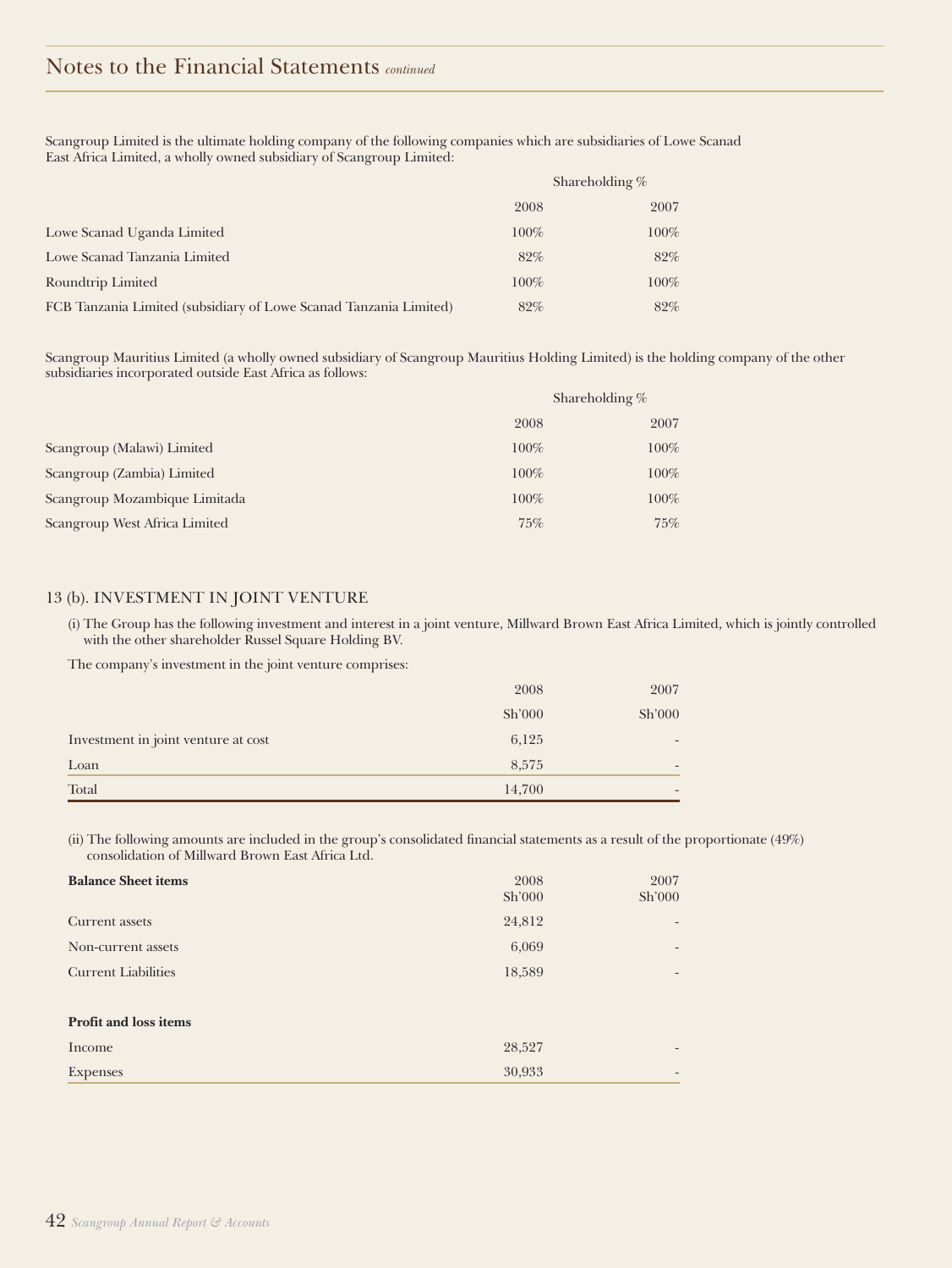#### 14. DEFERRED TAX

Deferred income taxes are calculated on all temporary differences under the liability method using the currently enacted tax rate of 30%. The net deferred taxation asset is attributable to the following items:

|                                                                                                           | <b>GROUP</b>            |                          | <b>COMPANY</b>           |                |
|-----------------------------------------------------------------------------------------------------------|-------------------------|--------------------------|--------------------------|----------------|
|                                                                                                           | 2008<br>Sh'000          | 2007<br>Sh'000           | 2008<br>Sh'000           | 2007<br>Sh'000 |
| Accelerated (capital allowances)/depreciation<br>Unrealised exchange losses<br>Carried forward tax losses | (790)<br>(939)<br>1,025 | 2,288<br>1,295           | 326<br>700               | 281<br>60      |
| Provisions                                                                                                | 585                     | $\overline{\phantom{a}}$ | $\qquad \qquad =$        |                |
|                                                                                                           | (119)                   | 3,583                    | 1,026                    | 341            |
| The movement on the deferred tax account is as follows:                                                   |                         |                          |                          |                |
| At beginning of period - Asset                                                                            | 3,583                   | 89                       | 341                      | 385            |
| Income statement (charge)/credit - (note 8)                                                               | (1,530)                 | 3,162                    | 685                      | (44)           |
| Effect of exchange rates                                                                                  | (2,172)                 | 332                      | $\overline{\phantom{a}}$ |                |
| At end of period - (Liability) / Asset                                                                    | (119)                   | 3,583                    | 1,026                    | 341            |

#### 15. GOODWILL

Analysis of assets and liabilities acquired in 2007 relating to the acquisition of shareholding in Redsky Limited:

|                                 | Sh'000  |
|---------------------------------|---------|
| Current assets                  |         |
| Trade and other receivables     | 127,117 |
| Equipment                       | 8,887   |
|                                 | 136,004 |
| <b>Current liabilities</b>      |         |
| Trade and other payables        | 118,267 |
| Contingent liabilities          | 17,235  |
| Bank overdraft                  | 502     |
|                                 | 136,004 |
| Net assets acquired             |         |
| Initial purchase consideration  | 77,451  |
| Additional payments in the year | 6,097   |
| Goodwill on acquisition         | 83,548  |
| Amount at 31 December 2007      | 77,451  |

During the year the company completed the acquisition of 100% shareholding in Redsky Limited.

Since its acquisition, Redsky Limited has continued making profits and future projections indicate that the company will continue on the profitability path. Though part of the Redsky Kenya Limited business was transferred to the holding company during the year, the directors are of the opinion that goodwill is not impaired.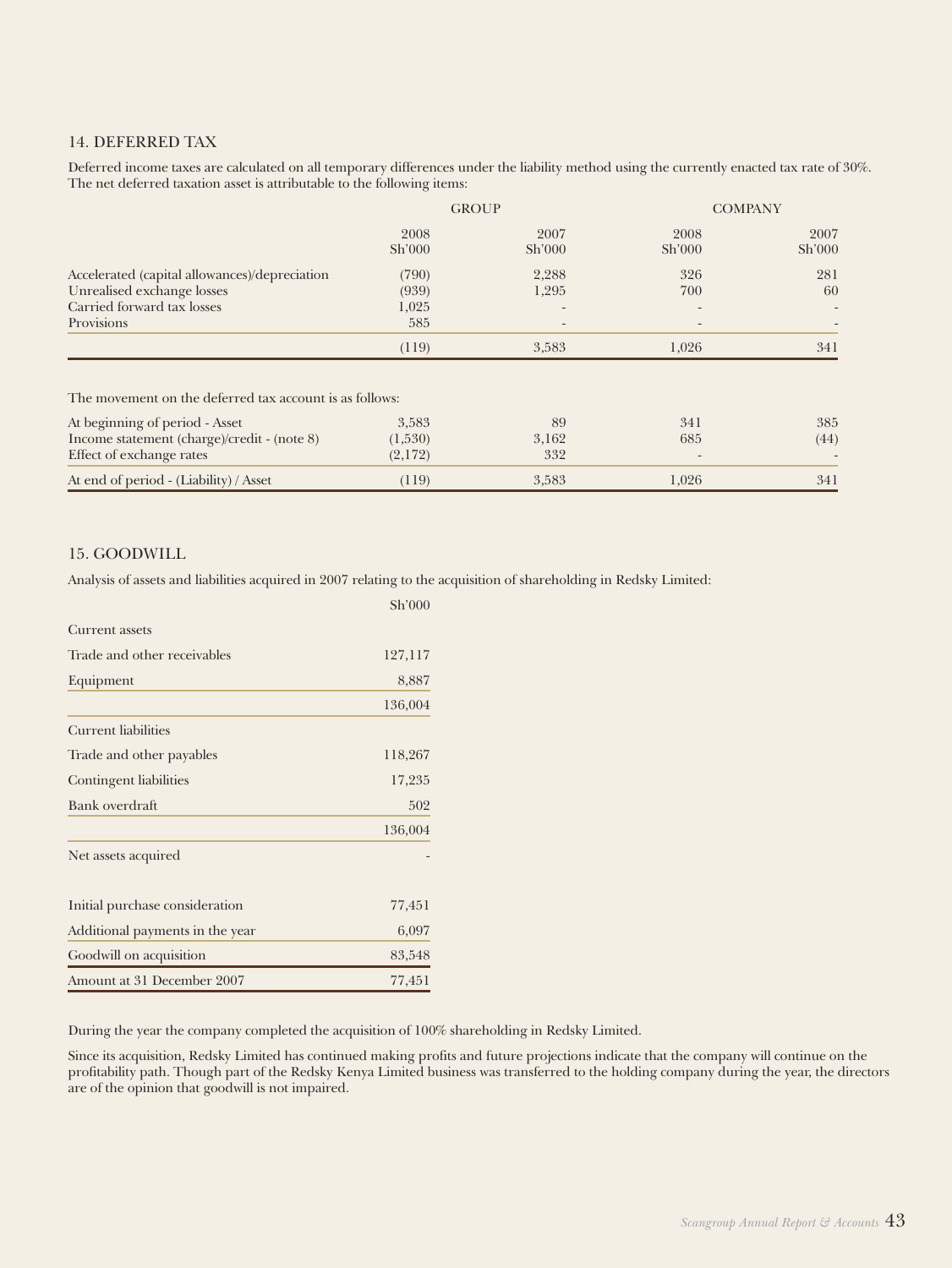# Notes to the Financial Statements *continued*

#### 16. TRADE AND OTHER RECEIVABLES

|                                   | <b>GROUP</b>   |                |                | <b>COMPANY</b>           |  |
|-----------------------------------|----------------|----------------|----------------|--------------------------|--|
|                                   | 2008<br>Sh'000 | 2007<br>Sh'000 | 2008<br>Sh'000 | 2007<br>Sh'000           |  |
| Trade                             | 2,137,435      | 1,414,438      | 554,802        | 315,132                  |  |
| VAT Recoverable                   | 193,428        | 120,363        | 72,222         | 22,320                   |  |
| Other receivables and prepayments | 34,759         | 18,747         | 6,120          | $\overline{\phantom{0}}$ |  |
|                                   | 2,365,622      | 1,553,548      | 633,144        | 337,452                  |  |

#### 17. RELATED PARTY BALANCES AND TRANSACTIONS

Parties are considered to be related if one party has the ability to control the other party or exercise significant influence over the other party in making financial or operational decisions.

Transactions between the company and its subsidiaries which are related parties have been eliminated on consolidation and are not disclosed in this note.

Related parties balances at the group level relates to the holding company's 49% share of amounts due to or due from companies related to the joint venture Millward Brown East Africa Limited, that have not been eliminated on consolidation.

|                                                                                                         | <b>GROUP</b>   |                | <b>COMPANY</b> |                |
|---------------------------------------------------------------------------------------------------------|----------------|----------------|----------------|----------------|
|                                                                                                         | 2008<br>Sh'000 | 2007<br>Sh'000 | 2008<br>Sh'000 | 2007<br>Sh'000 |
| Due from related companies                                                                              |                |                |                |                |
| Due from Subsidiaries<br>Due from affiliates of Joint Venture                                           | 6,218          |                | 574,305        | 262,688        |
|                                                                                                         | 6,218          |                | 574,305        | 262,688        |
| Due to related companies                                                                                |                |                |                |                |
| Due to Subsidiaries<br>Due to affiliates of Joint Venture                                               | 8,983          |                | 42,310         | 3,833          |
|                                                                                                         | 8,983          |                | 42,310         | 3,833          |
| The following transactions were carried out<br>with related companies:                                  |                |                |                |                |
| Sale of services                                                                                        | 559            |                | 341,775        | 291,557        |
| Purchase of services                                                                                    | 985            |                | 60,616         |                |
| Remuneration of Directors and key management compensation                                               |                |                |                |                |
|                                                                                                         |                |                | 2008<br>Sh'000 | 2007<br>Sh'000 |
| The remuneration of directors and other members of key management during the period<br>were as follows: |                |                |                |                |
| Salaries and other benefits                                                                             |                |                | 268,019        | 191,515        |
| Director's remuneration (included in key management compensation above)                                 |                |                |                |                |
| Fees for services as directors: non executive directors                                                 |                |                | 1,790          | 1,360          |
| Other emoluments to executive directors                                                                 |                |                | 56,190         | 45,384         |
|                                                                                                         |                |                | 57,980         | 46,744         |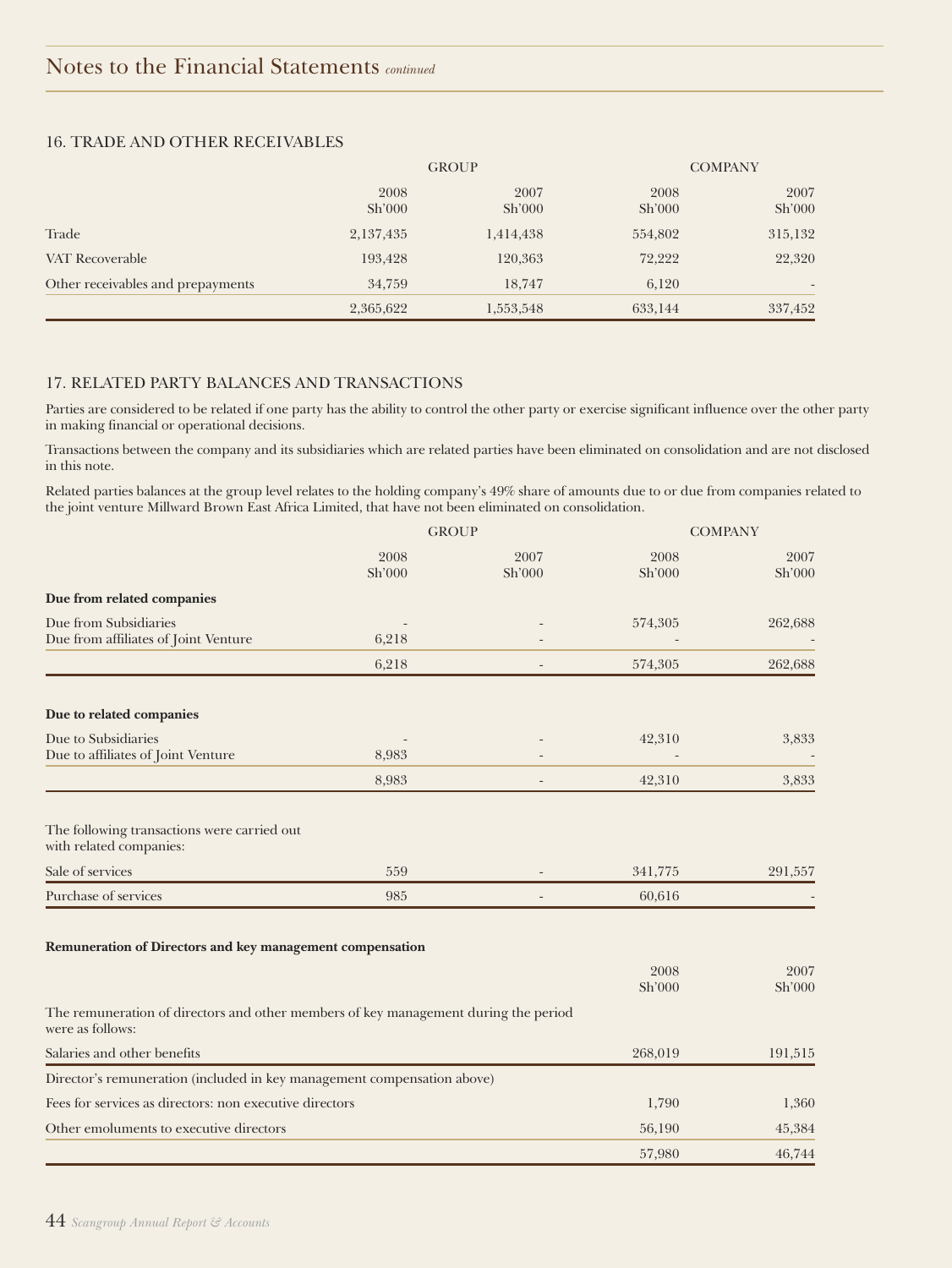#### 18. WORK IN PROGRESS

Work in progress relates to the direct costs of ongoing advertising space assignments and is recoverable from customers on completion of jobs.

#### 19. SHORT TERM DEPOSITS - GROUP AND COMPANY

|                           | 2008<br>Sh'000 | 2007<br>Sh'000 |
|---------------------------|----------------|----------------|
| Fixed deposits with banks | 802,557        |                |
| Call deposits with banks  | 146,724        | -              |
|                           | 949,281        |                |

The term deposits are for a duration of 3 months.

The average rate of interest earned on the fixed deposits in 2008 was 9 % while the average interest rate on the call deposits was 7%.

#### 20. SHARE CAPITAL

|                                                                                                          | 2008<br>Sh'000 | 2007<br>Sh'000 |
|----------------------------------------------------------------------------------------------------------|----------------|----------------|
| Authorised share capital:                                                                                |                |                |
| Ordinary shares 240,690,000 of Sh 1 each<br>(2007:180,000,000)                                           | 240,690        | 180,000        |
| Issued and fully paid share capital:                                                                     |                |                |
| Ordinary shares 220,689,655 of Sh 1 each<br>(December 2007-160,000,000)<br>ordinary shares of Sh 1 each) | 220,690        | 160,000        |

|                      | 2008             |         |                  | 2007    |
|----------------------|------------------|---------|------------------|---------|
|                      | Number of shares | Sh'000  | Number of shares | Sh'000  |
| At beginning of year | 160,000          | 160,000 | 159,000          | 159,000 |
| New share issue      | 60.690           | 60.690  | 1.000            | 1,000   |
| At end of year       | 220,690          | 220.690 | 160,000          | 160,000 |

On 24th October 2008, the Shareholders of the Company gave their approval to the allotment and issue of 60,689,655 ordinary shares to Cavendish Square Holding BV, a WPP group company.

#### SHARE OPTIONS

The company has established an Employee Share Ownership Scheme (ESOP) under a Trust Deed dated 13 February 2008. Under the scheme, the Trustees shall in accordance with directions received from the company offer eligible employees options to purchase shares in accordance with the terms of the ESOP Rules.

The shareholders have given approval for the company to allot and issue ordinary shares to the Trustees of the ESOP, from time to time, not exceeding fifteen million (15,000,000) ordinary shares in the company.

Under the ESOP rules, the exercise price for the options is equal to the market price at the date of the grant.

During the year, options were granted based on individual performance. Share Option units outstanding at the end of the year amounted to 8,146,470 with the following expiry dates and exercise price. Each Share Option unit represents one ordinary share.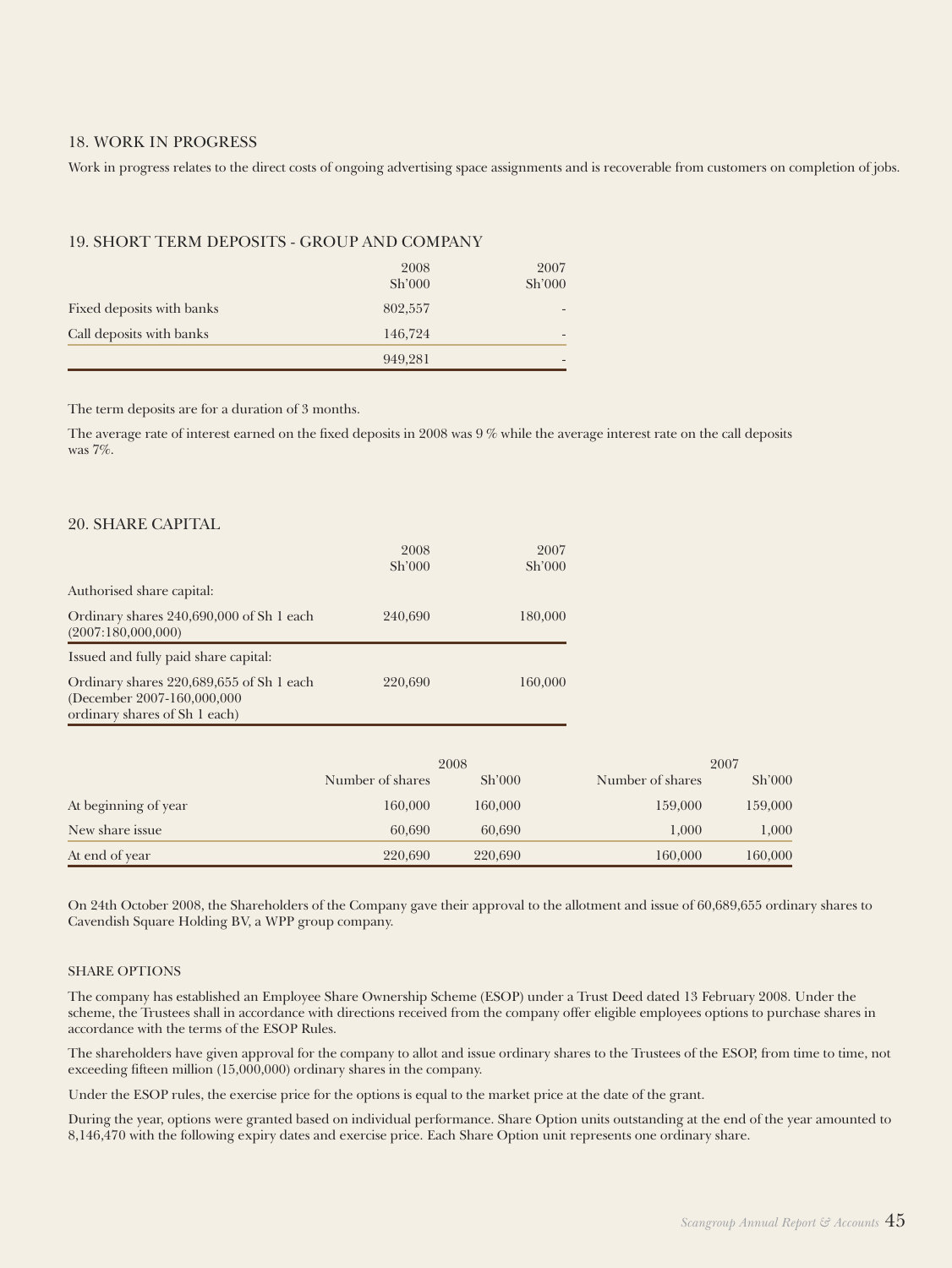# Notes to the Financial Statements *continued*

| Number of Options | <b>Exercise Price</b> | <b>Expiry Date</b> |
|-------------------|-----------------------|--------------------|
| 3,411,100         | 32.25                 | $12$ -Jun-10       |
| 503,000           | 32.50                 | $12$ -Jun-10       |
| 540,600           | 32.75                 | $12$ -Jun-10       |
| 400,700           | 33.00                 | $12$ -Jun-10       |
| 3,291,070         | 30.25                 | 31-May-11          |
| 8,146,470         |                       |                    |

### 21. MINORITY INTEREST - GROUP

|                              | 2008<br>Sh'000 | 2007<br>Sh'000 |
|------------------------------|----------------|----------------|
| At 1 January                 | 16,125         | 12,119         |
| Share of profit for the year | 8,767          | 7,133          |
| Dividend paid                | (6,510)        | (3,127)        |
| At 31 December               | 18,382         | 16,125         |

### 22. FINANCE LEASES

| <b>GROUP</b>   |                | <b>COMPANY</b> |                |
|----------------|----------------|----------------|----------------|
| 2008<br>Sh'000 | 2007<br>Sh'000 | 2008<br>Sh'000 | 2007<br>Sh'000 |
|                |                |                |                |
| 2,384<br>6,052 | 1,867<br>4,112 | 843<br>1,896   |                |
| 8,436          | 5,979          | 2,739          |                |
| (2,730)        | (1,151)        | (515)          |                |
| 5,706          | 4,828          | 2,224          |                |
|                |                |                |                |
| 1,760<br>3,946 | 1,347<br>3,481 | 588<br>1,636   |                |
| 5,706          | 4,828          | 2,224          |                |
|                |                |                |                |

The average finance lease period is 4 years. The weighted average effective interest rate during the year was 14% (2007: 14%).

The finance leases are secured by motor vehicles.

|                              | <b>GROUP</b>   |                |                | <b>COMPANY</b>               |  |
|------------------------------|----------------|----------------|----------------|------------------------------|--|
|                              | 2008<br>Sh'000 | 2007<br>Sh'000 | 2008<br>Sh'000 | 2007<br>Sh'000               |  |
| At the beginning of the year | 4,828          | 1,039          | $\overline{a}$ | $\overline{\phantom{a}}$     |  |
| New financing received       | 2,617          | 4,834          | 2,617          | $-$                          |  |
| Repaid during the year       | (1,739)        | (1,045)        | (393)          | $\qquad \qquad \blacksquare$ |  |
|                              | 5,706          | 4,828          | 2,224          | $\overline{\phantom{a}}$     |  |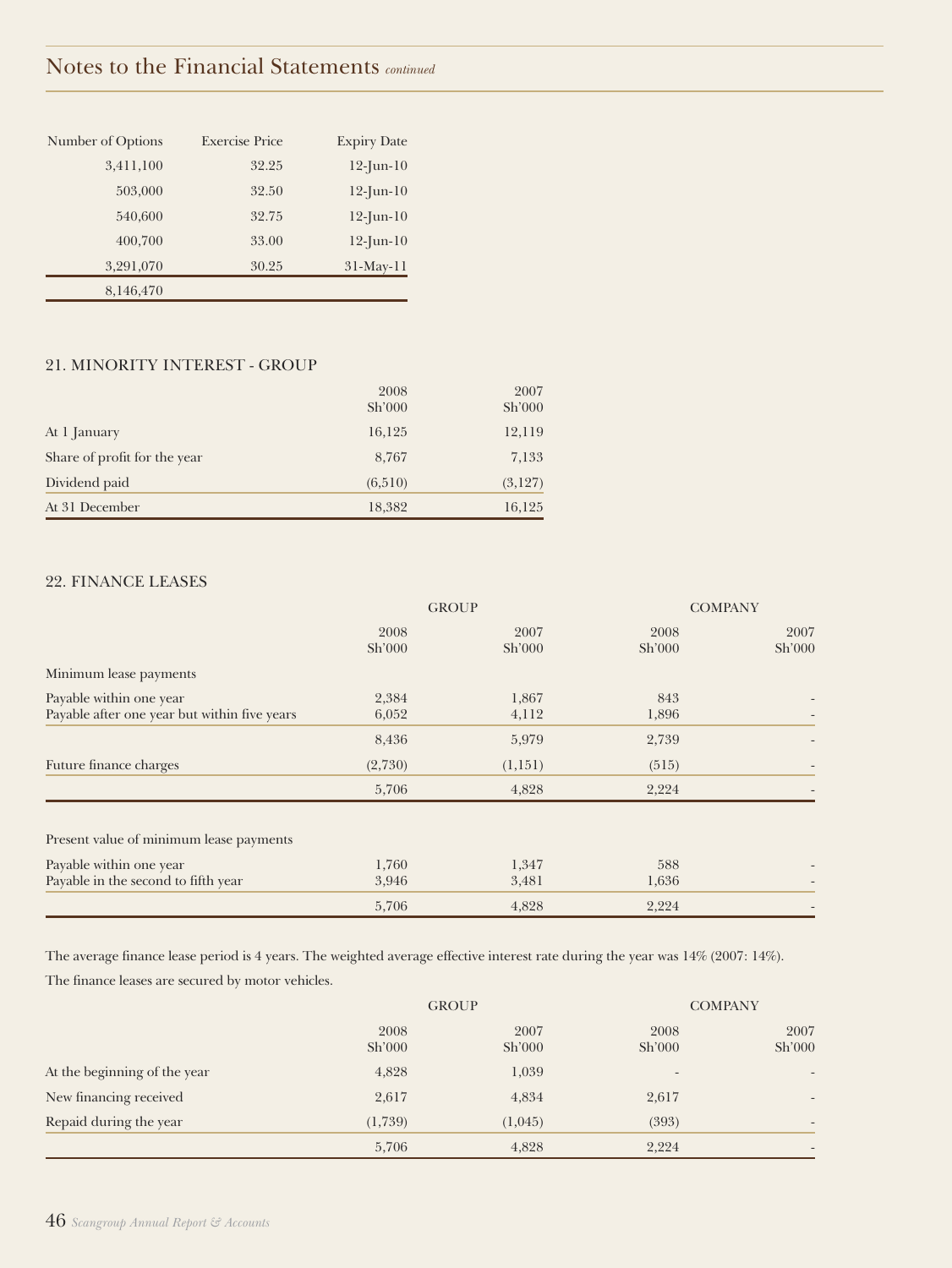#### 23. BANK OVERDRAFT

|                                 | <b>GROUP</b>   |                |                | <b>COMPANY</b> |  |
|---------------------------------|----------------|----------------|----------------|----------------|--|
|                                 | 2008<br>Sh'000 | 2007<br>Sh'000 | 2008<br>Sh'000 | 2007<br>Sh'000 |  |
| <b>CFC Stanbic Bank Limited</b> | 145.965        | $\sim$         | 13.994         | $\sim$         |  |

The group has an overdraft and hire purchase finance facilities with CFC Stanbic Bank Limited to the limit of Sh 225 million and the other non-fund facilities of Sh 15 million. Details of securities for the facilities are as follows:

- (i) A joint and several debenture over all the present and future moveable and immovable assets of Scangroup Limited and all the subsidiaries in Kenya for an amount of Sh 240 million.
- (ii) Cross corporate guarantees and indemnities by Scangroup Limited and its subsidiaries in Kenya for an amount of Sh 240 million.

(iii) Right of set-off.

The effective interest rate on the bank overdraft as at 31 December 2008 was 11.62% (2007 - 13%).

#### 24. TRADE AND OTHER PAYABLES

|                             | <b>GROUP</b>   |                |                | <b>COMPANY</b> |  |
|-----------------------------|----------------|----------------|----------------|----------------|--|
|                             | 2008<br>Sh'000 | 2007<br>Sh'000 | 2008<br>Sh'000 | 2007<br>Sh'000 |  |
| Trade payables and accruals | 1,473,953      | 1,103,326      | 605,036        | 443,481        |  |
| Other payables              | 42.377         | 36,979         | 6,509          | 2,702          |  |
|                             | 1,516,330      | 1,140,305      | 611,545        | 446,183        |  |

#### 25. NOTES TO THE CASH FLOW STATEMENT

|                                                                                         | 2008       | 2007       |
|-----------------------------------------------------------------------------------------|------------|------------|
|                                                                                         | Sh'000     | Sh'000     |
| (a) Reconciliation of operating profit to cash generated from operations                |            |            |
| Profit before taxation                                                                  | 436,755    | 352,814    |
| Depreciation                                                                            | 27,917     | 18,721     |
| Loss on disposal of equipment                                                           | 235        |            |
| Exchange rate adjustment for opening reserves                                           |            | (8,692)    |
|                                                                                         |            |            |
| Operating profit before working capital changes                                         | 464,907    | 362,843    |
| Increase in trade and other receivables                                                 | (812,074)  | (578, 339) |
| (Increase)/decrease in work-in-progress                                                 | (27, 145)  | 6,799      |
| Increase in trade and other payables                                                    | 376,025    | 390,985    |
| (Increase)/decrease in amounts due to directors                                         |            | (16, 684)  |
| Movements in related party balances                                                     | 2,765      |            |
|                                                                                         |            |            |
| Cash generated from operations                                                          | 4,478      | 165,604    |
|                                                                                         |            |            |
| (b) Analysis of the balances of cash and cash equivalents as shown in the balance sheet |            |            |
| Cash and bank balances                                                                  | 161,375    | 21,805     |
| Short-term deposits (Note 19)                                                           | 949,281    |            |
| Bank overdraft (Note 23)                                                                | (145, 965) |            |

964,691 21,805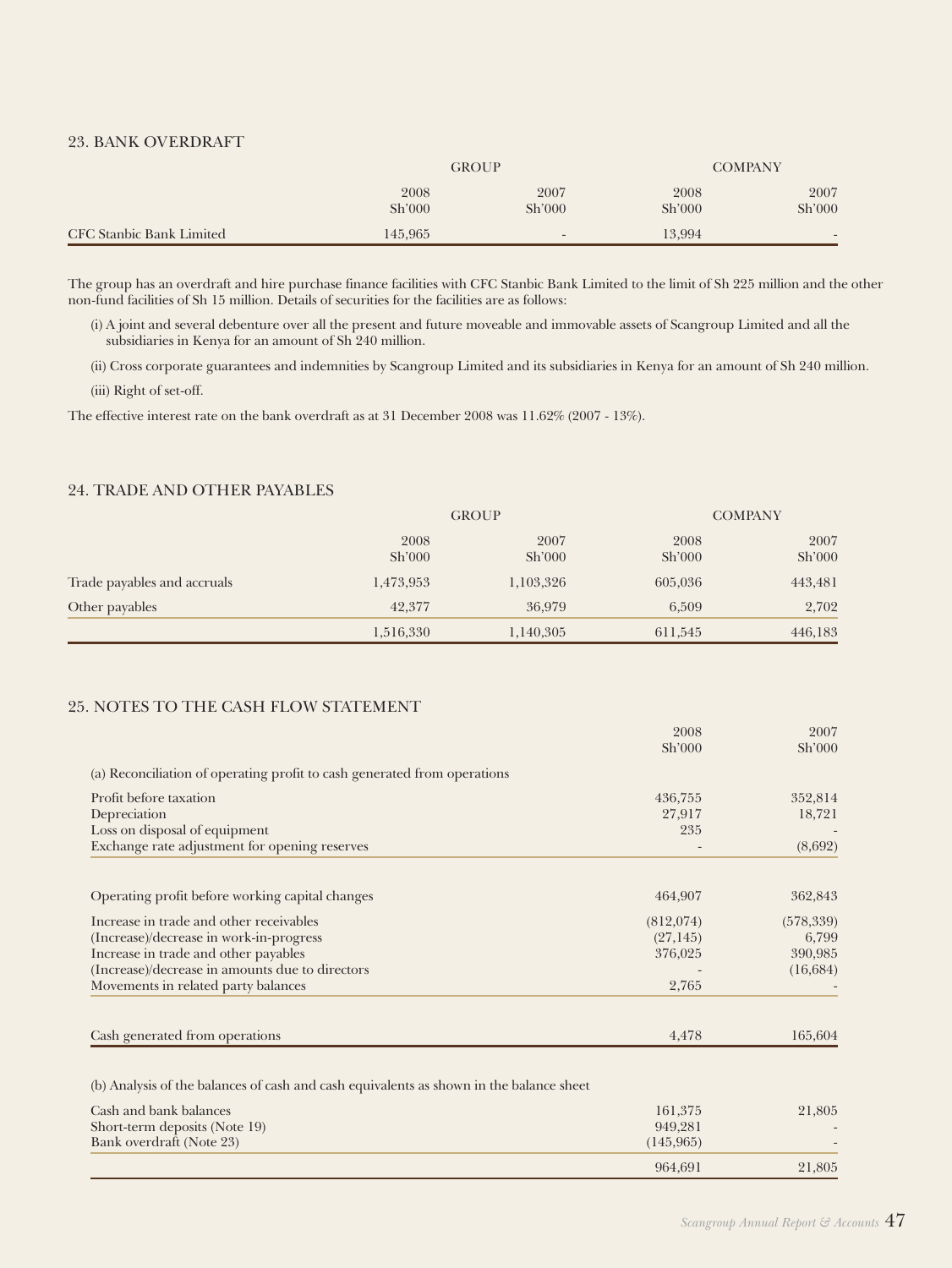# Notes to the Financial Statements *continued*

*Notes to the Cash Flow Statement continued*

| (c) Analysis of equipment additions (Note $12(a)$ ) |        |        |
|-----------------------------------------------------|--------|--------|
| Acquired in cash                                    | 58,187 | 21,041 |
| Acquired through hire purchase financing            | 2,617  | 4,834  |
|                                                     | 60,804 | 25,875 |

#### 26. RETIREMENT BENEFIT OBLIGATIONS

The group makes contributions to a defined contribution scheme in Kenya and statutory defined contribution schemes to the National Social Security Fund in the three East African countries. Contributions to the group plan are determined by the rules of the plan and totalled Sh 4,394,000 (2007 - nil) in the year. Contributions to the statutory schemes are determined by local statutes and are currently Sh 200 per employee in Kenya, 10% of the basic pay per employee in Uganda and 10% of basic pay per employee in Tanzania. For the year ended 31 December 2008, the group contributed Sh 19,253,000 (2007 - Sh 12,590,000) to the statutory schemes.

#### 27. OPERATING LEASE COMMITMENTS

The total future minimum lease payments due to third parties under non-cancellable operating leases for premises are as follows:

|                                   | 2008<br>Sh'000 | 2007<br>Sh'000 |
|-----------------------------------|----------------|----------------|
| Within 1 year                     | 47,776         | 39,472         |
| Within 2 to 3 years               | 156,101        | 95,929         |
|                                   | 203,877        | 135,401        |
| <b>28. CONTINGENT LIABILITIES</b> | 2008<br>Sh'000 | 2007<br>Sh'000 |
| Pending claims                    | 8,010          | 9,681          |

These relate to claims against the group by various parties. The likely outcome of these claims cannot be determined as at the date of signing these financial statements. The directors' estimate of the maximum liability arising from these pending claims is set out above. However, the directors do not expect any significant liability to arise from these pending matters.

#### 29. INCORPORATION

The company is domiciled and incorporated in Kenya as a limited company under the Companies Act.

#### 30. CURRENCY

These financial statements are prepared in Kenya Shillings in thousands (Sh'000).